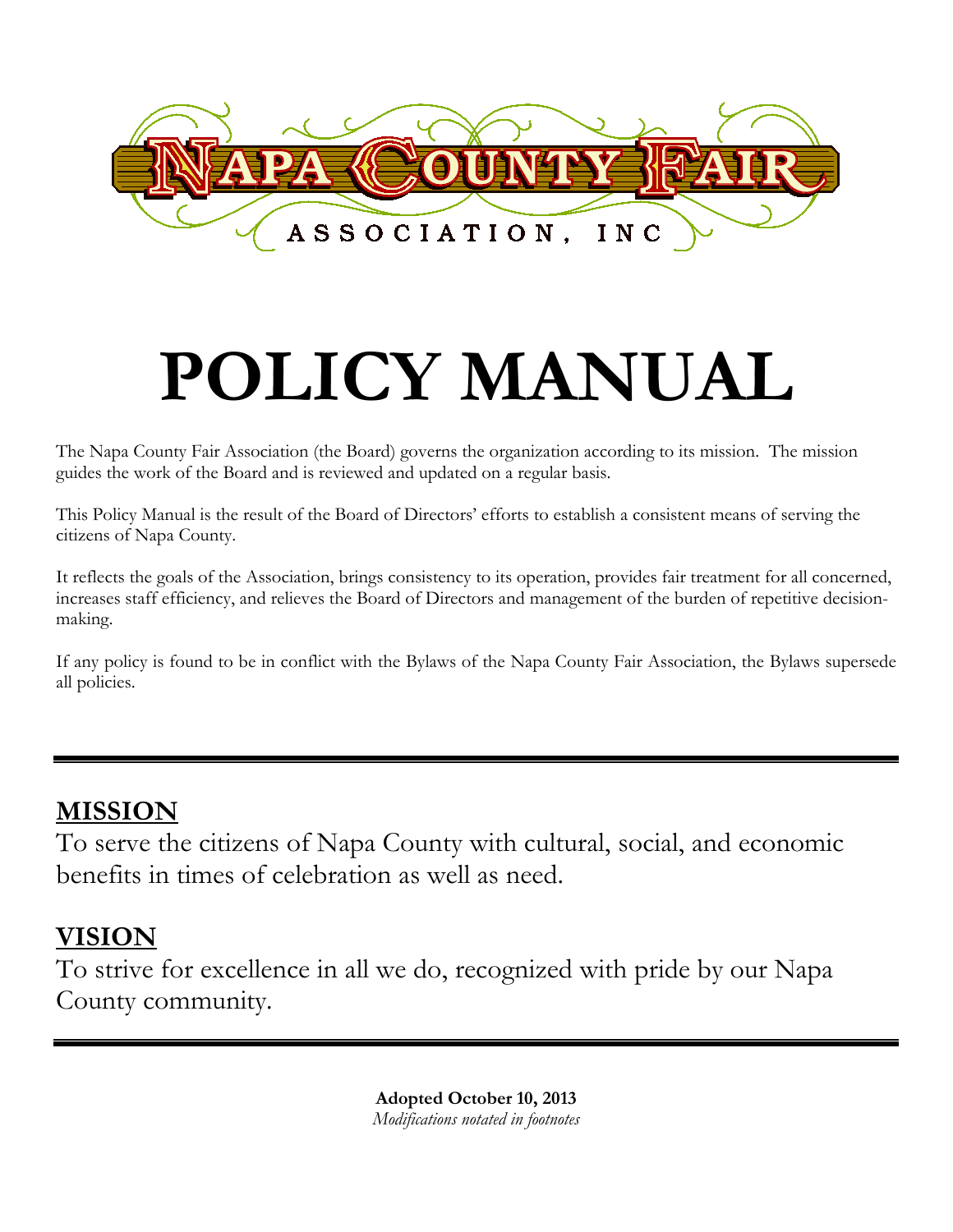# **Table of Contents**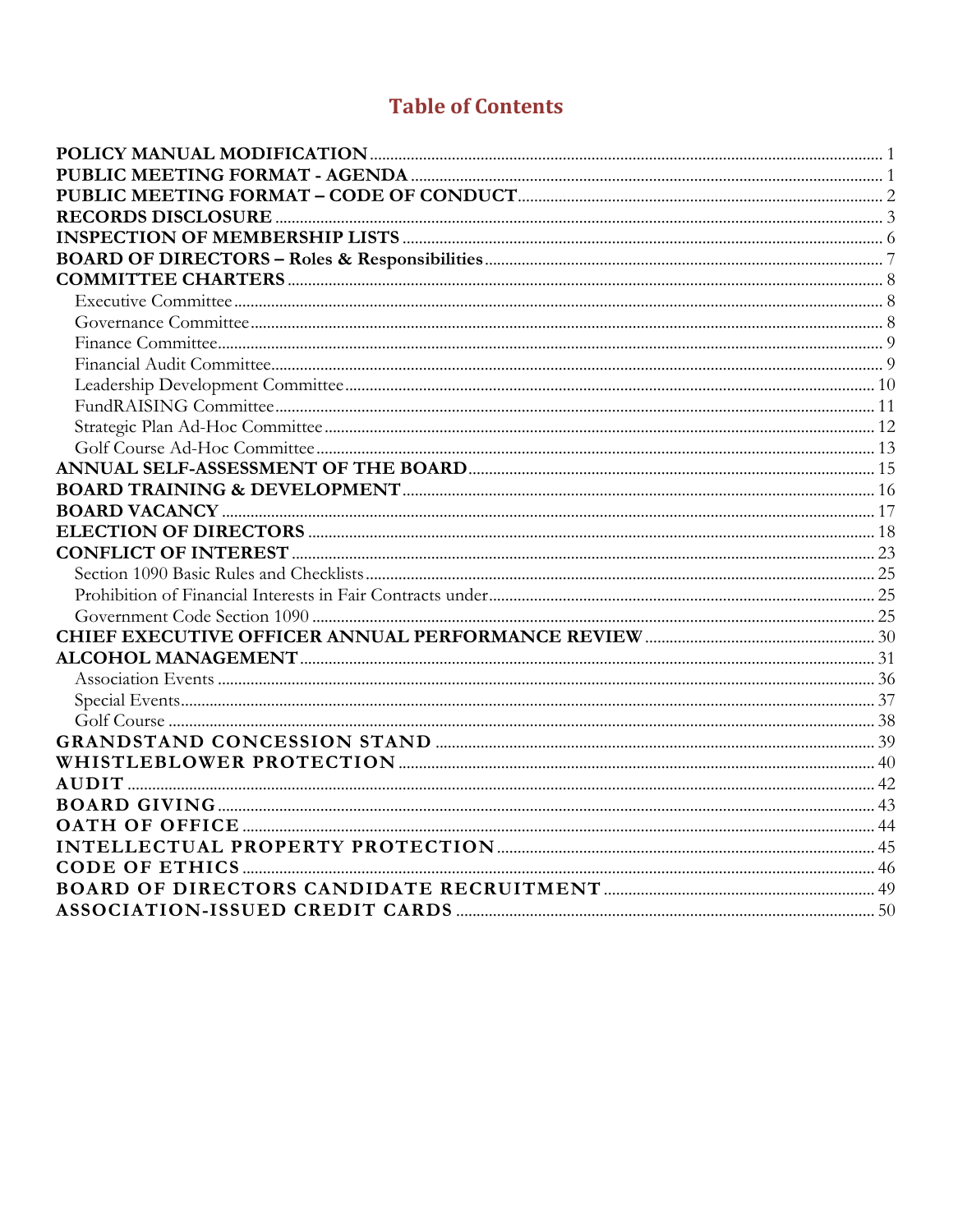<span id="page-2-0"></span>When a modification to the policy manual is identified, whether new or revisions to existing policy, whether by the Board, staff, or a committee of the Board, the modification is identified to the Board via public comment, committee report, or the chairperson.

If the Board chooses to act on the identified policy manual modification, the matter is referred to the Governance Committee for further research and discussion.

The Governance Committee reviews and evaluates the policy manual modification for either

- Development of new policy, or
- Change to existing policy, or
- No recommended action.

The Governance Committee then reviews any new or changes to existing policy manual modifications for

- Compliance with bylaws,
- Compliance with non-profit law, and
- Best practices.

The Governance Committee makes their recommendation to the Board for approval.

The Board has final approval on all policy matters.

<span id="page-2-1"></span> $\overline{a}$ <sup>1</sup> Adopted April 9, 2015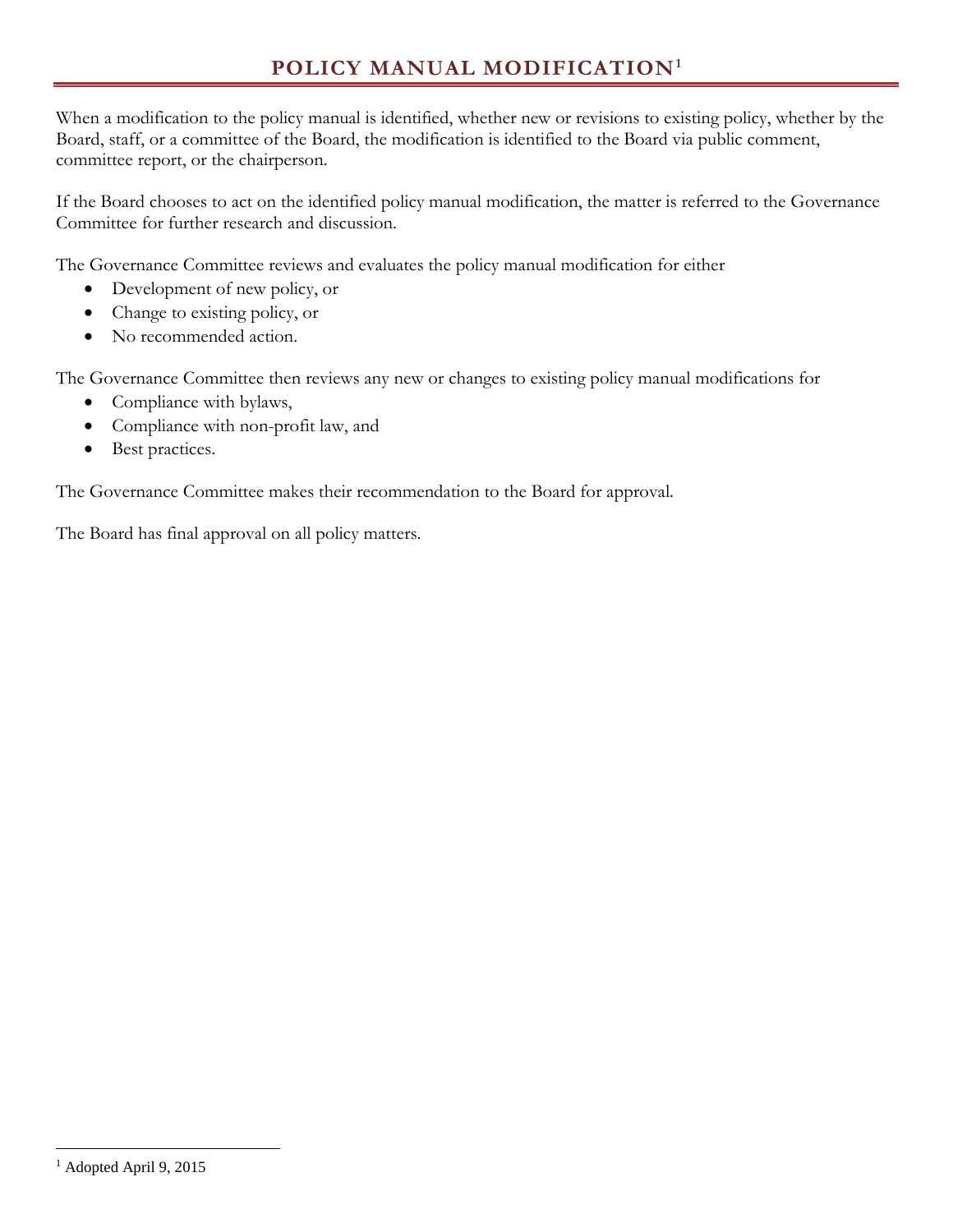#### <span id="page-3-0"></span>**Availability of Information:**

Board agendas are available on the Association's website at www.NapaCountyFairgrounds.org under the Association heading. All materials relating to an agenda item for an open session of a regular meeting of the Board of Directors which are provided to a majority or all of the members of the Board by Board members, staff or the public within 72 hours of but prior to the meeting will be available for public inspection, on and after the time of such distribution, in the office of the Board of Directors (Fair Office), 1435 North Oak Street, Calistoga, CA; between the hours of 9:00 a.m. and 4:00 p.m. except for holidays. *As a courtesy*, materials relating to an agenda item may also be made available online at

www.NapaCountyFairgrounds.org under the Association heading. Materials distributed to a majority or all of the members of the Board at the meeting will be available for public inspection at the public meeting if prepared by the members of the Board or staff and after the public meeting if prepared by some other person. Availability of materials related to agenda items for public inspection does not include materials which are exempt from public disclosure.

#### **Submission of Information:**

The Board encourages submission of written comments relevant to Board agenda items at least three days before the meeting where the item will be discussed. The submission of written comments allows the Board more time to consider the matter and, in situations of significant public interest, may enable the Board to consider a greater amount of input than if comments are presented orally at the meeting. Written comments submitted after Agenda materials have been distributed to the Board and at least one day prior to a meeting will be delivered to each Director before the meeting and will be made available for the public at the Association Office.

#### **Public Comment (Items Not Listed on the Agenda):**

Pursuant to Government Code Section 54954.3 (the Brown Act), this is the time allotted for the public to address the Board on subjects relevant to the Association that are not on the agenda. Please be aware that the Board cannot take action on items that are not on the agenda. The Chair may, however, at its discretion, briefly respond to statements made or questions posed by the public, ask for clarification from staff, refer the matter to staff, request staff to report back on the matter, or request staff to place the matter on a future agenda.

## **Public Comment (Items Listed on the Agenda):**

Pursuant to Government Code Section 54954.3, the public may address the Board on each agenda item during the Board's consideration of that item. Each speaker may state his or her name for the record before speaking. Depending on the number of speakers or the interest in the item, the Chair may, at its discretion, limit the period of comment for each speaker. The Chair may also restrict, at its discretion, the time allotted for each speaker if the speaker's public comments become irrelevant to the agenda item or if the comments become repetitious.

#### **Consent Calendar Items:**

Consent Calendar items are to be considered routine in nature and the associated staff recommendation for each item is approval by a single motion. Any interested party or member of the Board may request removal of an item from the Consent Calendar for purposes of considering alternative action, extended discussion, or public comment. Consent Calendar items removed from the agenda are considered next in the order of the agenda.

#### **Administrative Items:**

Administrative items include significant policy and administrative actions and are classified by strategic goals and/or program areas.

#### **Closed Session:**

The Board will convene in Open Session at the stated time, but will adjourn to any Closed Sessions listed on the agenda at the stated time. The Board will reconvene in Open Session following any Closed Session.

#### **Special Assistance for the Disabled:**

In compliance with the Americans with Disabilities Act, if you need special assistance to participate in this meeting, please contact the Association Office at (707) 942-5111 or info@NapaCountyFair.org. Notification at least 24 hours before the meeting will enable the Board to make reasonable arrangements to ensure accessibility to this meeting. [CFR 35.102-35.104 ADA Title II].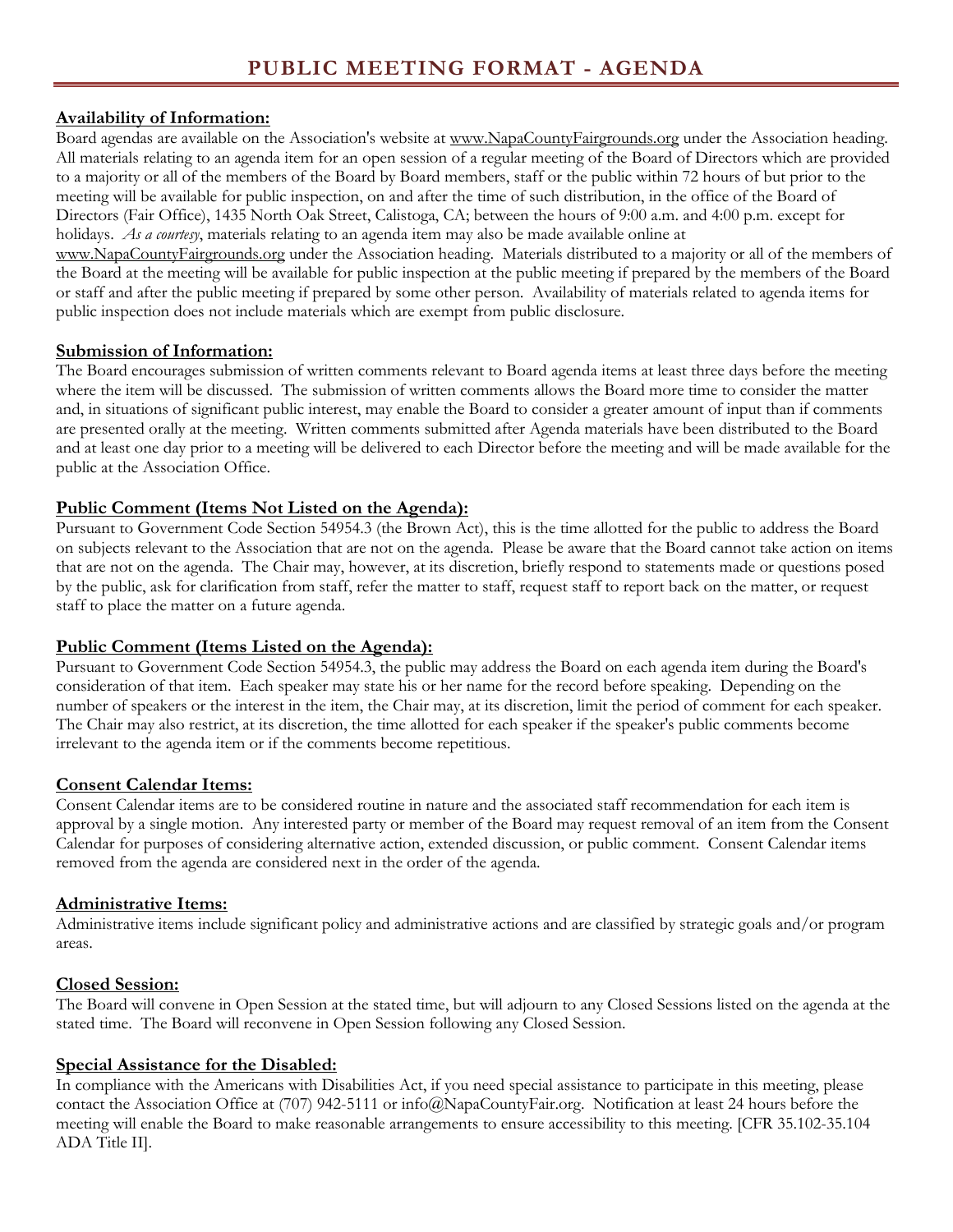<span id="page-4-0"></span>It is the Board's policy that, above all else, its meetings be conducted:

- With fairness for all concerned
- With sufficient attention to detail as to be responsible for the direction of the Association;
- In as expeditious a manner as possible;
- With the best interests of the Association always considered of foremost importance;
- With attention paid to the discussion and determination of matters of policy only, leaving the day-to-day operation of the Association in the hands of the Chief Executive Officer.

The following order shall be applied to all items listed on the Agenda. The Chair shall preserve order and decorum, and shall decide questions of order and procedure not otherwise provided for in the Association policies and rules. In the absence of the Chair, the Vice-Chair shall perform all duties assigned to the Chair by these policies and the Association's Bylaws.

The Chair will:

- Introduce each agenda item and, where appropriate, ask for the staff report;
- Open for Public Comment and following such, close Public Comment;
- Open for Board discussion;
- Where appropriate, call for a motion and then vote.

**Any member of the audience desiring to address the board** on a matter on the agenda must proceed to the rostrum at the given time and, after receiving recognition from the Chair, give your name and your comments or questions. In order that all interested parties have an opportunity to speak, please be brief and limit your comments to the specific subject under discussion. Time limitations on individual speakers or on groups of speakers on a particular topic shall be at the discretion of the Chair, to allow for the orderly and efficient conduct of the meeting.

Disorderly conduct during meetings will not be tolerated including, but not limited to the use of threatening, profane, or abusive language. Any person engaging in such conduct shall be issued a single warning by the Chair and, if the conduct persists, asked to leave the meeting. If that person refuses to leave, the meeting may be adjourned. Pursuant to Government Code Section 54957.9, if a group willfully interrupts a meeting and order cannot be restored, the room may be cleared.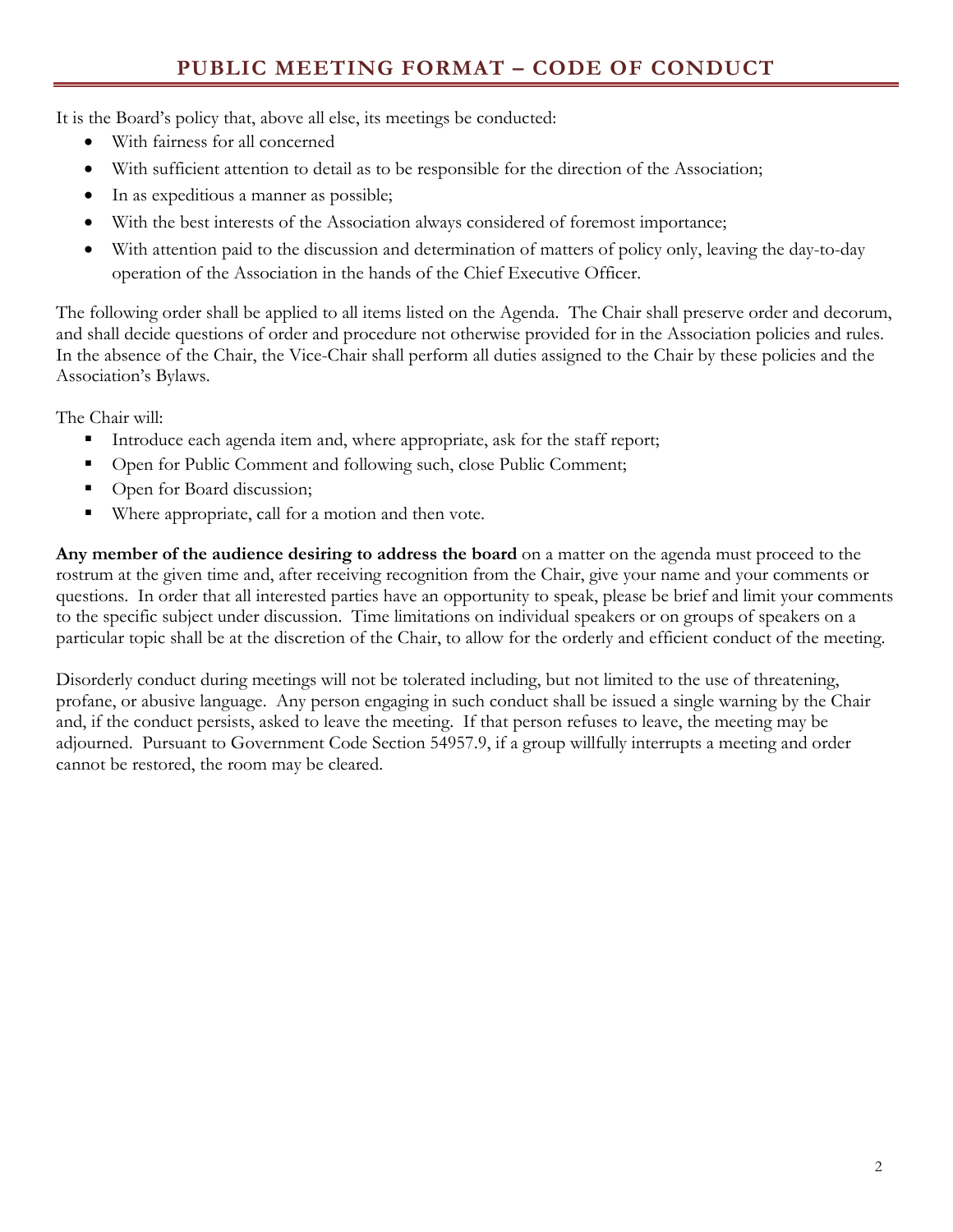# <span id="page-5-0"></span>**Section 1. Intent.**

It is the intent of the Napa County Fair Association (the "Association") to provide the public with reasonable access to records of the Association in accordance with this Records Disclosure Policy ("Policy"). It is also the intent of the Association to comply with the provisions of the California Corporations Code regarding access to records governed by that Code.

# **Section 2. Examination of Records**

(a) Records that are not confidential, privileged, protected by privacy interests, or otherwise protected or limited from disclosure by law, shall be available for inspection by any person during regular office hours at the principal office of the Association. Any person requesting disclosure of a record is requested to complete the "Request for Disclosure of Record" form, attached hereto as Exhibit A.

If the request is for voluminous records or potentially protected records, the records may not be available for immediate inspection. The Chief Executive Officer, or her/his designee, shall serve as the Association's Records Officer and will respond to all requests as soon as reasonably practicable.

(b) The examination of the records shall be carried out in the manner the Records Officer deems appropriate while safeguarding the records and maintaining the efficient conduct of the Association's business. Any reasonably segregable portion of a record may be provided to any person requesting such record after deletion of the portions which are deemed confidential, privileged, protected by privacy interests or otherwise protected or limited by law, as determined in the reasonable sole discretion of the Association or its' Records Officer.

(c) Requests for Association membership information will be processed under the provisions of Corporations Code Section 6330, *et seq.* and the Association's separate policy on Inspection of Membership Lists.

# **Section 3. Refusal to Disclose**

The Records Officer may determine that any document should not be disclosed to a person requesting it on the basis of confidentiality, privilege, privacy, or any other reason based in law or within the Records Officer's reasonable sole discretion, and the Records Officer shall so inform the person requesting disclosure.

## **Section 4. Cost for Copies of Records**

(a) A charge in the amount of the actual cost of copying and any actual costs of mailing shall be made for a copy of any record requested. The Association reserves the right to charge a reasonable fee for locating or handling documents and requests.

(b) The Records Officer shall determine the cost of the copies and postage where applicable, and advise the requesting party of the cost.

(c) The requesting party shall present payment of the cost to the Records Officer who shall certify the amount paid, provide a receipt to the requesting party, and provide the requesting party with the documents requested.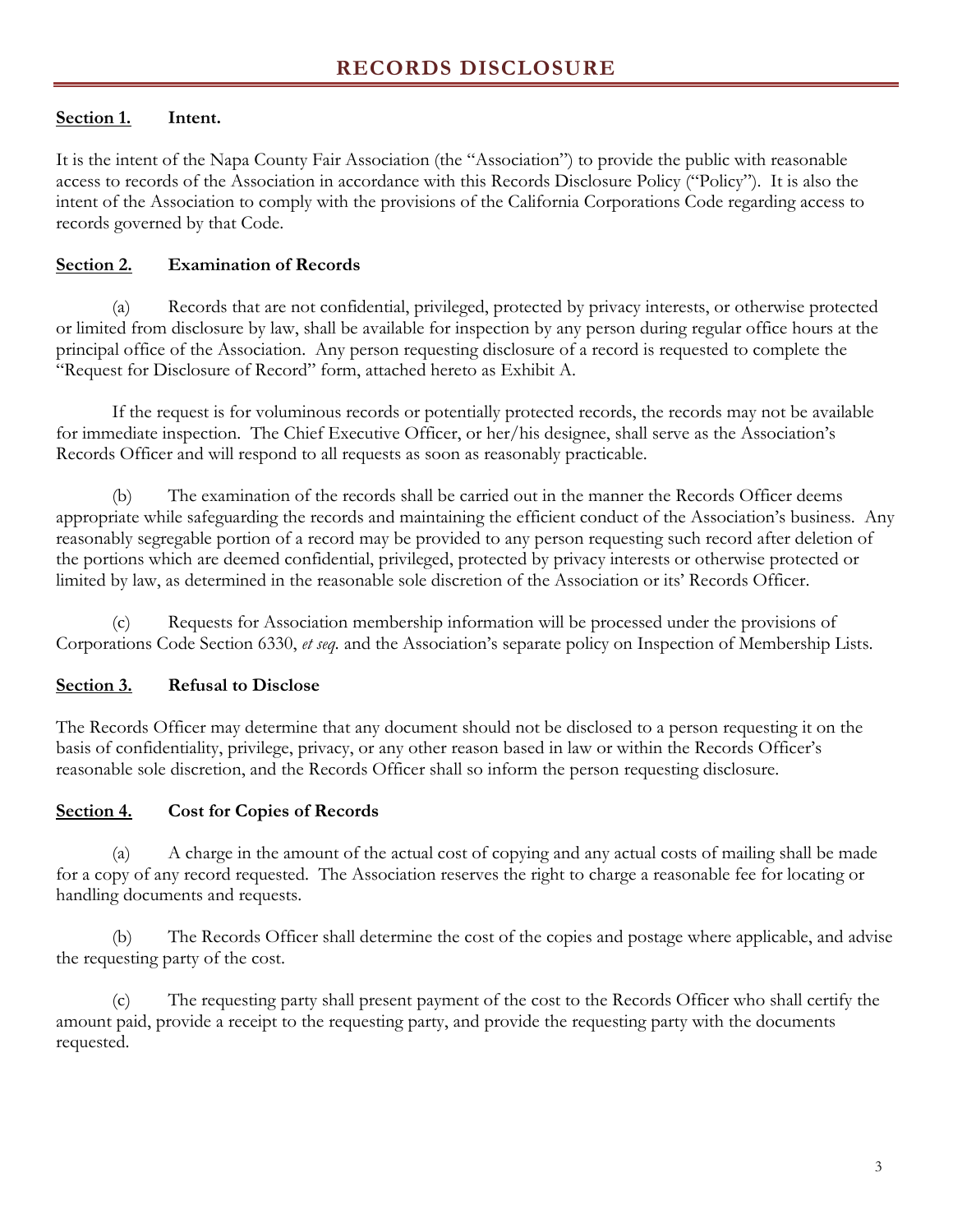## **Section 5. Records in Electronic Format**

(a) If the Association determines that a record should be provided under this Policy and the person seeking disclosure requests that the Association make the record available in electronic format, the Association shall make the information available in the electronic format in which it holds the information. The cost of duplication shall be limited to the direct cost of producing a copy of a record in an electronic format.

(b) The Association shall not reconstruct a record in an electronic format if the record is no longer available in an electronic format, nor shall the Association release an electronic record in the electronic form in which it is held if the release of the electronic record will jeopardize or compromise the security or integrity of the original record or of any proprietary software in which the record is maintained.

# **Section 6. No Cost for Certain Material**

Notwithstanding the provisions of Section 4 above, no charge shall be made to any person requesting copies of the following documents:

- Fact sheets and informational bulletins
- Board agendas, minutes or resolutions

The Association may, however, from time to time, establish a reasonable annual fee based on the estimated cost of providing the service for any member of the public requesting regular notice of all Board meetings.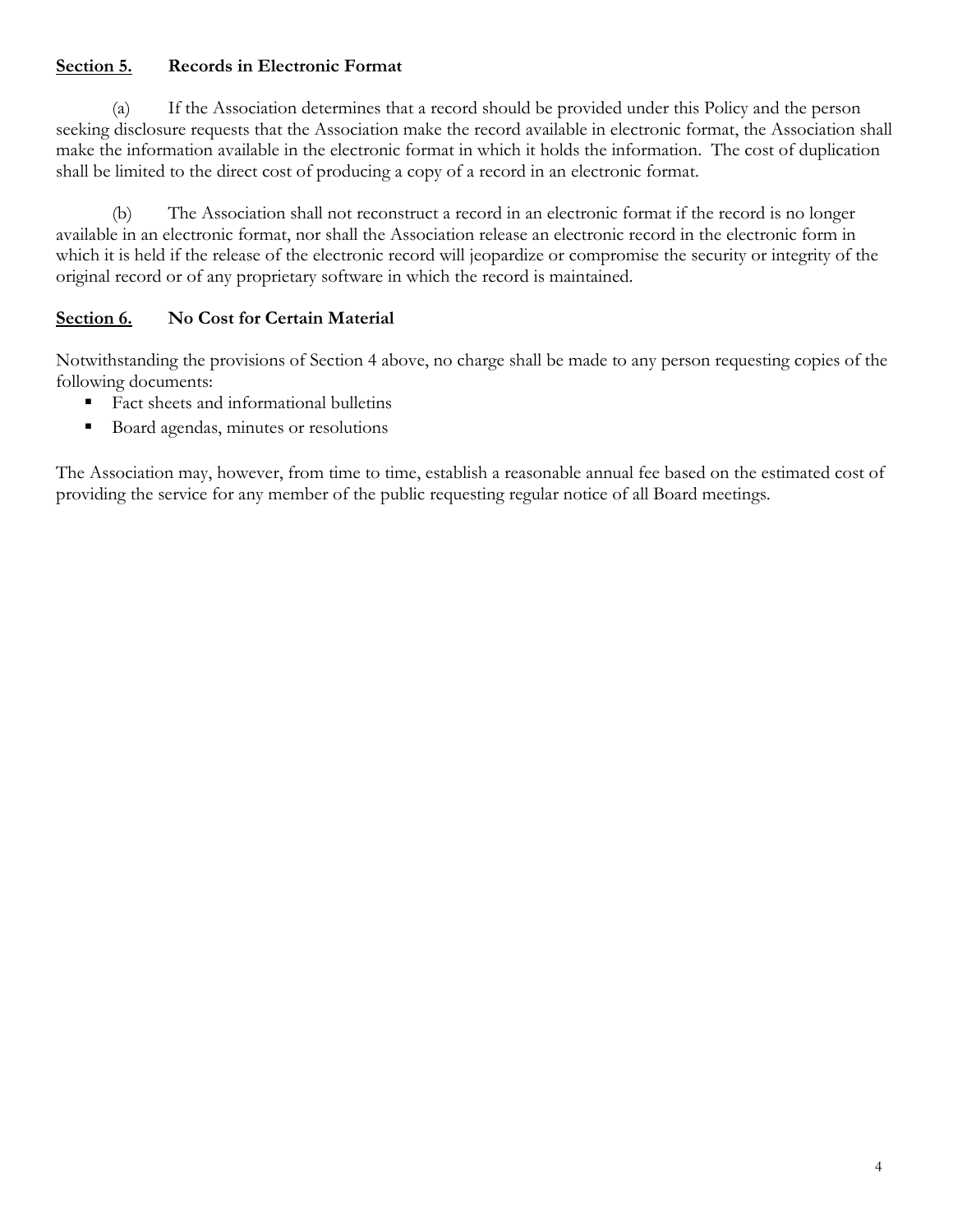#### **Appendix A - REQUEST FOR DISCLOSURE OF RECORDS**

(To be completed by the person seeking disclosure of records)

#### **Contact Information:**

Name

Mailing address

City, State, and zip code

Phone number

Email address

**Documents Requested (please be specific):**

\_\_\_\_\_\_\_\_\_\_\_\_\_\_\_\_\_\_\_\_\_\_\_\_\_\_\_\_\_

\_\_\_\_\_\_\_\_\_\_\_\_\_\_\_\_\_\_\_\_\_\_\_\_\_\_\_\_\_

\_\_\_\_\_\_\_\_\_\_\_\_\_\_\_\_\_\_\_\_\_\_\_\_\_\_\_\_\_

\_\_\_\_\_\_\_\_\_\_\_\_\_\_\_\_\_\_\_\_\_\_\_\_\_\_\_\_\_

\_\_\_\_\_\_\_\_\_\_\_\_\_\_\_\_\_\_\_\_\_\_\_\_\_\_\_\_\_

#### Note: THE ACTUAL COST OF COPYING AND ANY POSTAGE FOR MAILING WILL BE CHARGED FOR A COPY OF ANY DOCUMENT PROVIDED.

Indicate preference for receiving documents (mark the box):

 $\Box$  Pick-up at Main Office (charge for copies only)

 $\Box$  Mail to me at the above address (charge for copies + postage)

 $\Box$  Email to me at  $\Box$ 

Return Request to:

#### **Carlene Moore**

Records Officer

Napa County Fair Association 1435 N Oak Street Calistoga, CA 94515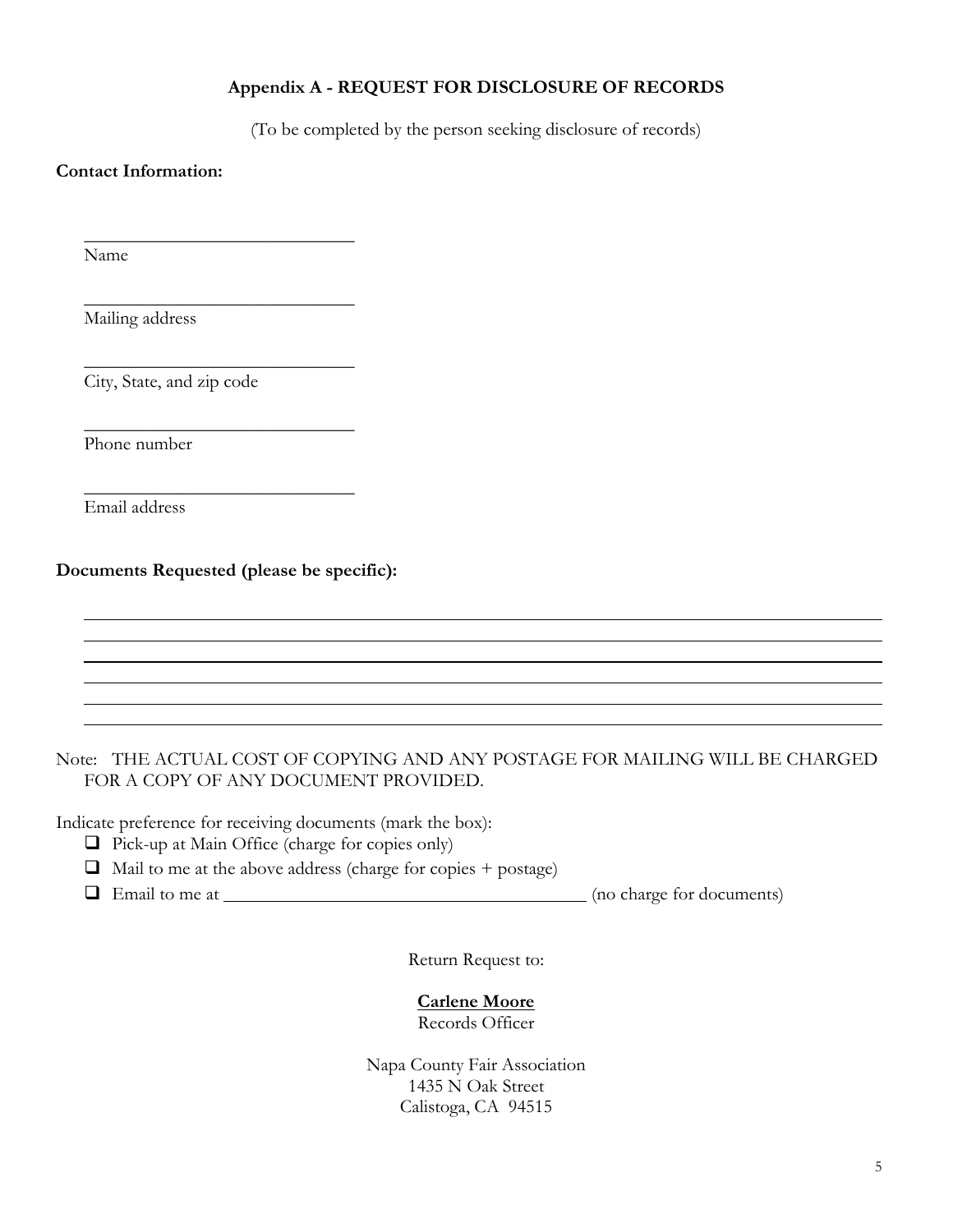<span id="page-8-0"></span>Pursuant to California Corporations Code Section 6330 *et seq*, the Association shall make its membership list available to Association members as follows:

(1) Allow the member to inspect and copy the record of all the members' names, addresses and voting rights, at reasonable times, upon five (5) business days' prior written demand upon the Association, which demand shall state the purpose for which the inspection rights are requested; or

(2) Allow the member to obtain from the secretary of the Association, upon written demand and tender of a reasonable charge, an alphabetized list of the names, addresses and voting rights of those members entitled to vote for the election of directors, as of the most recent record date for which it has been compiled or as of a date specified by the member subsequent to the date of demand. The demand shall state the purpose for which the list is requested. The membership list shall be made available on or before the later of ten (10) business days after the demand is received or after the date specified therein as the date as of which the list is to be compiled.

(3) The rights set forth in Sections (1) and (2) above may be exercised by any member, for a purpose reasonably related to such person's interest as a member. Where the Association reasonably believes that the information will be used for another purpose, or where it provides a reasonable alternative pursuant to Section (4) below, the Association may deny the member access to the list.

(4) The Association may respond to a member demand under Sections (1) or (2) above with a written offer of an alternative method of achieving the proposed identified in the demand. The Association's offer of alternative method shall comply with the provisions of Corporations Code Section 6330(c).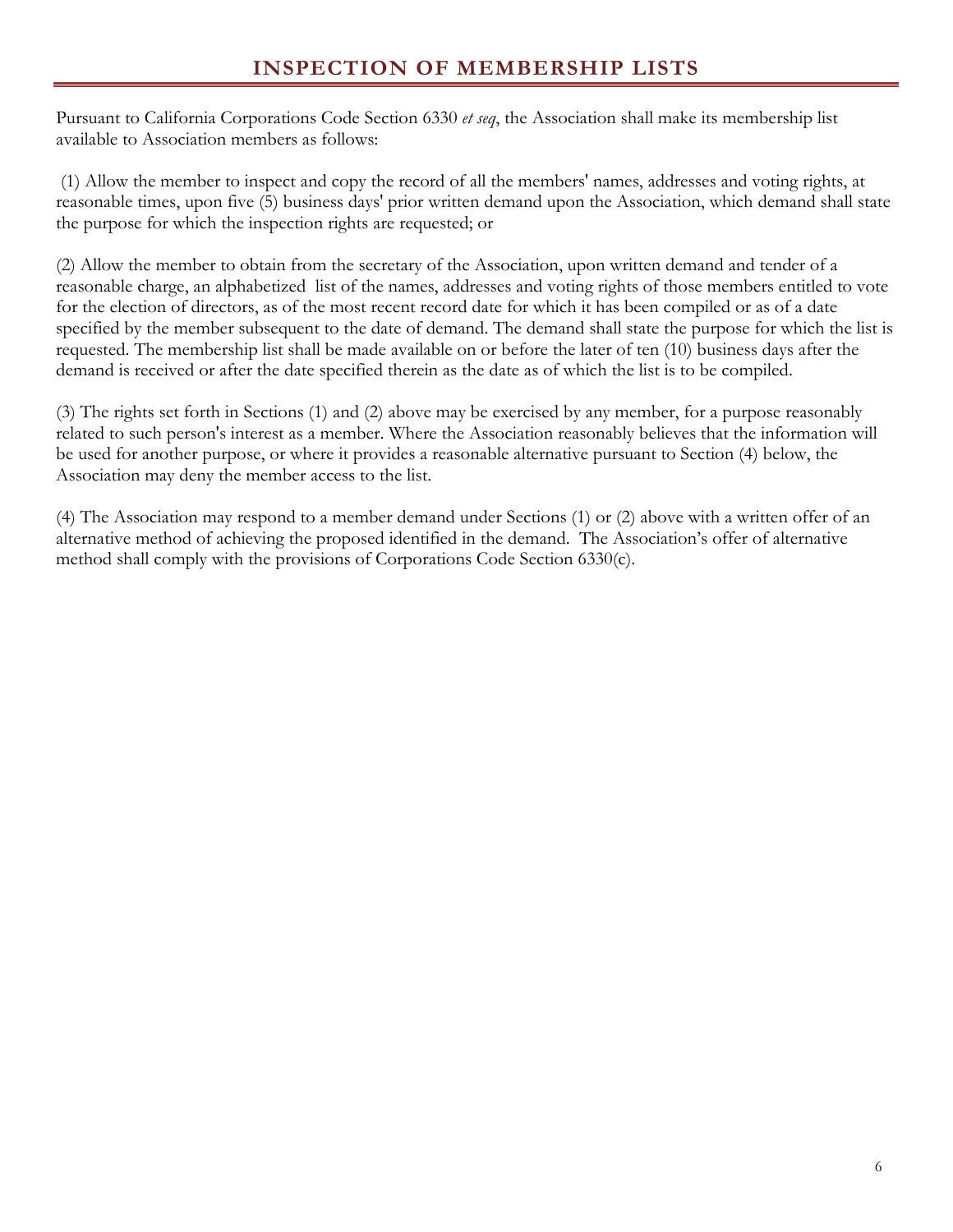<span id="page-9-0"></span>The Board's job is to lead and govern the Association on behalf of the citizens of Napa County and to define and ensure appropriate organizational performance based on the strategic plan while serving as the conduit representing the community and connecting its interests in promotion of the Association mission:

## **To serve the citizens of Napa County with cultural, social, and economic benefits in times of celebration as well as need**

# **LEGAL DUTIES, ROLES & RESPONSIBILITIES**

Governing boards must meet certain legal obligations, referred to as "duties," as failure to fulfill them may result in liability. The Board of Directors occupies a position of trust. The highest fiduciary standards apply to their conduct.

**The Duty of Care:** *Be reasonably informed about activities, participate in making good decisions with the care of a "prudent person"*

- Actively participate in meetings. The Board holds regular meetings on the second Thursday of every month at 7:00 pm, unless otherwise noticed. Attendance is mandatory. For the purpose of ensuring a quorum, Board members should advise the Chief Executive Officer in advance if unable to attend a meeting;
- Attend all special activities of the Board, including fundraising events and such Board events, trainings, or retreats as may be planned;
- Stay well informed by carefully reviewing the agendas and minutes of Board meetings and committee meetings; financial statements; and other materials provided. Be aware of and notice community activities and legal/political developments which may impact the Association or our programs and bring them to the attention of the Board and Chief Executive Officer.

## **The Duty of Obedience:** *Comply with all applicable federal, state, and local laws and adhere to Bylaws and policies set by the organization and remain a faithful guardian of the mission*

- Upon election or appointment, complete the FPPC Ethics training prior to the February board meeting. Additionally, all board members are required to participate in The Brown Act training provided.
- Approve and monitor compliance with all significant policies and procedures;
- Review significant new policies or material amendments to existing policies;
- Direct management to ensure the Association operates at all times within applicable laws and regulations and to the highest ethical and moral standards.

## **The Duty of Loyalty:** *Act in the best interests of the organization, putting aside personal, professional or other interests*

- Provide leadership and vision. Function as a goodwill ambassador representing the membership and citizens of Napa County without regard for personal interests; support the resolutions and actions of the Board.
- Participate with management in the development of, and ultimately approve, the Association's mission, vision, and goals, taking into consideration the needs of the membership and community;

## **The Duty of Oversight:** *Attempt in good faith to assure that the information and reporting systems adequately exist*

- Select and evaluate the Chief Executive Officer, provide advice and counsel in the execution of duties;
- Approve the annual budget that supports the Association's goals;
- With management, establish clear performance benchmarks against which the goals can be measured;
- Take reasonable steps to ensure the integrity of the Association's internal control systems;
- Monitor operational and financial results against benchmarks;
- Approve annual financial statements and recommend the appointment of external auditors.

#### **Acting in Good Faith:** *Perform duties in good faith, in a manner believed to be in the best interest of the organization and with such care, including reasonable inquiry, as an ordinarily prudent person in a like situation would use under similar circumstances.*

• Ensure management identifies the principal financial and non-financial risks to the Association and implements appropriate systems and programs to manage these risks.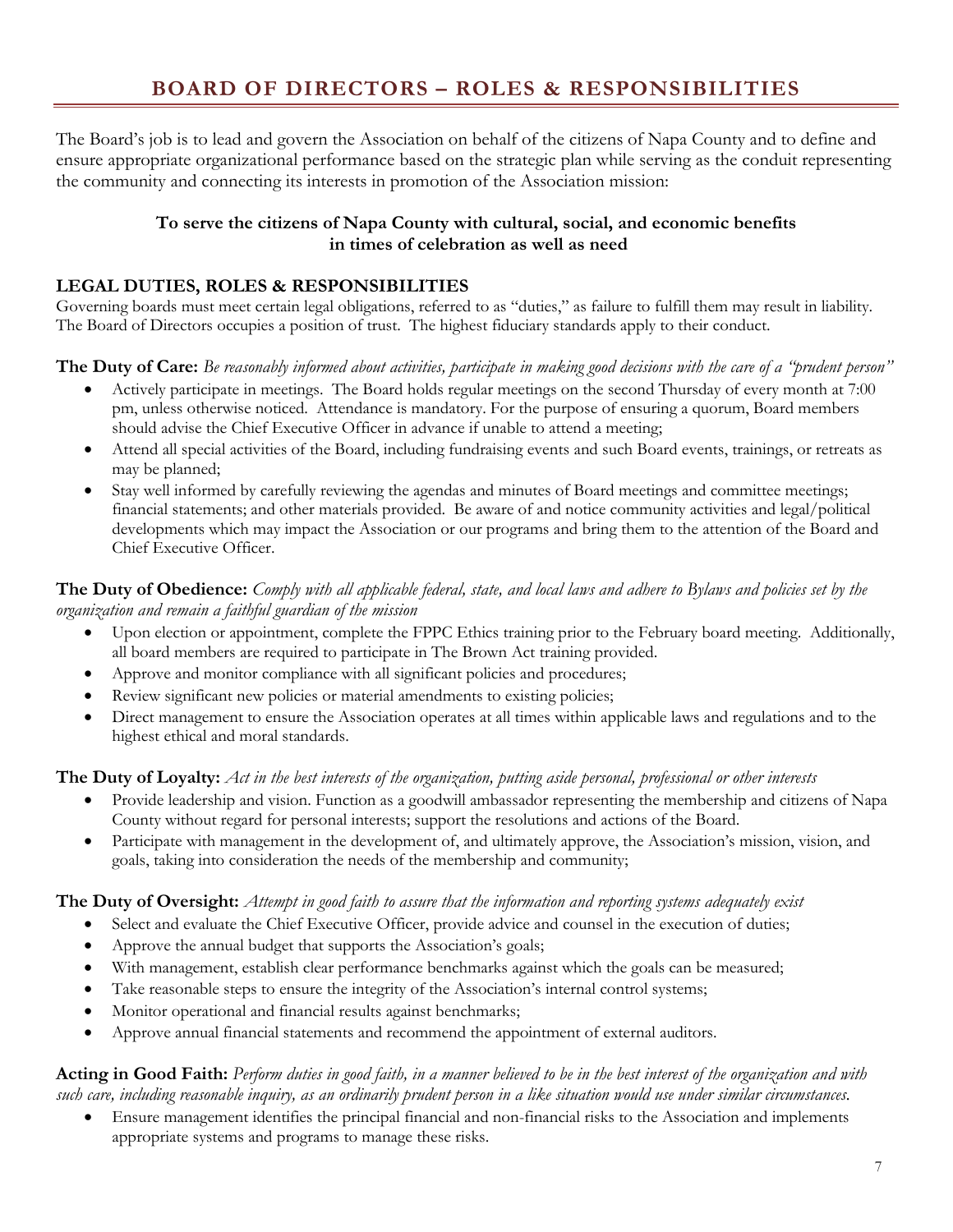<span id="page-10-1"></span><span id="page-10-0"></span>Pursuant to Bylaws Article 9.1, Committees of Directors, committees shall consist of two (2) or more Directors, but shall not include a quorum of the Board.

# EXECUTIVE COMMITTEE

# **I. Purpose and Scope of Responsibilities**

The Executive Committee is a standing committee chartered to exercise all the authority of the Board in the management of the business and affairs of the corporation between meetings of the Board, per Article 9.3 of the Bylaws. The primary purpose of the Committee is to have a group of Directors authorized and able to act for the Board between regular meetings and in situations where an assembly of a quorum of the Board would be impracticable or impossible. Thus, the Executive Committee exists essentially for emergencies, and its powers are specifically limited under Section 9.1(a) of the Bylaws. The Committee also provides consultation, support and guidance to the Chief Executive Officer on time-sensitive matters.

Any action taken by the Committee involving exercise of the powers of the Board shall be reported promptly to the Board, and ratified by the Board at the next meeting of the Board following such action.

# **II. Committee Organization and Reporting Structure**

- Committee reports to the Board [chair].
- Committee is led by the Committee Chair who is also a member and Past-Chairperson of the Board.
- Committee provides written reports about its meetings, recommendations, and actions promptly to the entire Board.
- Committee is inclusive of the incumbent officers and the Past-Chairperson.
- The Chief Executive Officer shall serve as staff to the Committee.

## **III. Goals**

 $\overline{a}$ 

- 1. To meet as necessary and appropriate at the call of the Chairperson of the Committee or, in the case of emergency or event when the Chairperson is unavailable, the Chief Executive Officer.
- 2. To provide written reports of its action(s) promptly to the Board.

# GOVERNANCE COMMITTEE

## <span id="page-10-2"></span>**I. Purpose and Scope of Responsibilities**

The Governance Committee is a standing committee chartered to be responsible for issues of administrative policy and procedure.

## **II. Committee Organization and Reporting Structure**

- Committee reports to the Board [chair].
- Committee makes recommendations to the Board.
- Final approval of any recommendation is made by the Board.

<span id="page-10-3"></span><sup>2</sup> Adopted February 12, 2015; Revised February 11, 2016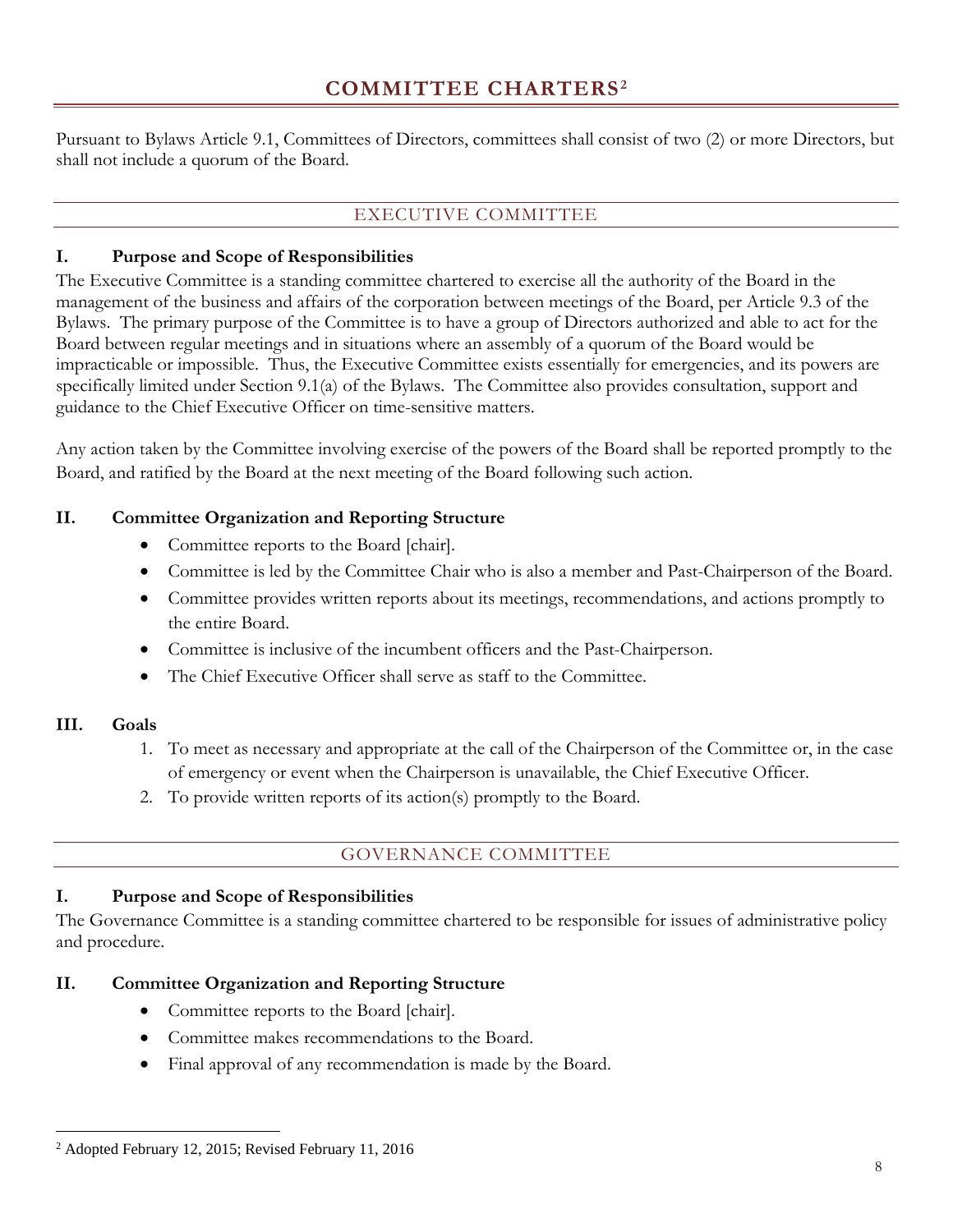- Committee is led by the Committee Chair who is also a member of the Board and is designated by the Board Chair.
- Committee provides written reports about its meetings and recommendations to the entire Board on a regular basis determined by the Committee.
- Committee includes at least two Board members, but less than a quorum of the Board, appointed by the Board Chair.
- Membership of the Committee is selected on an annual basis.
- The Chief Executive Officer shall serve as staff to the Committee.

# **III. Goals**

- 1. Review bylaws for compliance in conjunction with the County contract renewal or in the event of changes in non-profit law, and recommend any suggested revisions to full Board.
- 2. Review and evaluate any suggested policy changes (new or old), identified policy issues, or necessary policy clarifications for a) development of new policy, b) change to existing policy, c) compliance with bylaws, d) compliance with non-profit law, and e) best practices before presenting to the full Board for approval, per the Policy Manual Development process as prescribed in the Policy Manual.

# FINANCE COMMITTEE

## <span id="page-11-0"></span>**I. Purpose & Scope of Responsibilities**

The Board Finance Committee is a standing committee chartered to guide, oversee, and support the financial and tax practices of the Napa County Fair Association, including approval and conformity regarding up-to-date fiscal policies and procedures; ensuring accurate tracking and analysis of financial highlights, trends, and issues; and ensuring conformity to relevant financial and tax rules and regulations.

## **II. Committee Organization and Reporting Structure**

- Committee reports to the Board [chair].
- Committee makes recommendations to the full Board for Board's review and approval.
- Committee is led by the Committee Chair who is also a member and Treasurer of the Board.
- Committee provides written reports about its meetings, recommendations and actions to the entire Board on a regular basis determined by the Committee.
- Committee includes at least two Board members.
- Membership of the Committee is selected on an annual basis.
- The Chief Executive Officer shall serve as staff to the Committee.

# FINANCIAL AUDIT COMMITTEE

# <span id="page-11-1"></span>**I. Purpose and Scope of Responsibilities**

The Audit Committee is a standing committee chartered per Article 9.4 of the Bylaws to make recommendations to the Board regarding the hiring and termination of an auditor, who shall be an independent certified public accountant, and may be authorized by the Board to negotiate the auditor's salary.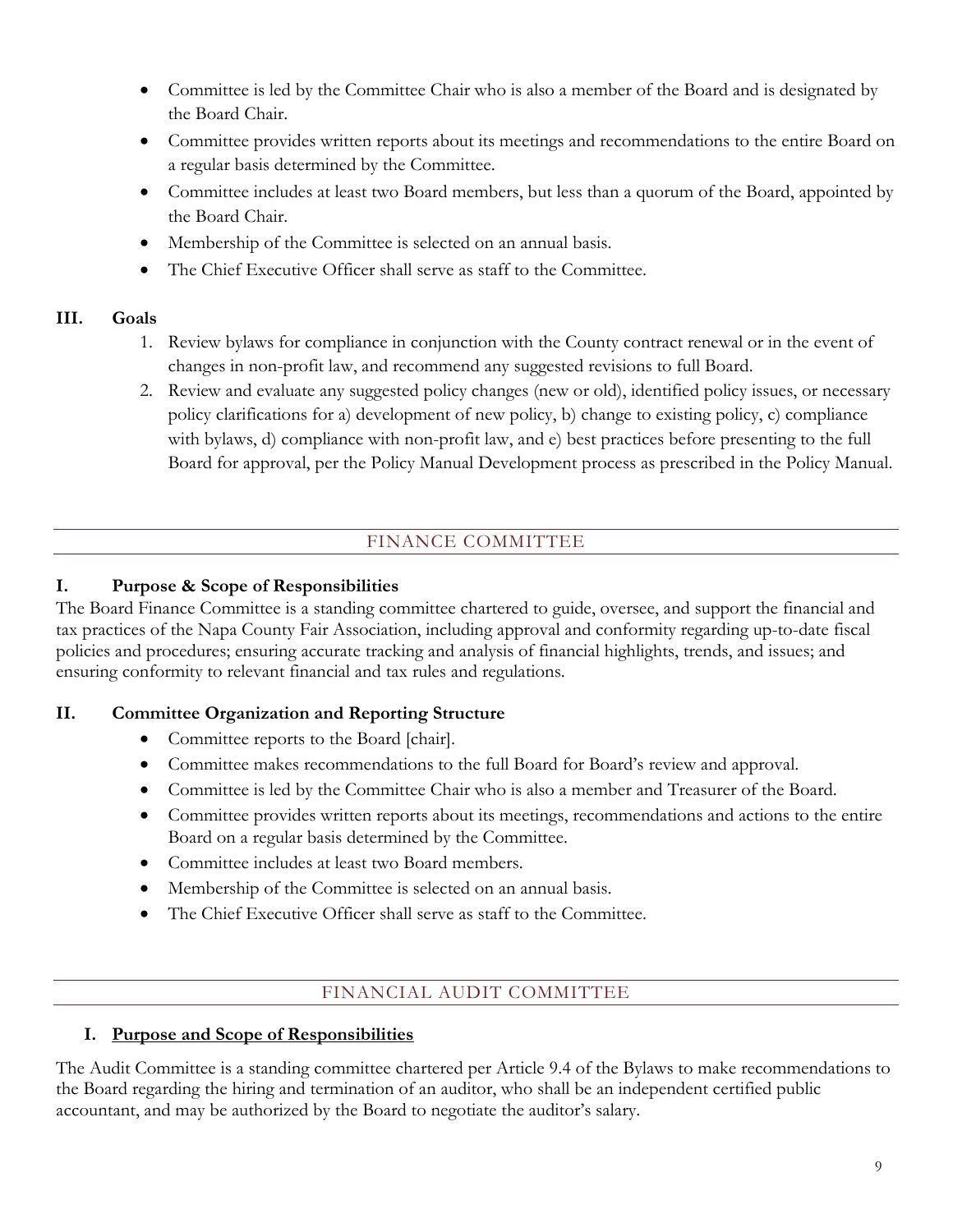Based on any reported deficiencies in the auditor's management letter, the committee is responsible for:

- 1. Financial statements and other financial reporting, including recommending to the Board approval of the audited financial statements;
- 2. Oversight of the independent auditor's qualifications, independence and performance, including:
	- a. Recommending the independent auditor for appointment or replacement to the board of directors
	- b. Recommending compensation of the independent auditor to the board of directors
	- c. Review of all audit and non-audit services performed by the independent auditor
	- d. Receiving all reporting from the independent auditor, including the preliminary audit report, representation letter, governance letter, and if necessary, internal control letter (SAS 115)
	- e. Confirming the independent auditor's independence, including reviewing the Association's hiring policies for employees or former employees of the independent auditor.

# **II. Committee Organization and Reporting Structure**

- Committee reports to the Board [chair].
- Committee makes recommendations to the full Board for review and approval.
- Committee is led by the Committee Chair who is also a member of the Board and is designated by the Board Chair, but is not the Finance Committee Chair.
- Committee provides written reports about its meetings and recommendations to the entire Board on a regular basis as determined by the Committee.
- The independent auditor is provided noticed of every meeting and is entitled to attend and participate in each meeting.
- Committee includes at least two Board members who are financially literate, but less than a quorum of the Board, appointed by the Board Chair.
- Membership of the Committee is selected on an annual basis.
- The Chief Executive Officer shall serve as staff to the Committee.

# LEADERSHIP DEVELOPMENT COMMITTEE

# <span id="page-12-0"></span>**I. Purpose and Scope of Responsibilities**

The Board Leadership Development Committee is a standing committee chartered to develop the Board by overseeing implementation of policies and procedures regarding Board size, leadership, composition, and conflicts of interest; determining qualifications and characteristics needed by directors through development of a board matrix; identifying, screening, cultivating, and reviewing individuals who are qualified to serve as directors and making recommendations to the Board for nomination and appointment to the Board, and its committees; assisting in orientation programs for newly appointed directors; and evaluating the effectiveness of current directors; and identifying on-going development programs for directors.

# **II. Committee Organization and Reporting Structure**

- Committee reports to the Board [chair].
- Committee makes recommendations to the full Board for review and approval.
- Committee is led by the Committee Chair who is also a member of the Board and is designated by the Board Chair.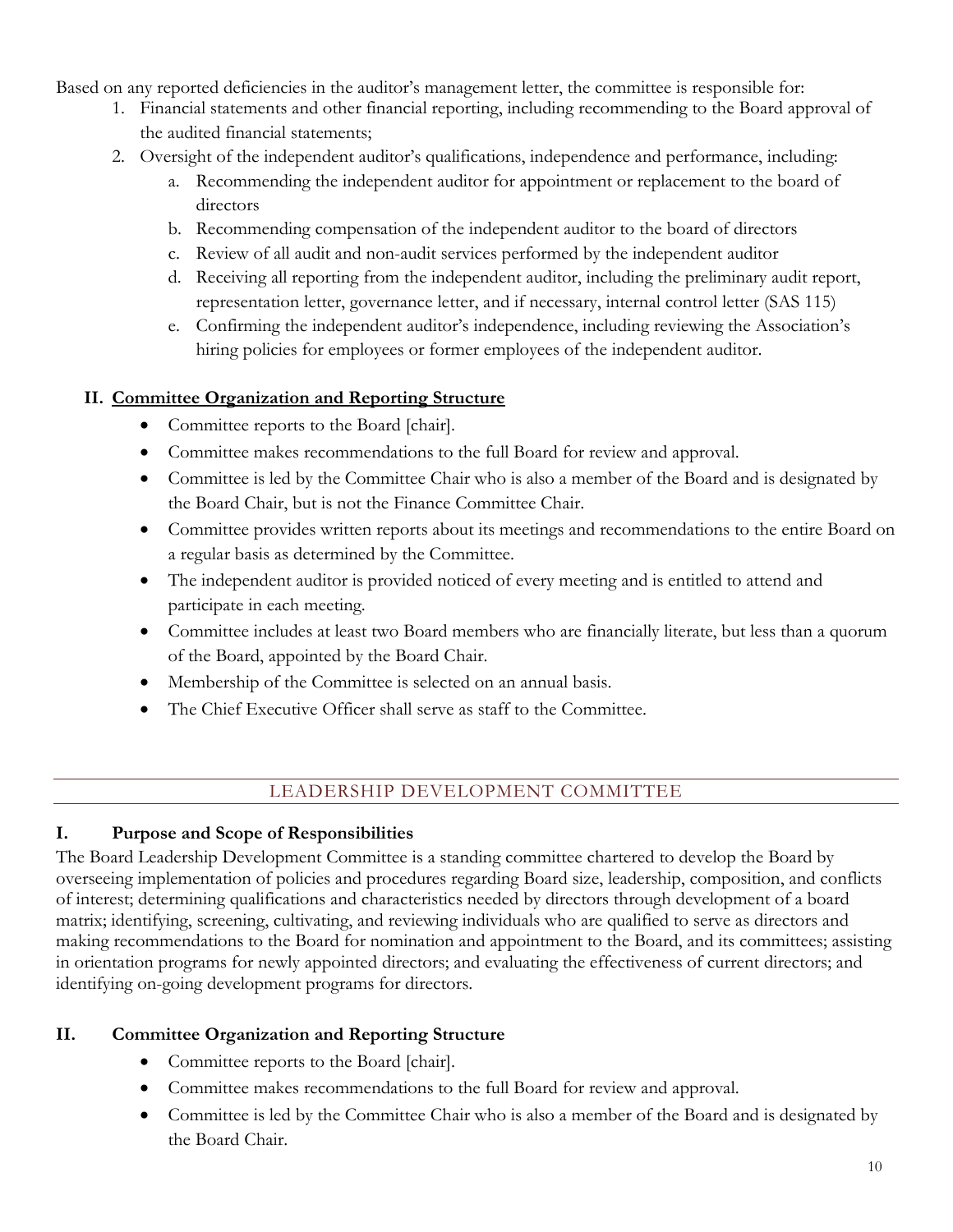- Committee provides written reports about its meetings, recommendations, and actions to the entire Board on a regular basis determined by the Committee.
- Committee includes at least two Board members, but less than a quorum of the Board, appointed by the Board Chair.
- Membership of the Committee is selected on an annual basis.
- The Chief Executive Officer shall serve as staff to the Committee.

#### **III. Goals**

1. Recruit, retain, and enhance an effective and engaged Board of Directors.

## **IV. Scope of Work**

- Review current Board Policies for any potential revisions, identify gaps in our current existing policies and oversee the preparation of draft policies for Board consideration as they pertain to development of directors.
- Develop a recommendation to the board for a policy regarding the size of the board and the composition of elected/appointed directors aimed at achieving the optimum stakeholder representation and geographic diversification.
- Develop a matrix of current board member characteristics and an ideal board matrix in order to identify areas of need.
- Recommend placement of individual board members for committee appointments to the Chairperson that promote their strengths.
- Seek out potential individuals who may be interested in serving on the Napa County Fair Association Board of Directors and would enhance the capacity of the Board.
- Review the board self-assessment questionnaire and the assessment process and make recommendations for changes if needed.
- Review and recommend board training sessions on such topics as leadership development, financial statement reviews, etc.
- Review the new director orientation program and make recommendations for changes, if needed.

# FUNDRAISING COMMITTEE

## <span id="page-13-0"></span>**I. Purpose and Scope of Responsibilities**

The Board Fundraising Committee is a standing committee chartered to develop fundraising capacity of the Napa County Fair Association. The objective is to raise funds from the board, association members, the community, and private and public grantor sources to support the objectives of the Napa County Fair Association.

## **II. Committee Organization and Reporting Structure**

- Committee reports to the Board [chair].
- Committee makes recommendations to the full Board for review and approval.
- Committee is led by the Committee Chair who is also a member of the Board and is designated by the Board Chair.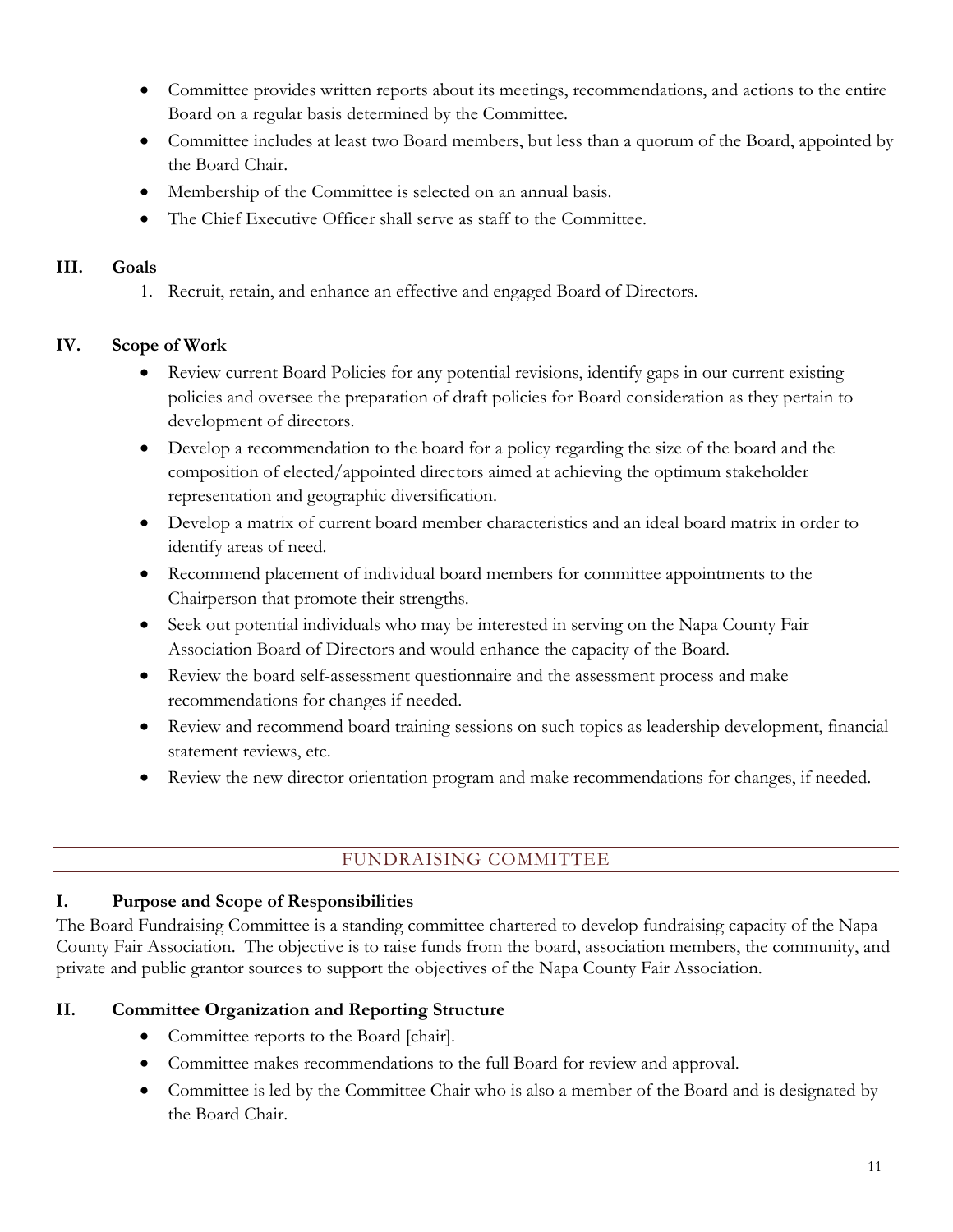- Committee provides written reports about its meetings, recommendations, and actions to the entire Board on a regular basis determined by the Committee.
- Committee includes at least two Board members, but less than a quorum of the Board, appointed by the Board Chair.
- Membership of the Committee is selected on an annual basis.
- The Chief Executive Officer shall serve as staff to the Committee.

# **III. Goals**

- 1. Develop a strategy to improve the association's fundraising capacity in support of association objectives.
- 2. Establish an annual fundraising goal and strategies to achieve that goal.

# **IV. Objectives**

- Review and modify as necessary the committee charter and make a recommendation for approval to the board.
- Develop a matrix of criteria for committee membership listing experience and capabilities beneficial to meeting committee objectives.
- Recruit additional committee members with a goal of at least five committee members.
- Develop a summary case for support that will inform the public and association members about the history, mission, funding sources, and goals of the NCFA.
- Develop a program to disseminate that case for support to the public and association members.
- Develop a database of current and potential donors and grantors to NCFA.
- Review the past history of donations from the public, board, association members, and grantors, and summarize that history.
- Recommend to the board that a policy be established that all board members contribute annually to NCFA an amount that is meaningful to them, but is within their means.
- Conduct board training to improve fundraising capacity of individual board members.
- Establish a fundraising goal for 2016 of \$100,000 of unrestricted revenues, which may be used for the following purposes:
	- o Repayment of the loan from Napa County for Valley Fire revenue losses.
	- o Development of a re-granting program to provide subsidies for non-profit rental of association facilities.
	- o Additional studies that may be required for master planning.
	- o Additional revenues for facility repairs and upgrades.
- Establish a strategy for developing social media sources for fundraising.
- Imbed donation capability on association website.
- Develop an awareness of NCFA charitable status by including information in all promotional materials.

# STRATEGIC PLAN AD-HOC COMMITTEE

## <span id="page-14-0"></span>**I. Purpose and Scope of Responsibilities**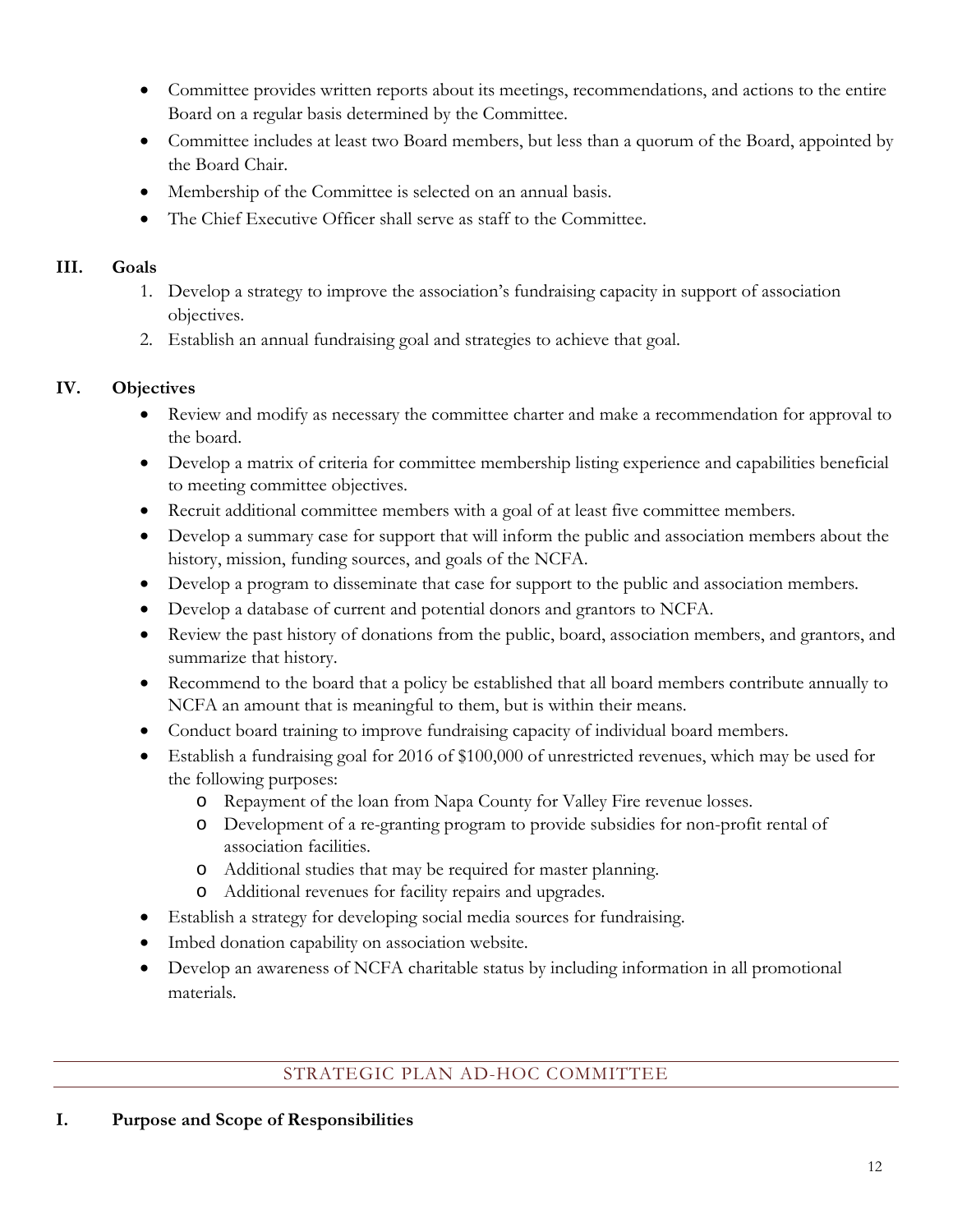The Strategic Plan Committee is an ad-hoc committee chartered to create a master plan of the facilities and programs that strategically develops our business enterprises, taking into consideration the mission, vision, and strategic goals of the Association.

The Committee shall conform the master plan to the Long Range Plan elements previously adopted by the Board, which are generally expressed by our strategic goals.

An important element to be considered is the Board's evaluation and ranking of each enterprise. As a result of this evaluation, the Board determined that the Fair will always be our highest ranking priority, as it is the reason for our existence. Other enterprises must provide the financial contributions needed for sustainability and provide additional benefits to the citizens of Napa County.

# **II. Committee Organization and Reporting Structure**

- Committee reports to the Board [chair].
- Committee makes recommendations to the full Board for review and approval.
- Committee is led by the Committee Chair who is also a member of the Board and is designated by the Board Chair.
- Committee provides written reports about its meetings, recommendations, and actions to the entire Board on a regular basis determined by the Committee.
- Committee includes at least two Board members, but less than a quorum of the Board, appointed by the Board Chair.
- Committee is chartered for the exclusive purpose listed above and will sunset upon submission and approval of the strategic plan.
- The Chief Executive Officer shall serve as staff to the Committee.

## **III. Goals**

- 1. Follow through on preparation of the master site plan.
- 2. Execute the scope of work as approved by the Board.

# GOLF COURSE AD-HOC COMMITTEE[3](#page-15-1)

## <span id="page-15-0"></span>**I. Purpose and Scope of Responsibilities**

The Golf Course Committee is an ad-hoc committee chartered to research master plan strategic alternatives and current course capital improvement alternatives as they relate to the Mount St. Helena Golf Course and the current master plan development.

# **II. Committee Organization and Reporting Structure**

- Committee reports to the Board [chair].
- Committee makes recommendations to the full Board for review and approval.
- Committee is led by the Committee Chair who is also a member of the Board and is designated by the Board Chair.

 $\overline{a}$ 

<span id="page-15-1"></span><sup>3</sup> Adopted June 9, 2016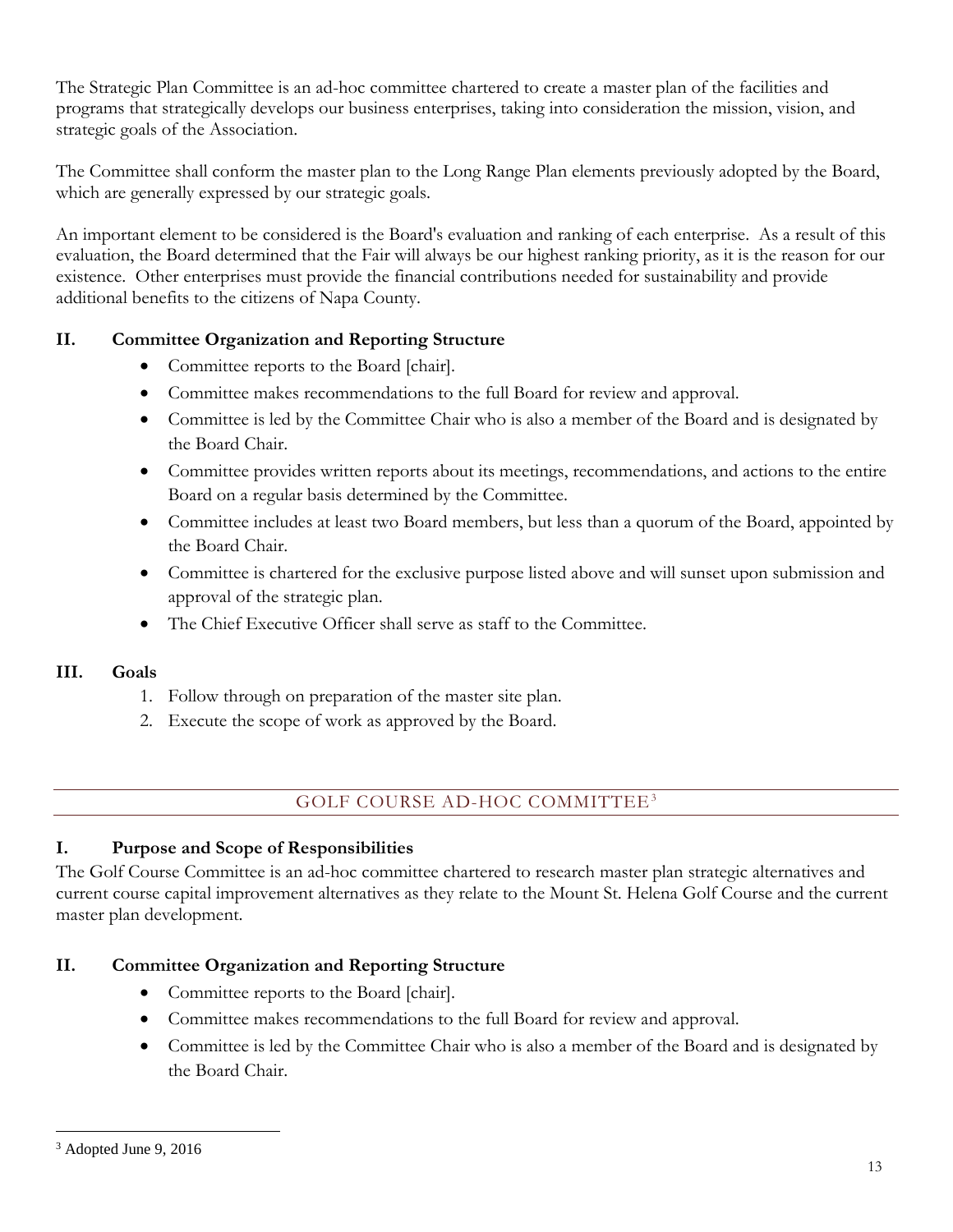- Committee provides written reports about its meetings, recommendations, and actions to the entire Board on a regular basis determined by the Committee.
- Committee includes at least two Board members, but less than a quorum of the Board, appointed by the Board Chair.
- Committee is chartered for the exclusive purpose listed above and will sunset upon submission of the master plan strategic alternatives and the capital improvements alternatives report to the Board.
- The Chief Executive Officer shall serve as staff to the Committee.

## **III. Goals**

1. To meet with the three identified golf groups to obtain their input on the master plan and ideas they have for the Board to consider investing in the existing course to improve quality and quantity of play.

# **IV. Objectives**

- Gather opinions and facts for master plan strategic alternatives which relate to possible alternative types of course, course length, shared uses, use of reclaimed water, and a destination golf course to report back to the Board and forward on to the master plan consultants.
- Develop recommendations for capital improvement alternatives with estimated costs for the Board to consider in the next Capital Budget (Fall 2016).

# **V. Immediate Strategies**

- Meet with the three golf groups.
- Research capital improvement costs.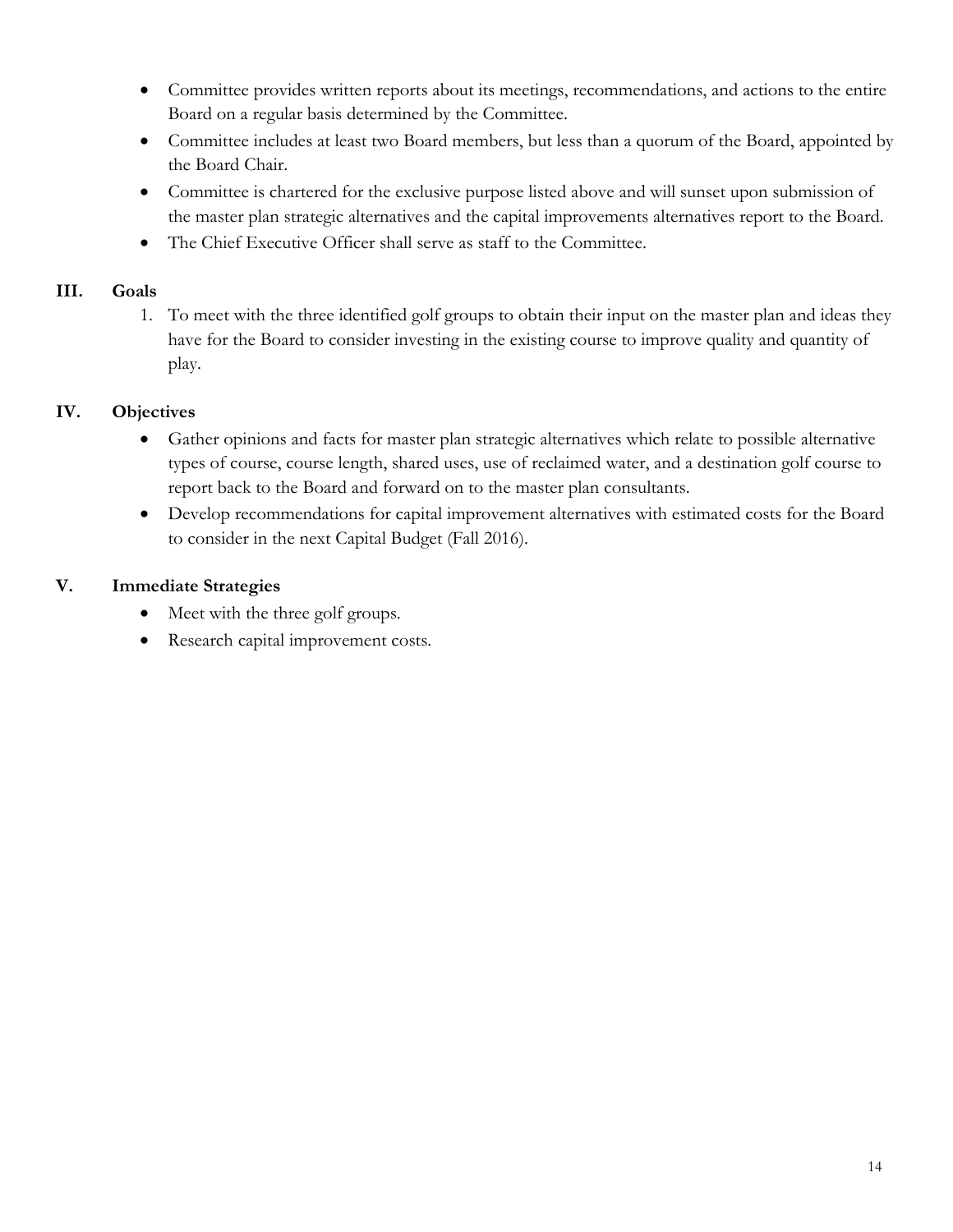<span id="page-17-0"></span>Effective boards proactively set standards for organizational performance and ensure they are met. This includes not only for staff, but also for officers, committees, and individual board members.

The Board of Directors participates in an annual self-assessment review and goal setting process for itself that coincides with the Chief Executive Officer Annual Evaluation. The self-assessment is an opportunity for the board to measure how well it is operating and to explore best practices. The Board engages in an ongoing process of leadership development by participating in both the CEO evaluation process and board self-assessment.

The Board Self-Assessment is a three step process:

- 1) Individual responses
- 2) Group review and discussion
- 3) Define future work of board for education, development and training, both for the entire board or individual directors

Since the Chief Executive Officer works for the entire board, this annual review process is the time and place for the board to speak with one voice in assessing its own performance, understanding its performance in relation to the CEO's performance, and setting goals for the future. As such, the timeline for the Board Annual Self-Assessment synchronizes with the Chief Executive Officer Annual Evaluation schedule:

- 1) Following the September regular board meeting, the Leadership Development Committee Chair, or designee, distributes the self-assessment form as developed/reviewed by the Committee.
- 2) The Board of Directors returns the forms to the Committee Chair, or designee, who compiles the assessment forms.
- 3) In open session at either the October regular board meeting or Long Range Planning Session, the results are shared with the Board of Directors.
- 4) The Committee Chair compiles the board comments into a single document.
- 5) In closed session at the special board meeting in October for the CEO Performance Review, the results are discussed as they relate directly to the performance of the CEO.
- 6) Prior to the November regular board meeting, the Leadership Development Committee discusses and drafts goals, based upon the updated strategic goals and CEO goals, for presentation to the board for approval.

<span id="page-17-1"></span> $\overline{a}$ <sup>4</sup> Adopted December 10, 2015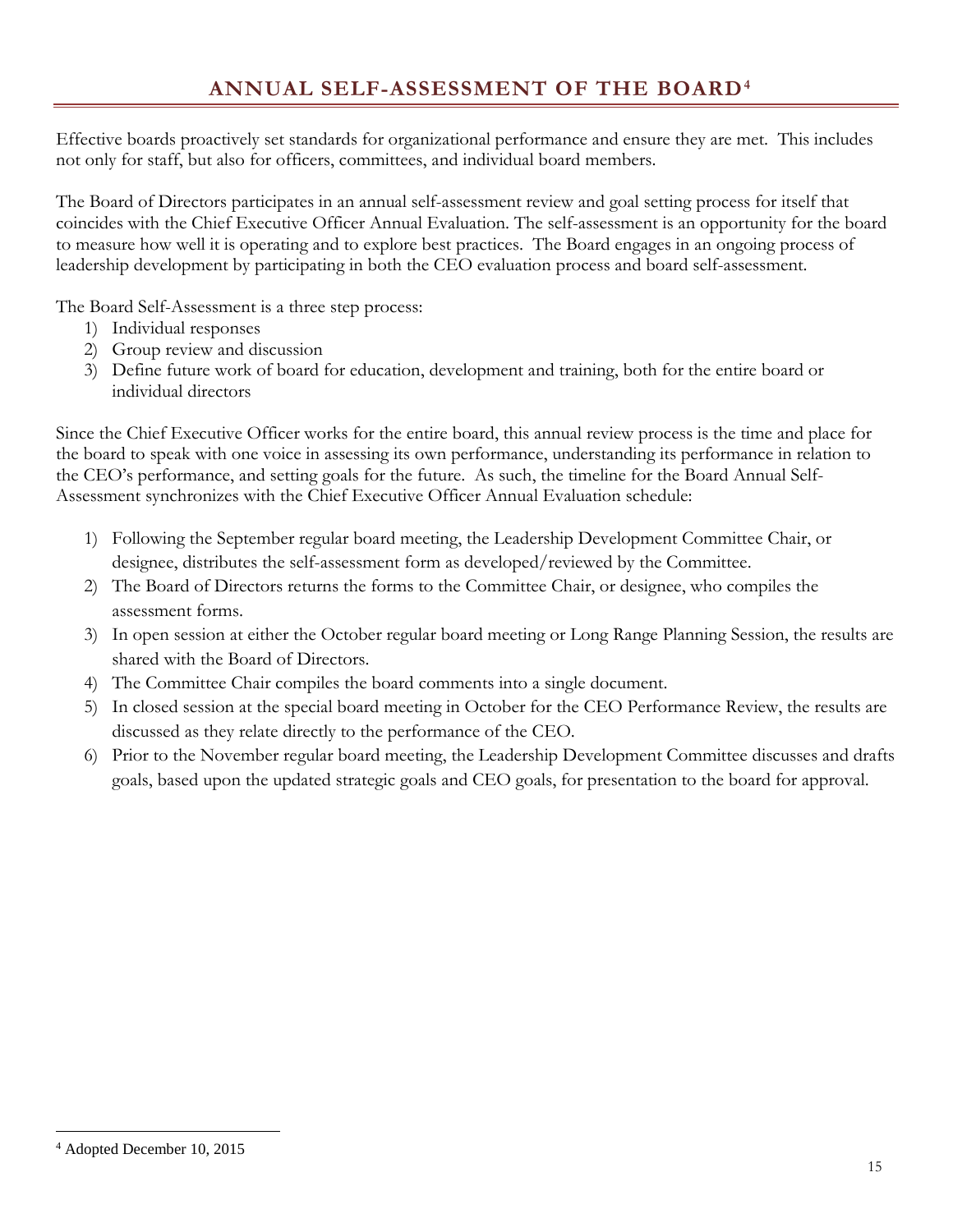# **BOARD TRAINING & DEVELOPMENT[5](#page-18-1)**

<span id="page-18-0"></span>In recent years, expectations of Boards of Directors, whether of private nonprofits or quasigovernmental fairs/agencies, have elevated substantially. While the fiduciary duties have not changed, case law and public perceptions have, due in part to increasing media attention being paid to boards and their shortcomings. Understanding the role of the Board as well as that of individual board members and staff, and being versed in regulatory requirements, are essential to ensure effective organizational performance.

As such, it is the policy of this Board that all directors participate in certain required trainings and that opportunities for further development be offered.

As long as funding for training is provided by CDFA, the board is annually committed to providing for up to three (3) directors to attend an optional training each year, paying the registration fee and hotel at the discounted convention rate, for up to a total of \$450 per director. All travel and meals must be paid by the individual director(s).

Priority shall be given to 1) new directors attending the Strategic Leadership Workshop at the WFA Convention in January each year, 2) directors that have never attended a particular training before.

In the event that the funds remain available, preference shall then be given to directors wishing to repeat a training or attend a convention based on participation 1) on committees and 2) in the board self-assessment process.

Required trainings for all directors upon election or appointment to the Board:

- The Brown Act (typically conducted at the February board meeting)
- FPPC Ethics training (online, complete by second board meeting)
- New Director Orientation (prior to participating in their first meeting as a director)

The orientation shall include an overview with the CEO and Board Chairperson, including: CEO reviews:

- **Q** Contact Information Form
- Governance CDFA, F&E, County
- $\Box$  Industry WFA, CFA, IAFE, JPAs = CFSA, CFFA
- **Q** Director Handbook

Chairperson reviews:

- $\Box$  Fiduciary Duties of Boards all boards have certain legal obligations
- Director roles, responsibilities and liabilities including CEO relationship and evaluation and the Board self-assessment process
- $\Box$  CEO evaluation results (most recent)
- $\Box$  Board self-assessment results (most recent)
- **Q** Committee Structure
- $\Box$  Training requirements and opportunities

Optional development opportunities may include:

- Fair industry trainings specific to board leadership and development, i.e. WFA Strategic Leadership Workshop at WFA Convention; IAFE Convention
- Other opportunities for nonprofit board leadership and development, i.e. CompassPoint

 $\overline{a}$ 

<span id="page-18-1"></span><sup>5</sup> Adopted December 10, 2015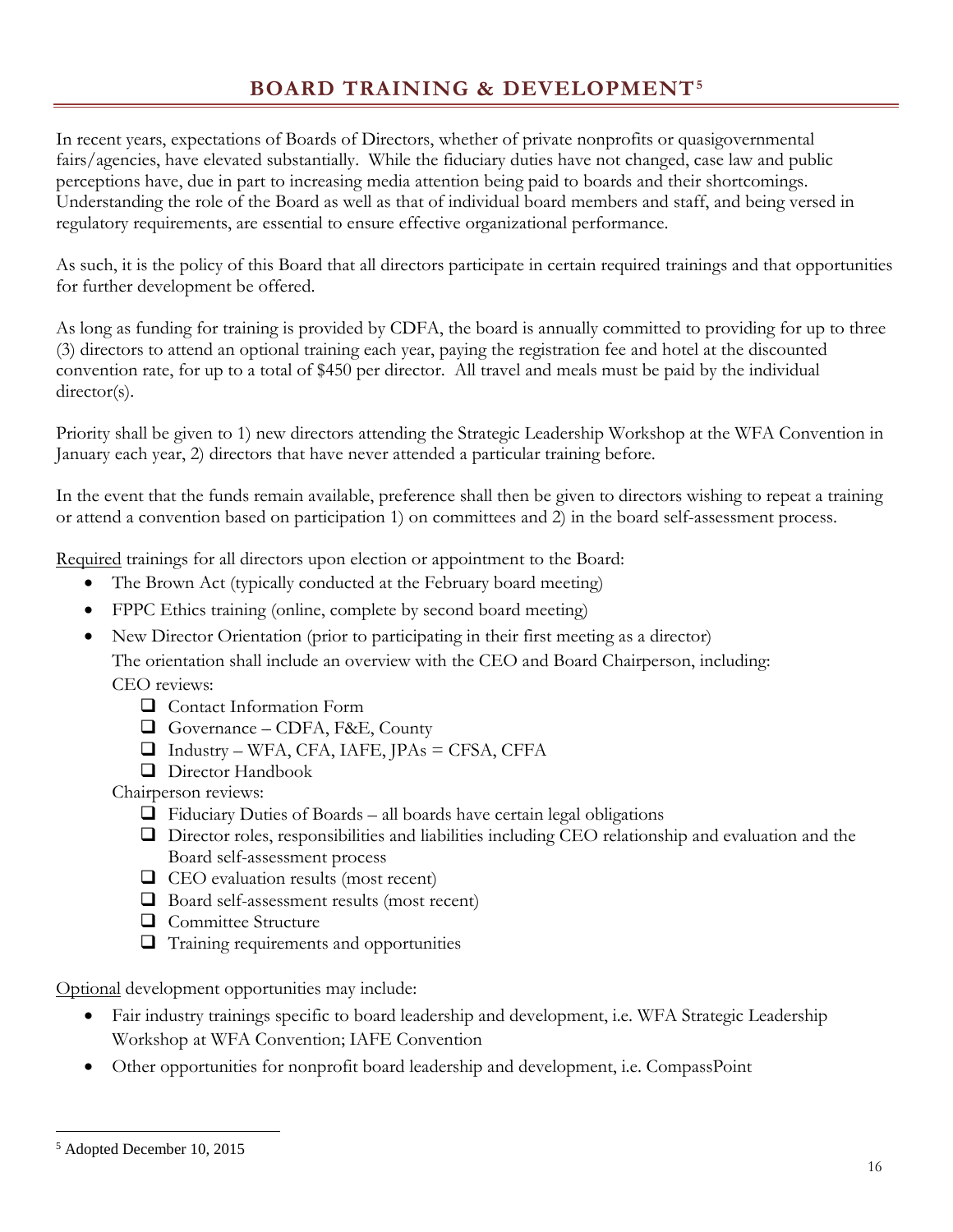# **BOARD VACANCY[6](#page-19-1)**

<span id="page-19-0"></span>The Board has a duty and obligation within the Bylaws to collectively represent a diversity of relevant backgrounds, skills, and geographic areas of Napa County (Article 7.7, Diversity). And while the board is not self-perpetuating and, therefore, does not control the manner in which new members join, in the event of a vacancy on the board, the Board has an opportunity to fulfill that obligation.

When a vacancy occurs, no matter the manner in which the vacancy occurred, the Leadership Development Committee shall present candidate(s) to the Board for appointment that have been actively recruited, vetted, and that complement the Board matrix.

For purposes of appointing a replacement to fill a vacancy, the appointment is made only until the next annual election, at which time the position will be filled by the manner in which the director who left the vacancy was selected (Article 7.10, Filling Vacancies)

<span id="page-19-1"></span> $\overline{a}$ <sup>6</sup> Adopted April 9, 2015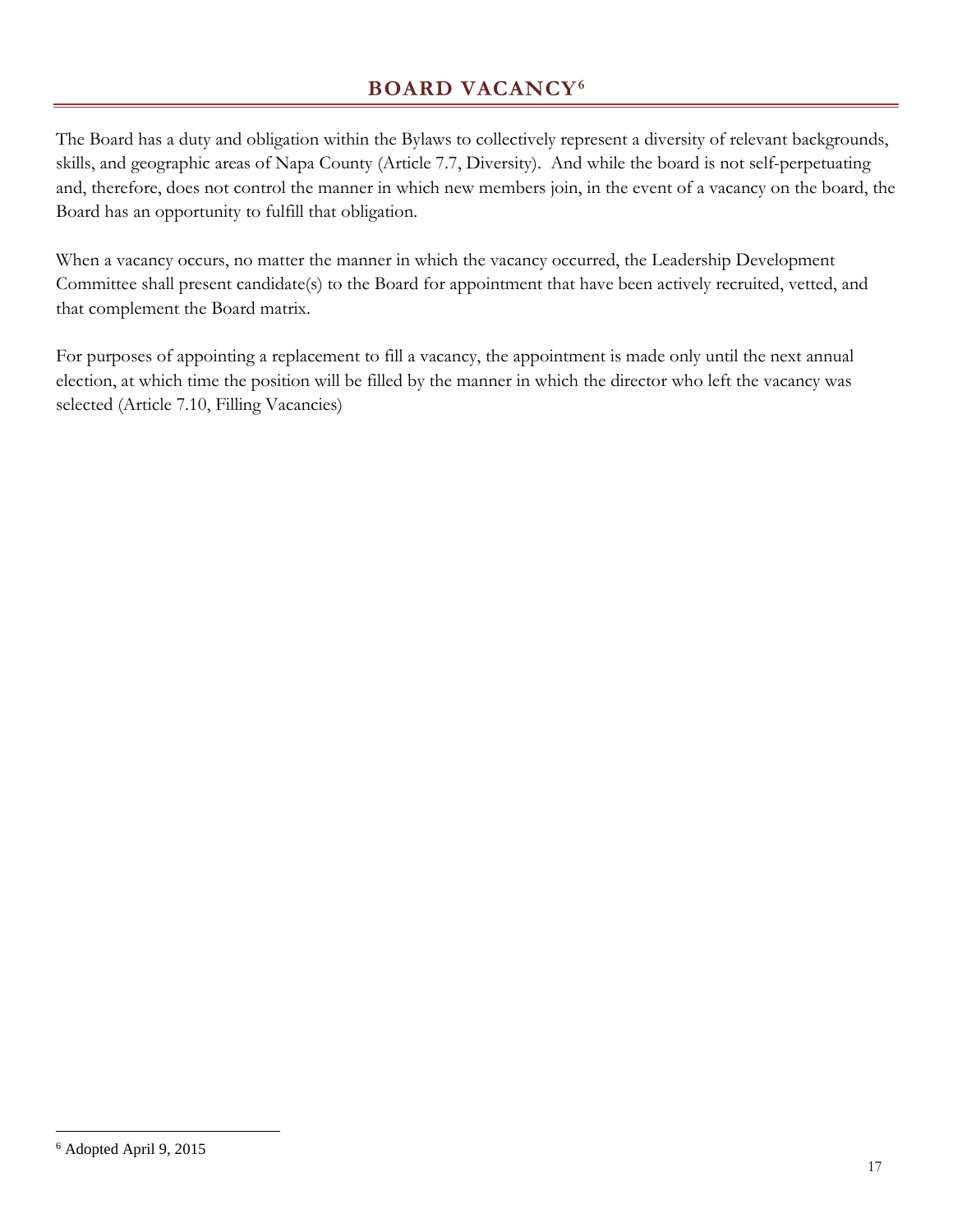<span id="page-20-0"></span>Election of Directors will be pursuant to the Bylaws of the Association. Applications to run for an elected position on the Board must be submitted to the Association Office no later than close of business on the first business day of November.

Application packets shall be made available in the Association Office by the first business day of October. The Chief Executive Officer shall provide Association members with notice of all positions available and the process to be followed.

Packets shall include:

- Nomination form (See attached Appendix B)
- Candidate's Statement
- Roles and responsibilities
- Goals of the Association
- Calendar of specific dates relative to current year's elections

Application procedure:

- Nomination form must be submitted to the Association Office by close of business on the first business day of November. See attached Appendix B.
- The Chief Executive Officer is responsible for verifying the applicants' and voting members' signatures and membership qualifications and for preparing the ballot. All candidates who successfully complete the nomination form and meet the requirements set forth in the Bylaws shall be placed on the official ballot.

Ballot procedure:

- At their regularly scheduled November board meeting, the Board shall appoint two Association members in good standing to serve as the official results committee and to count returned ballots. The counting process may be observed by up to three Association members in good standing, filled on a first come first served basis at the location and time scheduled for counting. Observers may only oversee the process and may not participate in any way in the actual counting.
- Ballots will be available no later than close of business on November  $15<sup>th</sup>$  or the business day immediately preceding in the event November  $15<sup>th</sup>$  falls on a weekend or holiday.
- Ballots will be distributed to every Association member entitled to vote and shall be consistent with the requirements of California Corporations Code Section 5511(b) or 7511(b) including indicating the number of responses needed to meet the quorum requirement, the time within which the ballot must be received in order to be counted, and the number of candidates to be elected. The ballot shall provide an opportunity to approve or abstain from voting.
- Ballot will list "Incumbent" after names of Directors seeking reelection. Ballot shall include candidate statements, where provided.
- Only one ballot per voting member.
- Ballots must be returned by close of business on November 30<sup>th</sup>. Late ballots will not be accepted. Once returned, ballots may not be revoked.
- Ballots shall be retained for one hundred eighty (180) days from the date of count in a sealed envelope and shall remain in the custody of the Chief Executive Officer.

 $\overline{a}$ 

<span id="page-20-1"></span><sup>7</sup> Revised September 12, 2015

<span id="page-20-2"></span><sup>8</sup> Revised November 13, 2014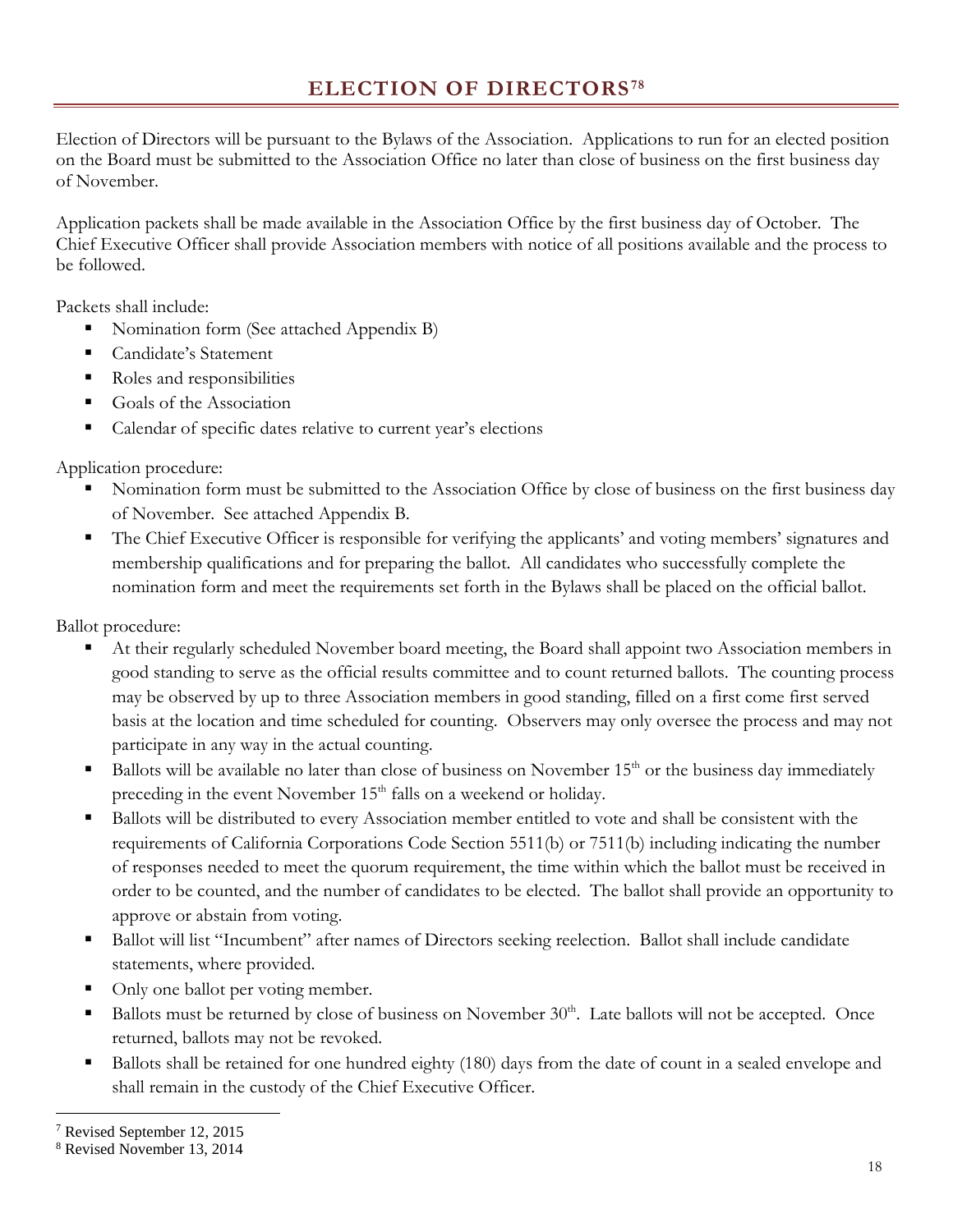While we are not legally obligated to provide secret ballot voting to our members (Corporations Code 5513(a) or 7513(a)), the following outlines our intent to ensure confidence from our members that to the best of our abilities we will keep their votes confidential.

Ballot-by-mail procedure:

- For those voting members who do not have an email address on file or who submit a request to receive a Ballot by mail, ballots will be sent by U.S. mail. Mailed ballots shall include two (2) envelopes for return of ballot marked "Ballot Envelope" and "Return Envelope" and will include instructions for members to complete the ballot and place it in the Ballot Envelope and then place that envelope in the Return Envelope. The Return Envelope shall require the name and signature of member. The Ballot Envelope shall be unmarked.
- Ballot is void if Return Envelope is unsigned. When signed Return Envelopes are received by the Association, they shall be placed in the official ballot box and remain unopened until just prior to the official results being counted.

Electronic ballot procedure:

- To participate in electronic voting, voting members must have a valid email address on file with the Association. Voting members are responsible for notifying the Association of that address and of any changes to that address.
- Should the Association be notified that a voting member did not receive an electronic ballot, the obligation of the Association is simply to ensure that an electronic ballot was sent to the address on file. Association staff is not obligated to track or to research the routing of member emails.
- Voting members will be provided with formal notice of a pending electronic vote in accordance with the general notice requirements for such election procedures as set out in the Bylaws.
- Voting members shall receive the following information regarding any electronic ballot:
	- o Notification of the Voting Period during which they will be able to cast their vote.
	- o Specific election procedures and electronic voting instructions.
	- o Contact information for any questions or issues that may arise during the electronic voting process.
	- o Reminders may be sent to members during the Voting Period, at the discretion of the Chief Executive Officer.
- Association staff will ensure that the electronic system selected to process and manage the electronic voting will possess appropriate levels of security to ensure that voting members are only able to cast a single vote and without identification of the specific vote associated with any particular member.
- The Chief Executive Officer shall have access to aggregate ballot count information (without identification of the specific vote associated with any particular member) for the sole purposes of monitoring the effectiveness of electronic voting and for implementing communications to Association members to maximize the participation of voting members during the voting period. Under no circumstances will the aggregate ballot count information be used to influence the outcome of any vote.
- In the event that the electronic system fails to operate properly:
	- o If the failure is limited or temporary with the result that a voting member was unable to cast his or her vote electronically, the Chief Executive Officer is authorized to review such claim and to accept a vote from such voting member in such alternative manner as is determined appropriate by the Chief Executive Officer. The Chief Executive Officer shall be at liberty to require logs of any electronic voting activity from the technology provider to evidence the foregoing.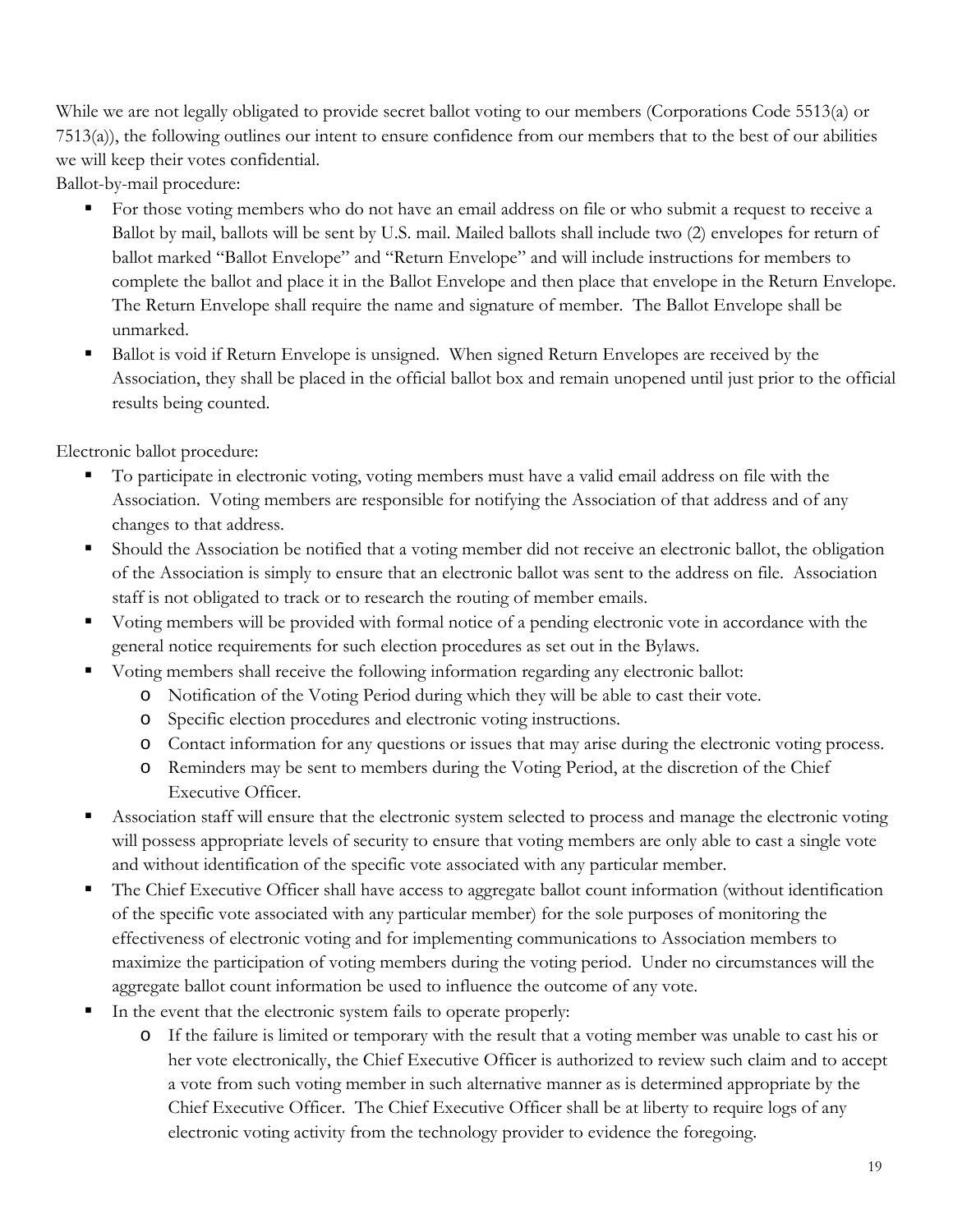- o If the failure is not rectifiable, the Board may decide to terminate electronic voting during the applicable voting period and institute another form of voting to decide the matter, notwithstanding anything else in this policy.
- In the event that a voting member is unable or unwilling to vote electronically, and instead requests to vote by hard copy ballot, the Chief Executive Officer is authorized to accept a vote by hard copy ballot from such voting member, in accordance with the procedure above for the submittal of mailed ballots.

Ballot count and results procedure:

- The Chief Executive Officer shall make arrangements with the official results committee to count the ballots per the attached Appendix C, Election Results Procedure, prior to the annual Association meeting.
- All candidates will be notified of the election results by phone within 24 hours of the ballot count.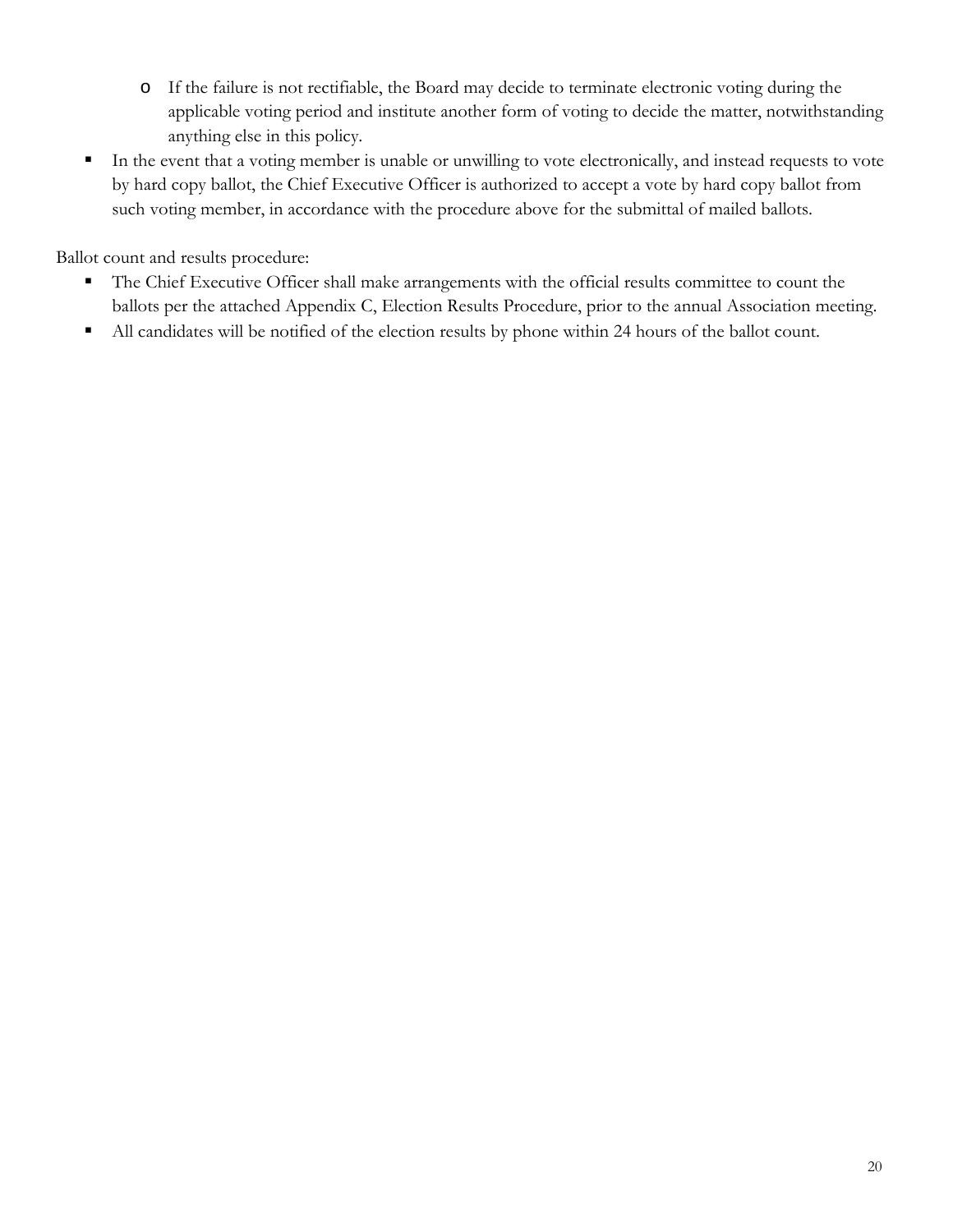#### **Appendix B - BOARD OF DIRECTORS APPLICATION**

#### **NOMINATION FORM**

The following Napa County Fair Association voting member is nominated to serve on the Napa County Fair Association Board of Directors for a three (3) year term:

#### **\_\_\_\_\_\_\_\_\_\_\_\_\_\_\_\_\_\_\_\_\_\_\_\_\_\_\_\_\_\_\_\_\_\_\_\_\_\_\_\_\_\_\_\_\_\_ NAME OF MEMBER SEEKING NOMINATION**

By the following five (5) voting members of the Napa County Fair Association:

#### **Incumbent –** Per Bylaws, Association Member signatures are NOT required.

| NAME (please print)                                                                                                         | Signature |
|-----------------------------------------------------------------------------------------------------------------------------|-----------|
| 1)<br><u> 1989 - Johann Barn, mars ann an t-Amhain an t-Amhain an t-Amhain an t-Amhain an t-Amhain an t-Amhain an t-Amh</u> |           |
| 2)<br><u> 1989 - Johann Stoff, amerikansk politiker (* 1908)</u>                                                            |           |
| 3)                                                                                                                          |           |
| 4)                                                                                                                          |           |
| 5)                                                                                                                          |           |

As the nominee, I agree to serve on the Association Board of Directors if elected.

Nominee Signature Date

## **CANDIDATE STATEMENT (optional)**

**Provide qualifications, background, experience, etc. to describe to voting members why you want to serve on the Napa County Fair Association Board of Directors.**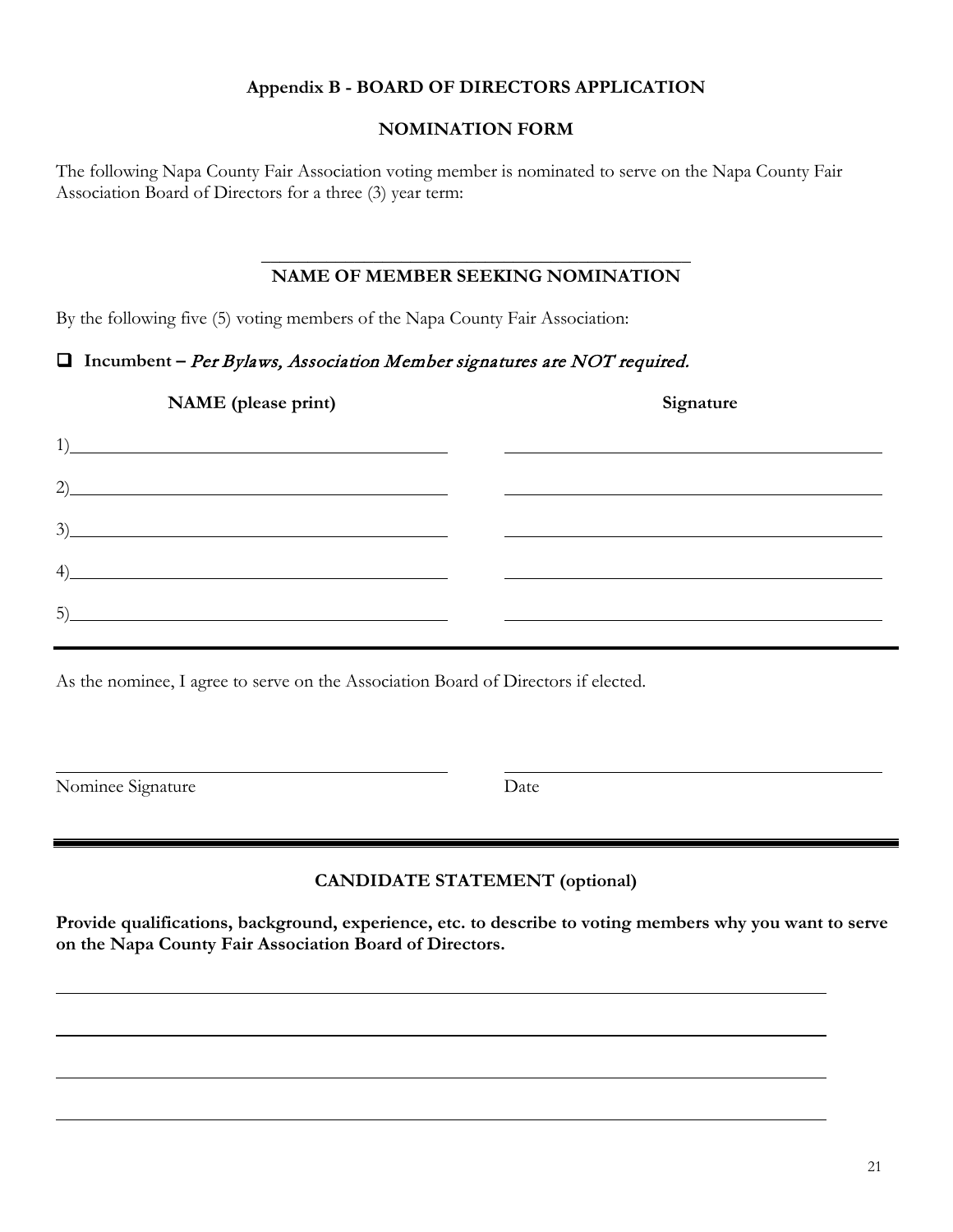#### **Appendix C - BOARD OF DIRECTORS ELECTION RESULTS PROCEDURE**

Administration Procedure (to be completed in presence of counters and observers (if any)):

- Present electronic voting results to counters.
- Remove Return Envelopes from official ballot box, verify member name, signature, and eligibility to vote, and remove Ballot Envelope. Return Envelopes received from members who voted electronically shall not be opened.
- Place Return Envelope in file.
- At conclusion of all Returned Envelopes being verified and opened, give Ballot Envelopes to counters.
- Counters will remove ballots from Ballot Envelopes.

#### First Counter Procedure:

- Record by tally mark next to the appropriate candidate's name
- Initial ballot and pass to the second counter

#### Second Counter Procedure:

- Record by tally mark next to the appropriate candidate's name
- Initial ballot and place in stack under appropriate candidate's name

Repeat process until all ballots have been counted.

For each candidate, add the number of electronic votes to the number of hard copy ballot votes for a total number of votes.

At the conclusion of the counting process, each counter announces the total number of votes they have recorded for each candidate. Place the ballots in the envelope designated "Counted Ballots."

#### **Sign below, have all observers sign, and return completed form along with counted ballots to administration.**

*If there is a discrepancy between recorded tallies, ballots in each candidate's stack must be counted aloud ([name of candidate] [vote #]) by First Counter and recorded on a new [year] Election Results form by Second Counter. Both counters must initial the total for each candidate and sign the form. Any observers must also sign the 'recount' form.*

| [Candidate Name] |  |
|------------------|--|
|                  |  |
| [Candidate Name] |  |

**COUNTER**: By my signature below, I certify that all ballots have been counted and recorded on this form.

| Name | Signature                                                                                       | Date |
|------|-------------------------------------------------------------------------------------------------|------|
|      | <b>OBSERVERS:</b> By my signature below, I certify that I observed the ballot counting process: |      |
| Name | Signature                                                                                       | Date |
| Name | Signature                                                                                       | Date |
| Name | Signature                                                                                       | Date |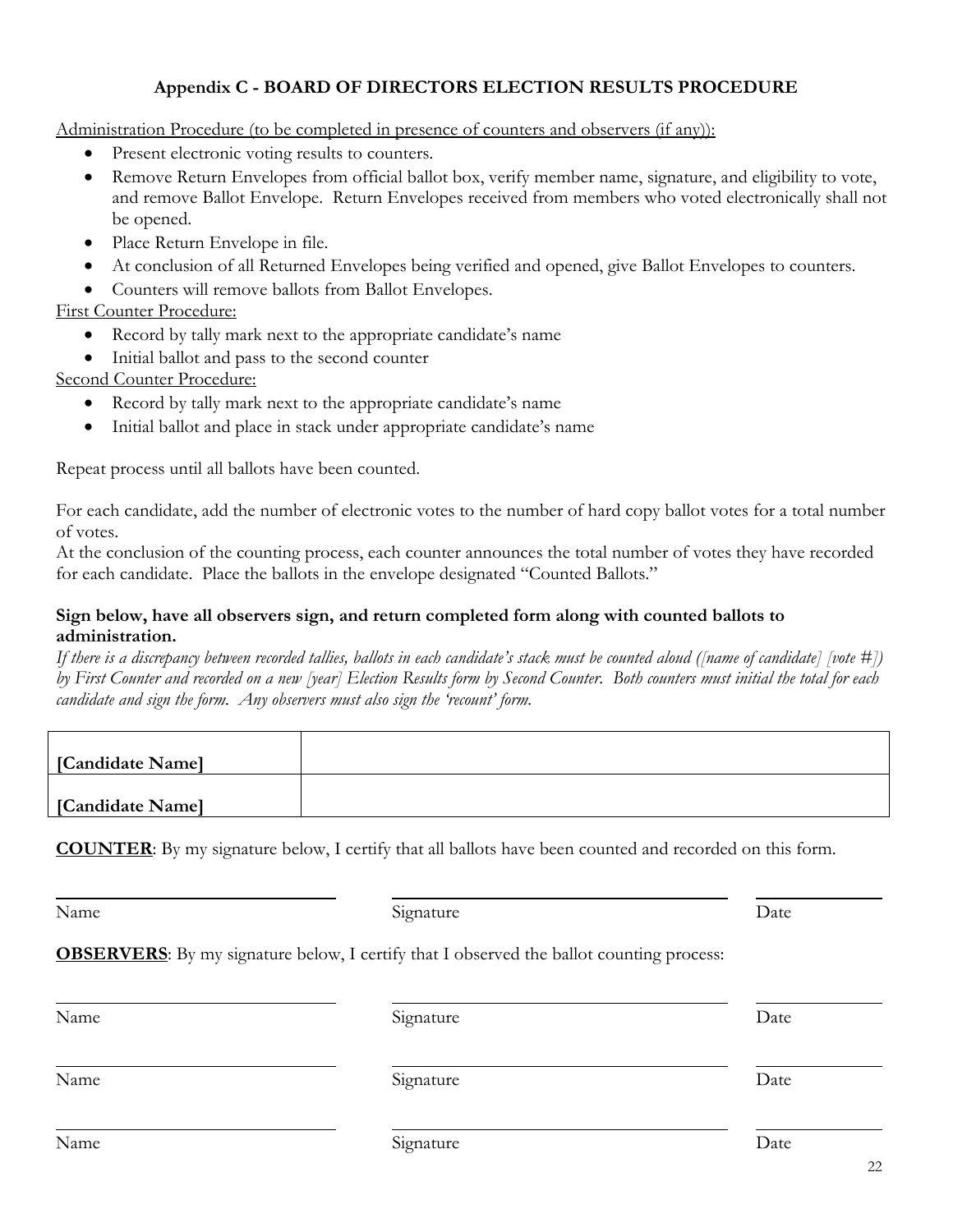# **CONFLICT OF INTEREST**

#### Basic Rules and Disclosure Statement

<span id="page-25-0"></span>It is the policy of the Napa County Fair Association ("Fair") to protect the Fair's interests in connection with any proposed transaction or contract that affects the financial interests of a director, officer or employee of the Fair. Under its contract with Napa County, the Fair is required to comply with the restrictions of Government Code Section 1090 ("Section 1090"). In general, Section 1090 prohibits Fair directors, officers or employees from having a financial interest in any contract entered into by the Fair. Under Section 1090, there are some financial interests that are considered "remote" or "non-interests" that are permissible if certain requirements are met.

Attached is a "Section 1090 Basic Rules and Checklist" document that will be distributed to all Fair directors, officers, and employees. The Section 1090 Basic Rules and Checklist is incorporated into this Conflict of Interest Policy.

In addition, all employees and directors must complete and file the attached Conflict of Interest Disclosure Statement, listing any affiliation they may have with an organization or business that could do business with the Fair, or a financial interest that could cause a conflict. Please note that the filing of the Disclosure Statement does not protect you against any violation of Section 1090. Please carefully review the "Section 1090 Basic Rules and Checklist," and contact the CEO with any questions.

Who Must File a Conflict of Interest Disclosure Statement: Directors, Officer, and Employees. Even "acting," "interim" and "alternate" employees or directors must file.

Where to File:

File with the Fair Association. The Fair Association will keep these statements on file.

When to File:

Within 10 days of appointment or hire or elected/appointment date. Within 30 days of an amended or adopted conflict of interest code. Then, annually by April 1st.

How to Use Form:

Enter name, mailing address & daytime phone number. Since this is an internal document, you may list your business address instead of your home address.

Enter the name of office or position title held in the Association. If you have multiple positions, please list all.

Conflict of Interest Disclosure Statements cover the dates of directorship or employment, unless amended by a new Disclosure Statement or rescinded.

Verification:

When you sign your statement, you are stating, under penalty of perjury, that it is true and correct. An unsigned statement is not considered filed and you may be subject to late filing penalties.

Gift Prohibition:

Gifts received by officials and employees are subject to a limit. The current limit is \$440 for a calendar year from a single source.

(Rate may change per Govt. Code 87105, [www.fppc.ca.gov\)](http://www.fppc.ca.gov/).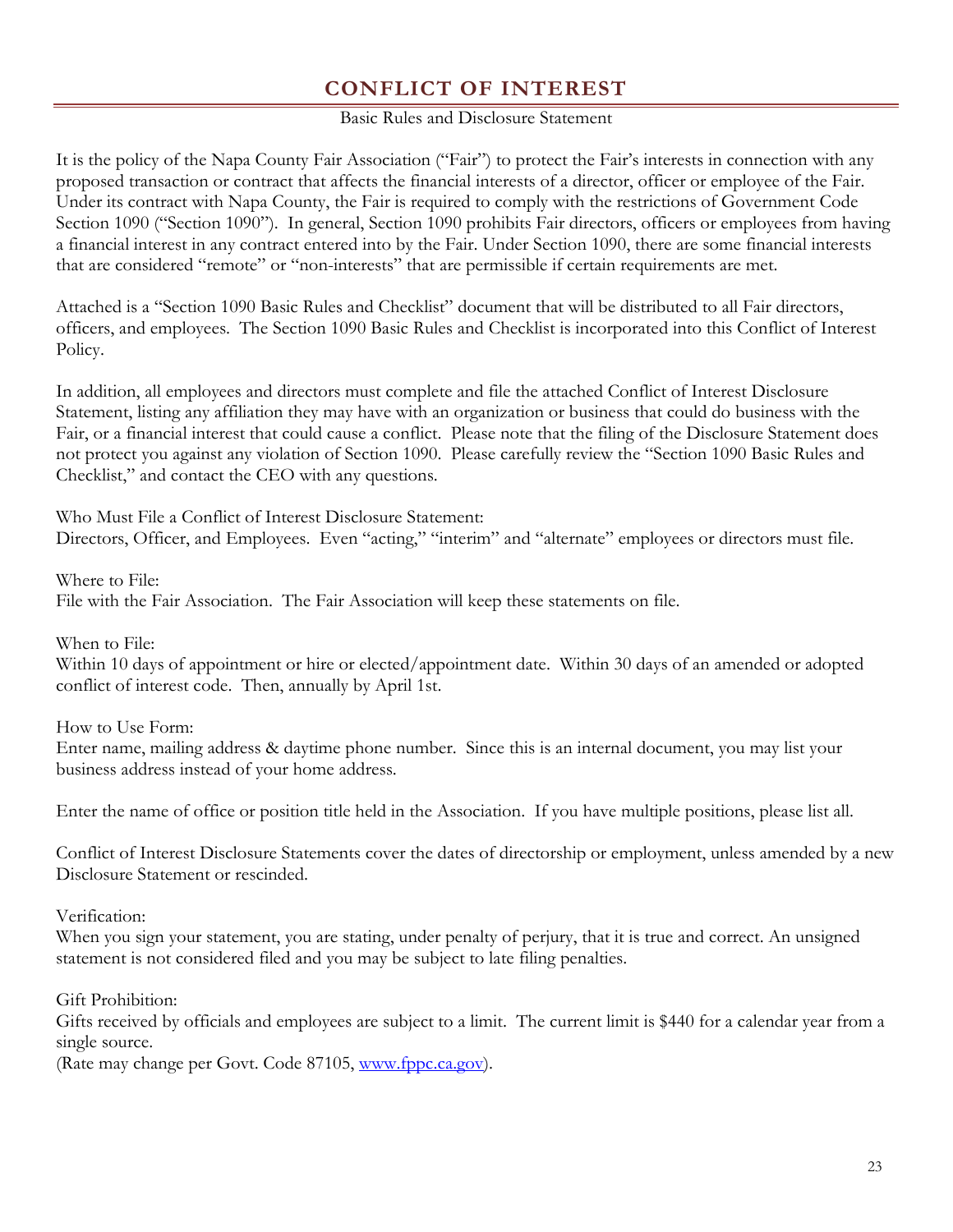#### **Conflict of Interest Disclosure Statement**

| Name: Name and the second contract of the second contract of the second contract of the second contract of the second contract of the second contract of the second contract of the second contract of the second contract of  |                                                                                                                                                                                                                                |  |  |
|--------------------------------------------------------------------------------------------------------------------------------------------------------------------------------------------------------------------------------|--------------------------------------------------------------------------------------------------------------------------------------------------------------------------------------------------------------------------------|--|--|
| Mailing Address: National Address: National Address: National Address: National Address: National Address: National Address: National Address: National Address: National Address: National Address: National Address: Nationa |                                                                                                                                                                                                                                |  |  |
| ,我们也不会有什么。""我们的人,我们也不会有什么?""我们的人,我们也不会有什么?""我们的人,我们也不会有什么?""我们的人,我们也不会有什么?""我们的人                                                                                                                                               | Business Email: Value of the Contract of the Contract of the Contract of the Contract of the Contract of the Contract of the Contract of the Contract of the Contract of the Contract of the Contract of the Contract of the C |  |  |
| Position with Napa County Fair Association: Manual Manual Association:                                                                                                                                                         |                                                                                                                                                                                                                                |  |  |
| Business, Organization <sup>9</sup> , or Financial Interest <sup>10</sup> that may cause conflict:                                                                                                                             |                                                                                                                                                                                                                                |  |  |
|                                                                                                                                                                                                                                | <u> 1989 - Andrea Santa Andrea Andrea Andrea Andrea Andrea Andrea Andrea Andrea Andrea Andrea Andrea Andrea Andr</u>                                                                                                           |  |  |
| Address of Business or Organization:                                                                                                                                                                                           |                                                                                                                                                                                                                                |  |  |
| Position held at Business/Organization:                                                                                                                                                                                        |                                                                                                                                                                                                                                |  |  |
|                                                                                                                                                                                                                                |                                                                                                                                                                                                                                |  |  |

<span id="page-26-1"></span><sup>10</sup> See attached "Section 1090 Basic Rules and Checklist" for listings of potential Financial Interests.

<span id="page-26-0"></span> $\overline{a}$ <sup>9</sup> "Organizations" includes governmental agencies and non-profit organizations.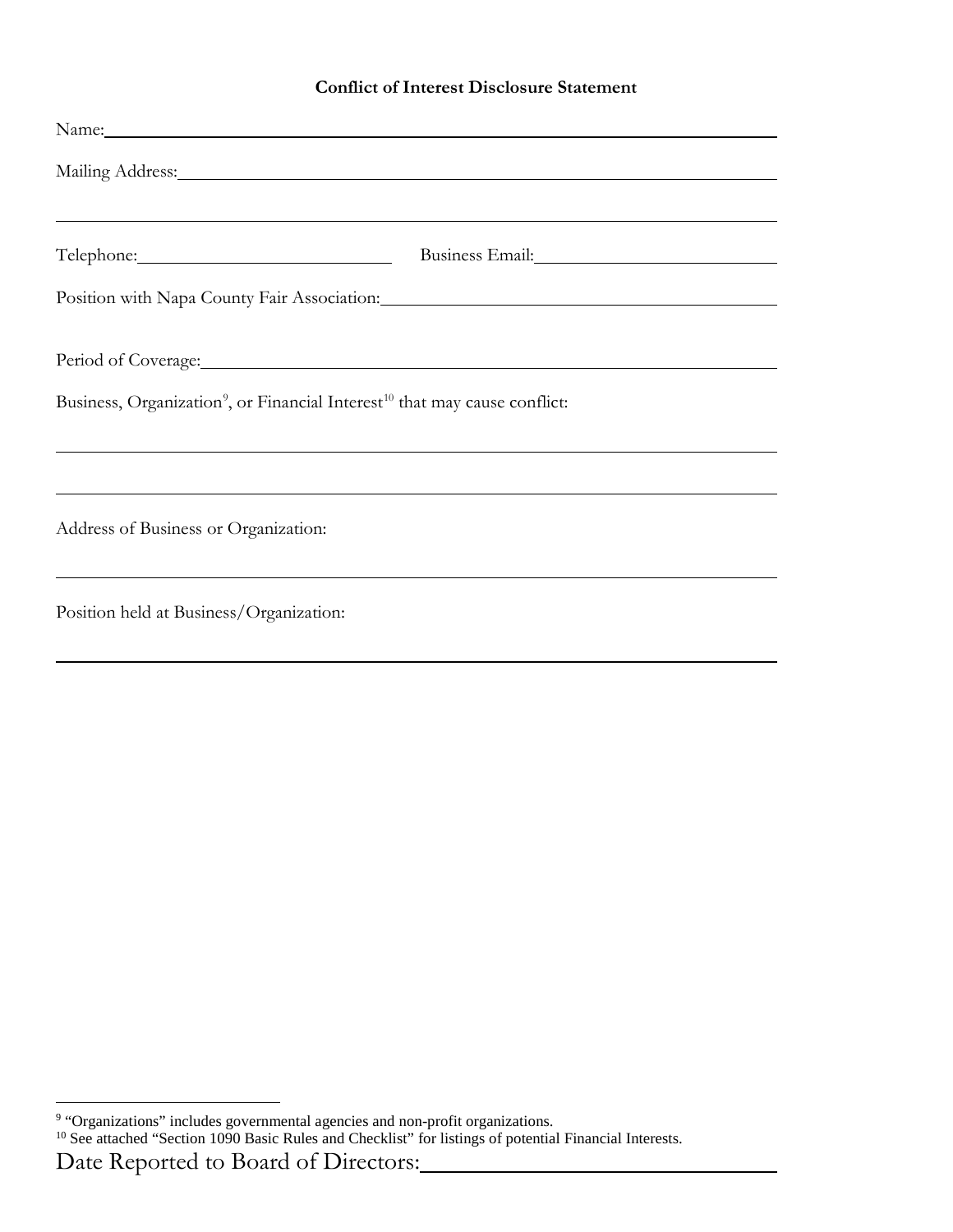## <span id="page-27-2"></span><span id="page-27-1"></span><span id="page-27-0"></span>**Introduction**

- a. Government Code Section 1090 ("Section 1090") applies to the Fair under the Fair's contract with Napa County. Section 1090 prohibits directors, officers and staff members from having a financial interest in any contract entered into by the Fair.
- b. *A key question for all Directors and Staff Members to ask in evaluating a proposed Fair contract is: "Will this contract affect my economic interests in any way?" If the answer is "yes," speak with the CEO or legal counsel immediately.*

## **Basic Rules**

- a. Having Any Financial Interest in a Contract is Prohibited by Section 1090
	- i. Directors, officers and employees cannot have a financial interest in the Fair's contracts. This means that if a Board Member has a financial interest in a contract being contemplated by the Fair, the Fair cannot enter into the contract. *Note*: Since the language of Section 1090 refers to "public officials" and the "agency," this same language is used in the remainder of this checklist – although the Fair is a non-profit corporation, not a public or governmental agency, and the Fair's directors and employees are not "public officials."
	- ii. A public official may not make, participate in, or influence a governmental decision that will have a reasonably foreseeable and material financial effect on the official, the official's immediate family, or any of the official's economic interests.
	- *iii. Examples of Economic Interests: Real property; Sources of income; Business entities in which a public official has an investment or holds a management position; Donors of gifts.*

#### b. Key Points:

- i. *Making a Contract*: The Section 1090 prohibition extends to preliminary discussions, negotiations, planning, solicitation of bids, voting on the contract, and any other evaluation of the contract. The official cannot be involved in these aspects of making a contract.
- ii. *Disqualification Does Not Fix a Section 1090 Problem*: **If a Section 1090 issue exists, the agency cannot enter into the contract in question even if the official disqualifies himself or herself from participating in the contract.**
- iii. *Financial Interest*: Section 1090 applies whenever a financial interest of an official or employee is involved. A "financial interest" in a contract includes a direct or indirect financial interest. A direct financial interest is present when the official is the party contracting with the agency. An indirect financial interest involves an official who has a financial relationship with the contracting party or will receive some benefit from the making of the contract with the contracting party. **It does not matter if the official's financial interest is positively or negatively affected.** This provision covers financial relationships that go beyond the official's immediate family.
- iv. *Advice from Legal Counsel is Not a Defense*: Courts do not allow officials to defend charges of a Section 1090 violation by claiming reliance on their attorney's advice.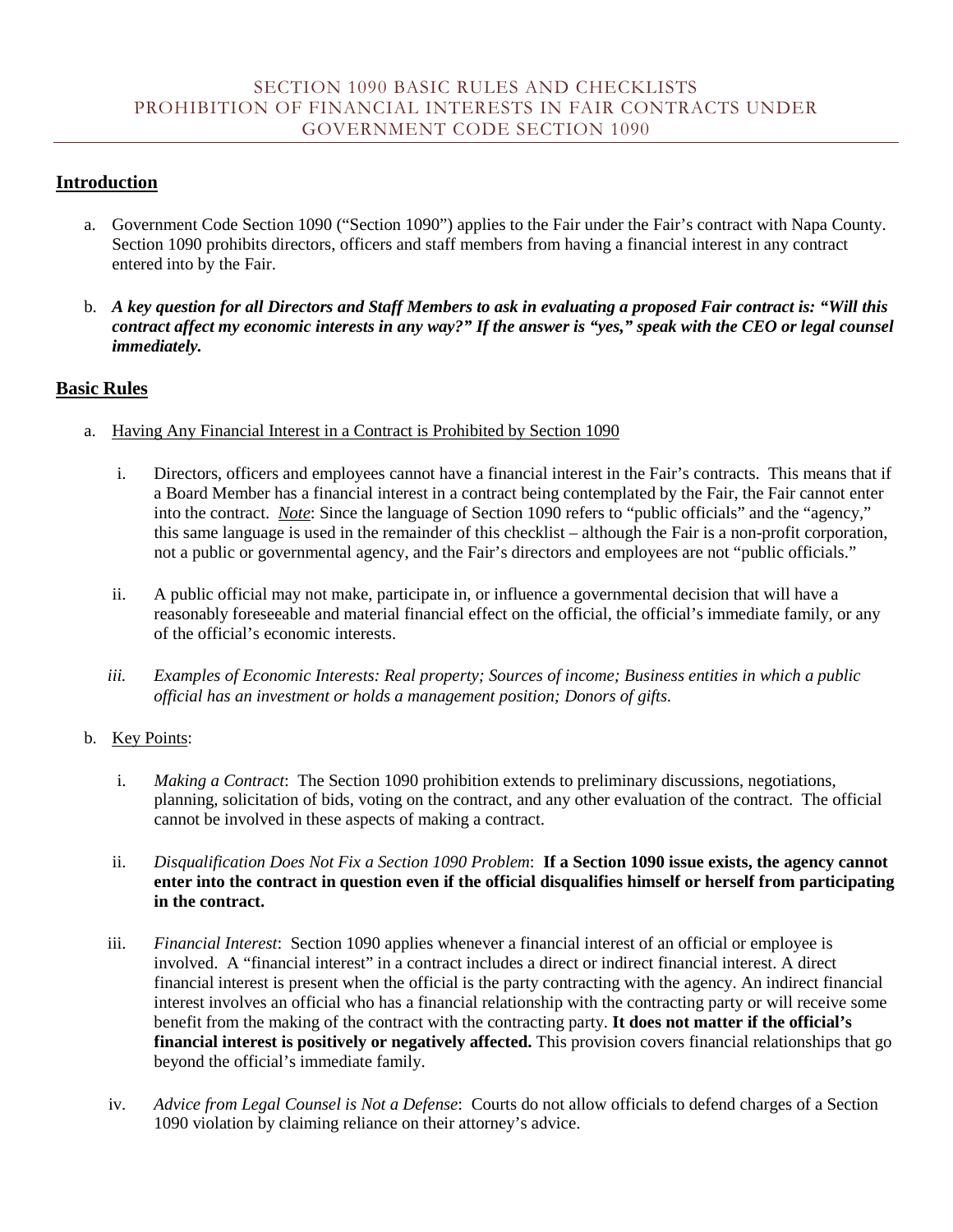#### b. Severe Consequences and Penalties:

- i. *Criminal Penalties*: A willful violation of Section 1090 is a felony and carries the potential of fines up to \$1,000, imprisonment, and disqualification from ever holding public office again.
- ii. *Effect on the Contract*: If there is a violation of Section 1090, the contract is "void."

#### c. Exceptions:

- i. *Remote Interest Exception*: The law lists certain interests as being "remote". If a remote interest exception applies and specific steps to disqualify the official are followed, then the agency can enter into the contract. Otherwise, the contract will violate Section 1090. Interests that are so "remote" as defined by law do not amount to a violation of Section 1090.
- ii. *"Non-interest" Exception*: Certain interests in a contract are so small that the law classifies them as "noninterests" in the contract. If a non-interest exception applies, the agency may make and enter a contract.
- iii. *Necessity*: Extremely limited in application. Allows the agency to acquire an essential supply or service if there is only one source for that supply or service.

# **Answer the Following Questions to Determine if a "Section 1090 Issue" Exists**

#### *Who is the individual with the potential conflict of interest?*

o All Fair Board members, officers, and employees are subject to Section 1090.

#### *Are you making or participating in making the contract?*

- o Any participation in the process of developing, negotiating, evaluating, or agreeing to the contract is a violation of Section 1090.
- o Includes preliminary discussions, negotiations, planning, solicitation of bids, voting on the contract, and any other evaluation of the contract.
- o If you have a financial interest in a contract being contemplated by the Fair, the Fair may not enter into the contract.

#### *Do you potentially have a financial interest in the contract?*

- o Do you own bonds, stocks, mutual funds, derivatives, or any other investment in any entity that the Fair plans to contract with?
- o Does your spouse/domestic partner have an employment or other economic interest in the contracting party?
- o Do you borrow money from (or loan money to) a person, bank, or financial institution that the Fair plans to contract with?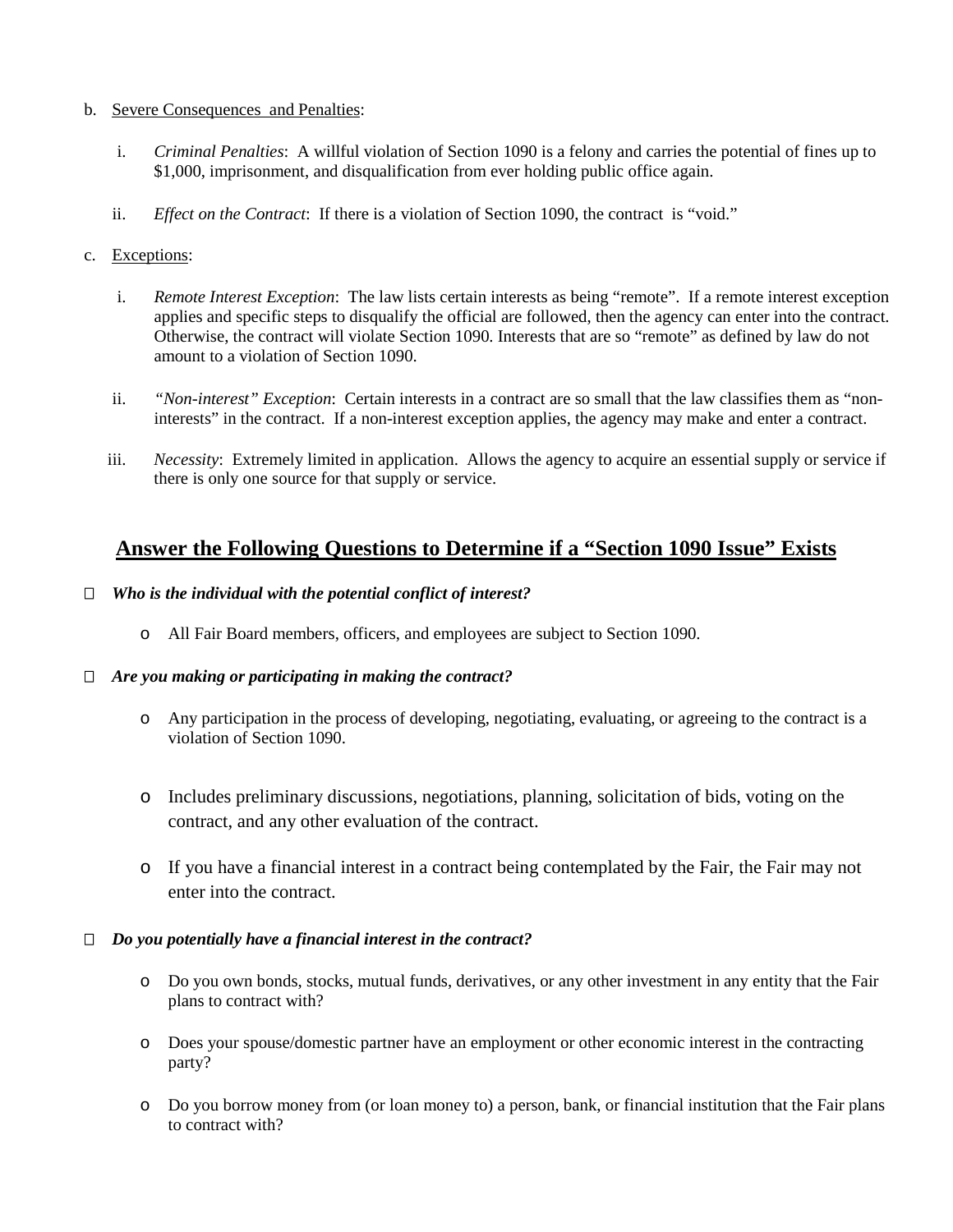- o Do you hold a checking or savings account with a bank or financial institution that the Fair plans to contract with?
- o Is the person who wants to contract with the Fair a customer of a financial institution where you are a director or partial owner?

# **REMOTE INTERESTS IN A CONTRACT**

#### *Do you have a remote interest?*

*Mandatory Disclosure and Abstention Requirements*: If a Board Member has a remote interest, the Board Member must disclose the financial interest to the Board and the Board must note the disclosure and recusal in its official records. The Board Member must completely disqualify him or herself and must not influence or attempt to influence the other Board Members. When the Board authorizes and approves the contract, it must do so without counting the vote or votes of the Board Member with the remote interest.**[11](#page-29-0)**

#### *You may have a remote interest if:*

- $\Box$  You are an officer or employee of a nonprofit corporation or  $501(c)(3)$  that is a proposed contracting party.
- □ You are an employee or agent of a proposed contracting party, and the contracting party is a local agency or is a private employer with 10 or more employees.
- $\Box$  You are a director or a more than 10-percent owner of a bank, bank holding company, or savings and loan association that is a proposed contracting party.
- $\Box$  You own less than three (3) percent of the shares of a for-profit corporation that is a proposed contracting party.
- $\Box$  You are an employee of a consulting, engineering, or architectural firm that is a proposed contracting party.
- $\Box$  You are a landlord or tenant of a proposed contracting party.
- □ You are an attorney, insurance agent, real estate broker or agent, or stockbroker for a proposed contracting party.
- $\Box$  You are a parent with an interest in the earnings of your minor child(ren) for personal services performed for a proposed contracting party.
- $\Box$  You are a supplier of goods or services and those goods or services been supplied to the proposed contracting party for at least five years prior to your election or appointment to office.
- □ You receive salary, per diem, or reimbursement for expenses from another government entity that is a proposed contracting party.
- $\Box$  You are a party to settlement of litigation involving the Fair.

<span id="page-29-0"></span><sup>&</sup>lt;sup>11</sup> Board Members that have a remote interest in a contract must fully abstain from all involvement and participation in the contract or Fair may not enter into the contract. The remote interest exception does not apply to employees or individual decision makers.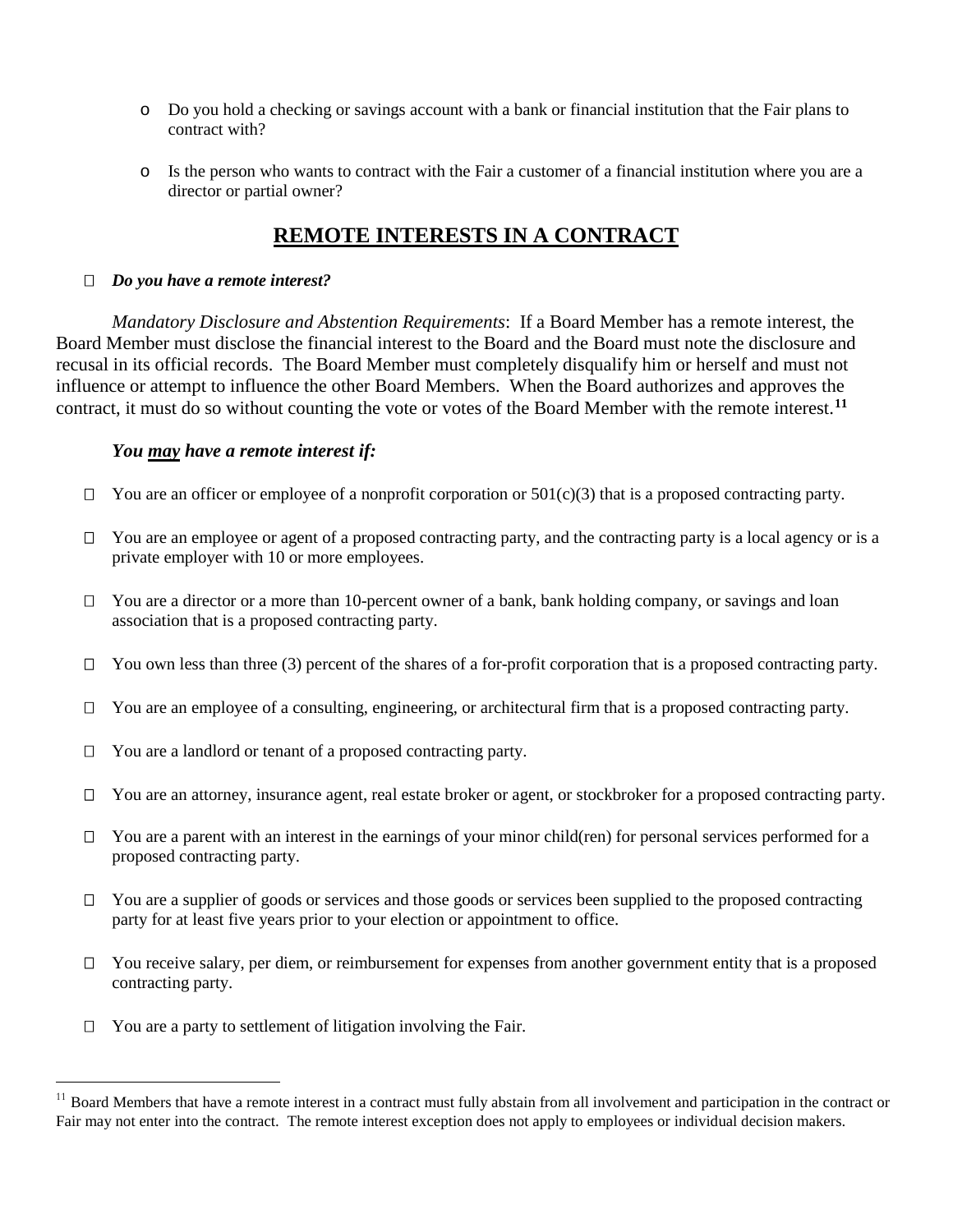- $\Box$  You are a party to a proposed housing assistance payment (Section 8) contract.
- □ You are an officer or employee of an investor-owned utility that is regulated by the Public Utilities Commission and is a proposed contracting party.

If you believe you have a remote interest, or have any questions about remote interests, immediately consult with the Fair CEO or legal counsel.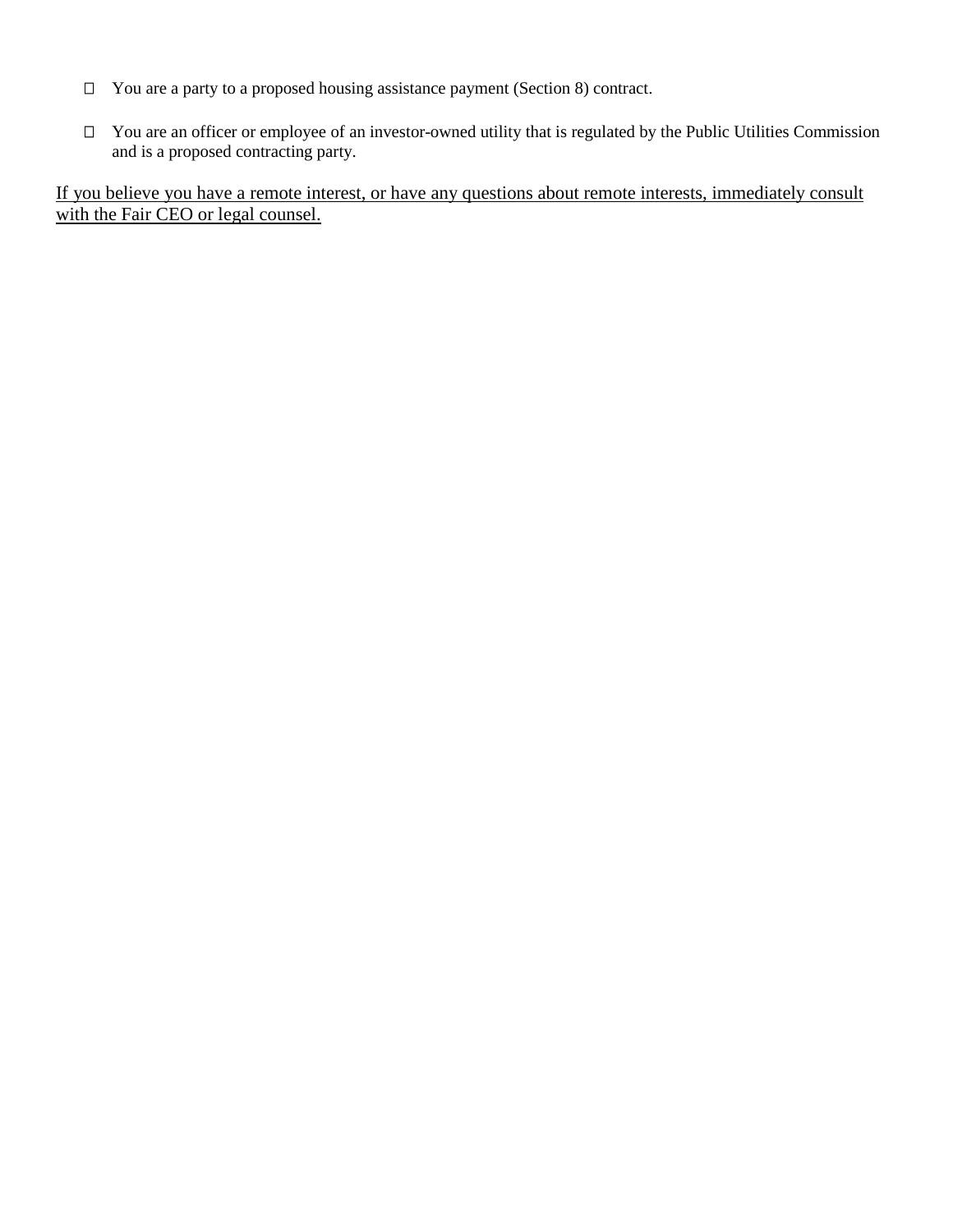# **NON-INTERESTS IN A CONTRACT**

#### *Do you have a "non-interest"?*

"Non-interests," once disclosed, do not prevent a Board Member, officer, or employee from participating in a contract.

#### *You may have a non-interest if:*

- $\Box$  You own less than three (3) percent of the shares of a corporation for profit that is a proposed contracting party and your total annual income from all sources from the corporation is less than five (5) percent.
- $\Box$  You are a landlord or tenant of a government entity that is a proposed contracting party.
- $\Box$  You are a nonsalaried member of a nonprofit corporation that is a proposed contracting party.
- $\Box$  You are you a noncompensated officer of a nonprofit, tax-exempt corporation that is a proposed contracting party.
- □ You are an attorney, insurance agent, real estate broker or agent, or stockbroker for a proposed contracting party.
- □ You are being reimbursed for actual and necessary expenses incurred in the performance of official duties for a proposed contracting party.
- $\Box$  You receive public services from the Fair on the same terms and conditions as if you were not a member of the body or board.
- $\Box$  Your spouse/domestic partner is an employee or public official of any government entity that is a proposed contracting party.
- $\Box$  You receive salary, per diem, or reimbursement for expenses from another government entity that is a proposed contracting party.
- □ You are an officer, director, or employee acting on behalf of a nonprofit corporation that is a proposed contracting party.
- $\Box$  You are a director or less than 10-percent owner of a bank, bank holding company, or savings and loan association that is a proposed contracting party.
- $\Box$  A person is preparing to enter into a contract with the Fair who is a customer at a bank where you are a director and less than ten percent owner.

#### If you believe you have a non-interest, or have any questions about non-interests, consult with the Fair CEO or legal counsel.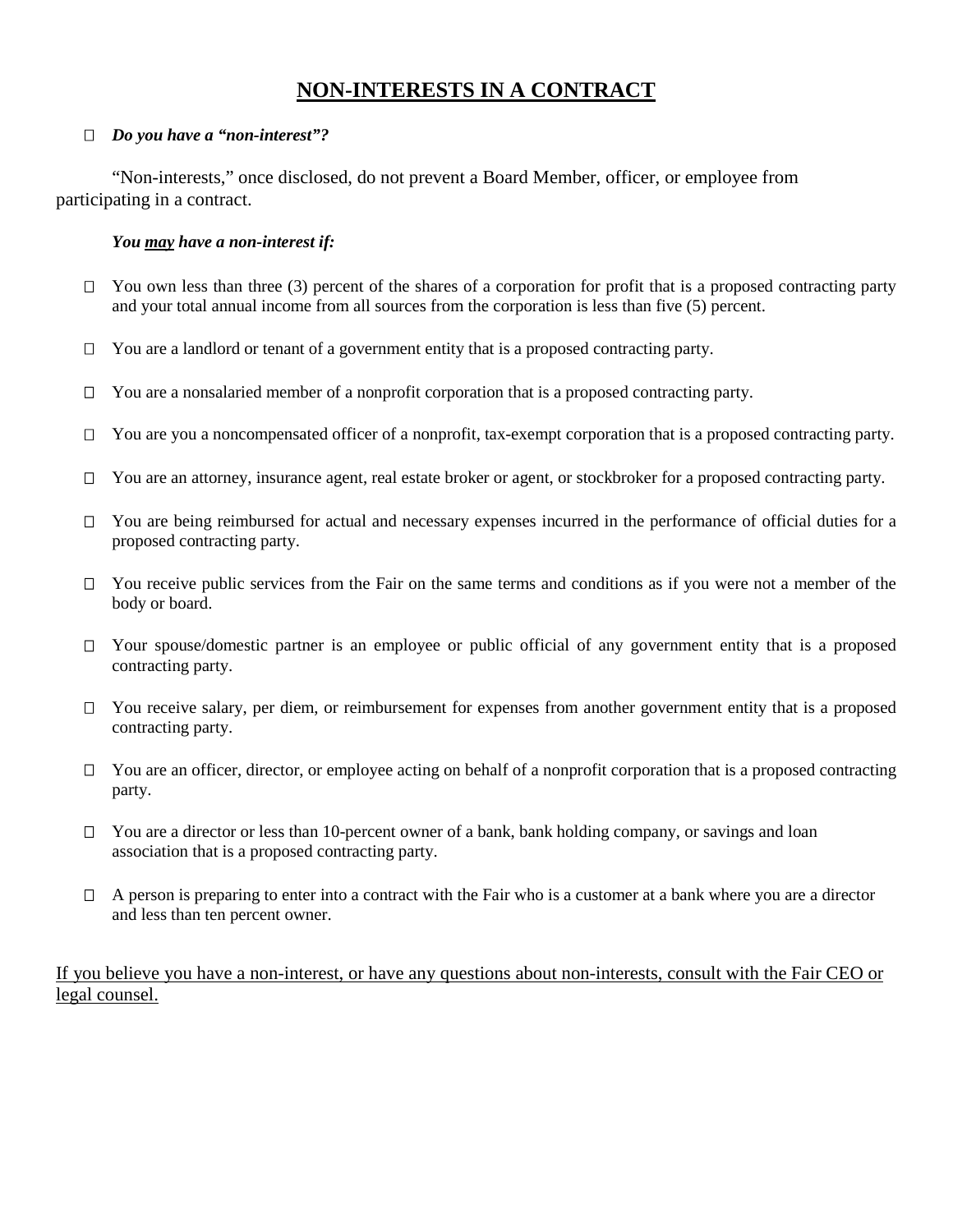# <span id="page-32-0"></span>**CHIEF EXECUTIVE OFFICER ANNUAL PERFORMANCE REVIEW[12](#page-32-1)**

The board participates in an annual review and goal setting process with the Chief Executive Officer (CEO). Since the Chief Executive Officer works for the entire board, the annual review process is the time and place for the board to speak with one voice in assessing the CEO's performance and set goals for the future.

Successful and cohesive Boards of Directors engage in an ongoing process of leadership development by participating in the CEO evaluation process, including completion of the evaluation form, attending board discussion, and the presentation of the evaluation results to the CEO. It is a tool in assessing the performance of the CEO in accomplishing goals.

The process for the CEO evaluation is:

- 1) Following the September regular board meeting, the Board Chair, or designee, distributes the CEO evaluation form as developed by the Leadership Development Committee.
- 2) The Board of Directors returns the forms to the Board Chair, or designee, who compiles the evaluation forms.
- 3) In closed session at the October regular board meeting, the results are shared with the Board of Directors.
- 4) The Board Chair compiles the board comments into a single document for presentation to the CEO.
- 5) In closed session at a special board meeting in October, the board presents the evaluation to the CEO for discussion.
- 6) Prior to the November regular board meeting, Leadership Development Committee meets with the CEO to discuss and draft goals, based upon the updated strategic goals, for presentation to the board for approval.

 $\overline{a}$ 

<span id="page-32-1"></span><sup>12</sup> Adopted September 12, 2015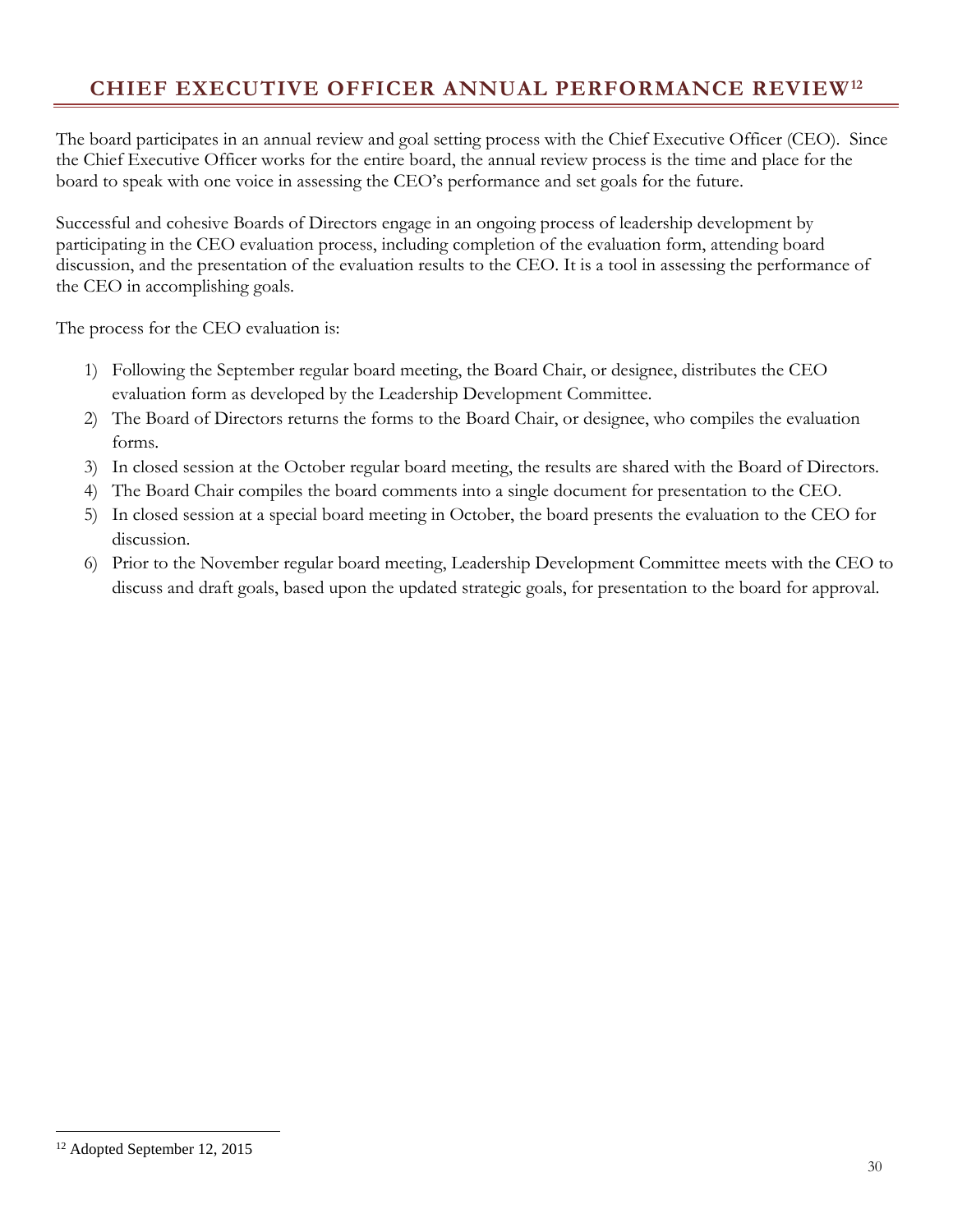# <span id="page-33-0"></span>**GOAL:**

It is the goal of the Napa County Fair Association Board of Directors to provide a safe and enjoyable visit to all of our patrons.

The responsible management of alcohol on our property is a key component in achieving this goal. It is the responsibility of every Association employee to participate in this effort. Therefore, every Association employee is required to carefully read the following alcohol policies and procedures and be prepared to enforce and uphold them.

Adherence to the laws of the State of California, Department of Alcoholic Beverage Control (ABC), will occur.

Training & Personnel:

- 1. All Association employees and volunteer servers are required to complete the Responsible Beverage Server Training approved by ABC, and refresher courses as necessary and/or required.
- 2. Association employees will read and sign an Employee Responsibility Statement, as required by law.
- 3. Association employees will be trained in handling emergencies.
- 4. Non-profit organizations selling alcoholic beverages will be provided with a copy of this Alcohol Management Policy and their agreement will stipulate their compliance with this policy.
- 5. Representatives of non-profit organizations selling or serving alcoholic beverages, as well as all Association representatives who may come in contact with someone who has been drinking, are required to attend a professional training session approved by ABC about alcohol awareness and identifying minors and obviously intoxicated patrons.
- 6. All servers will sign the Server Responsibility Statement.
- 7. Servers must be at least 21 years of age to sell or serve alcohol.
- 8. Consumption of alcohol or drugs before, during, or after a shift while in uniform, is prohibited.

## Service:

- 1. No alcoholic beverages shall be sold to any obviously intoxicated person or to any person under the age of 21.
- 2. We will request proof of age (ID) from any patron who appears 30 years of age or younger. Association shall post the following signs at all alcohol ticket and vending locations:
	- a. "NOTICE: If you look under 30 years of age, be prepared to show your ID. Thank you for your cooperation."

 $\overline{a}$ 

<span id="page-33-1"></span><sup>13</sup> Adopted May 8, 2014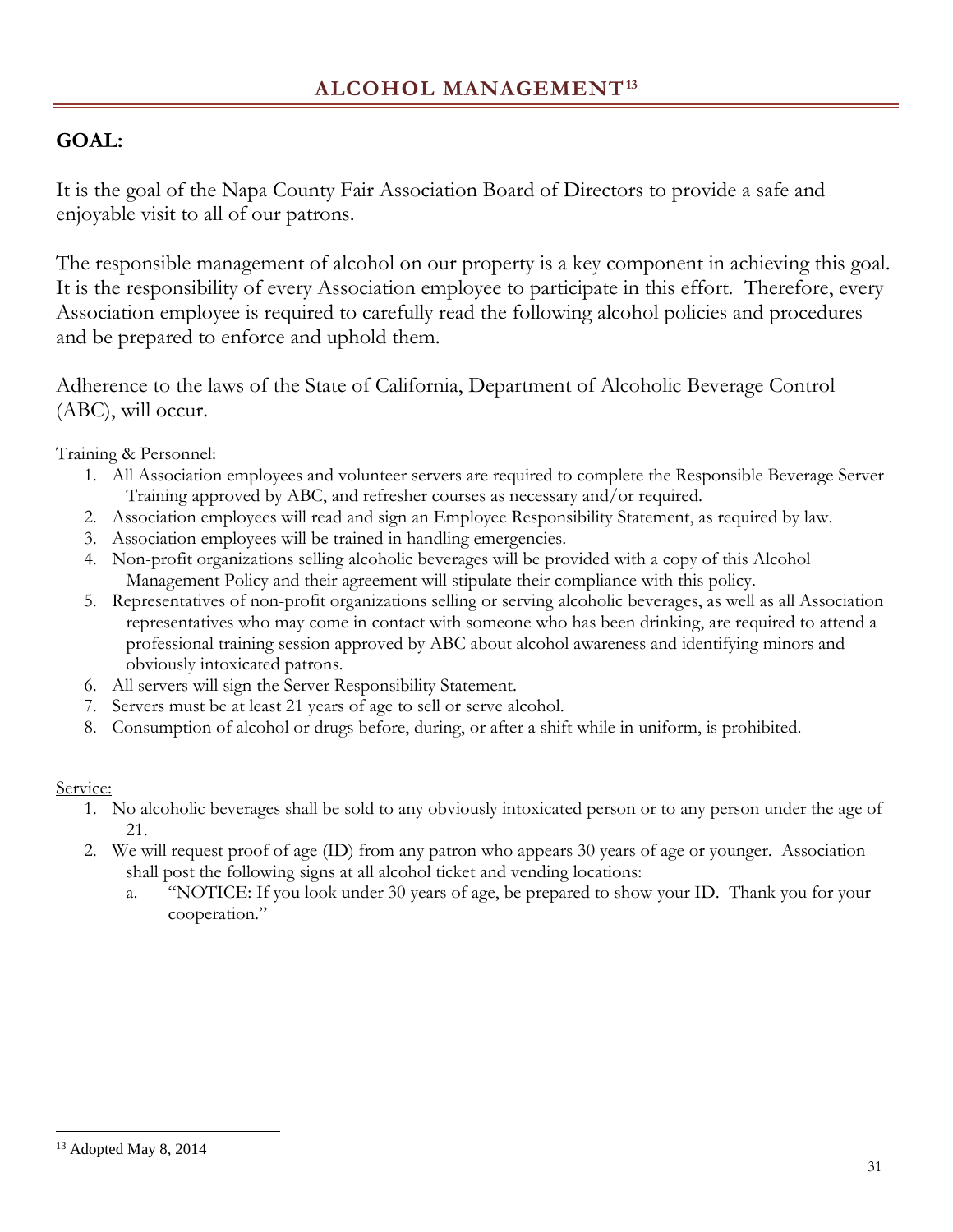- 3. All patrons must show a bona fide, legally acceptable ID. An ID is acceptable if it:
	- a. Is issued by a governmental agency (such as federal, state, county or city)
	- b. Contains the name of the person
	- c. Contains the date of birth of the person
	- d. Contains a description of the person
	- e. Contains a photograph of the person
	- f. Is currently valid (in other words, not expired)
- 4. If a patron shows a false ID, security will be immediately contacted. A false ID is any altered, borrowed, stolen, counterfeit, or forged ID. The patron will be informed that security is being contacted and his/her ID will be temporarily held until security arrives. If a patron chooses to leave without their ID before security arrives, the ID has become abandoned property (and NOT confiscated personal property). If a patron remains until security arrives, security will make a determination on whether the ID is acceptable. If it is determined that the ID is false, and the patron will be detained.
- 5. We have the right to, and will, refuse service to any customer who does not have proper ID.
- 6. We will use an age chart as a quick way to figure age. The age chart says, "To Buy or Consume Alcohol, You Must Have Been Born on or Before [date]."
- 7. No alcohol consumption will be allowed in the public parking lots.
- 8. No alcohol may be taken off the fairgrounds.

## Community Relations:

- 1. Management will meet often and as necessary with law enforcement or ABC officials to stay current on ABC laws and enforcement problems.
- 2. We will allow free access to all law enforcement officers. This includes ABC investigators, police officers, and sheriff deputies, all of whom may be wearing uniforms or plainclothes.
- 3. We will not tolerate problem customers. If needed, we will call law enforcement for help. We will permanently refuse to admit any chronic problem customer.
- 4. We will record any serious problem (such as obnoxious behavior, fights, injuries, or vandalism) in our Incident Log for future reference and report to management.
- 5. We will maintain a close working relationship with law enforcement. We will maintain emergency numbers (police, fire, management, etc.) posted near all ticketing and alcohol vending locations.
- 6. Management will support employee's decisions to refuse service to any customer.
- 7. Patrons who are either impaired or obviously intoxicated will not be served alcoholic beverages. Law enforcement will be contacted directly or through security to handle patrons who are too intoxicated to reasonably be expected to care for themselves or are creating problems for other patrons.
- 8. Association management and law enforcement reserves the right to stop or restrict alcohol sales at any time.

# Enforcement/Intervention:

- 1. Patrons must be at least 21 years old to be served alcohol. Any person under 21 years of age found in possession of an alcoholic beverage shall be detained and reported to law enforcement.
- 2. Any adult caught furnishing alcoholic beverages to persons less than 21 years of age will be arrested and prosecuted.
- 3. Association management will coordinate and communicate with security and law enforcement to ensure that policies and procedures will be carried out.
- 4. Documentation by security, servers, medical personnel, etc., will be completed and submitted to Association management for any incidents.
- 5. Persons in possession of unlawful items (e.g. weapons, drugs, false ID's) will be dealt with by security and/or law enforcement.

## Signage: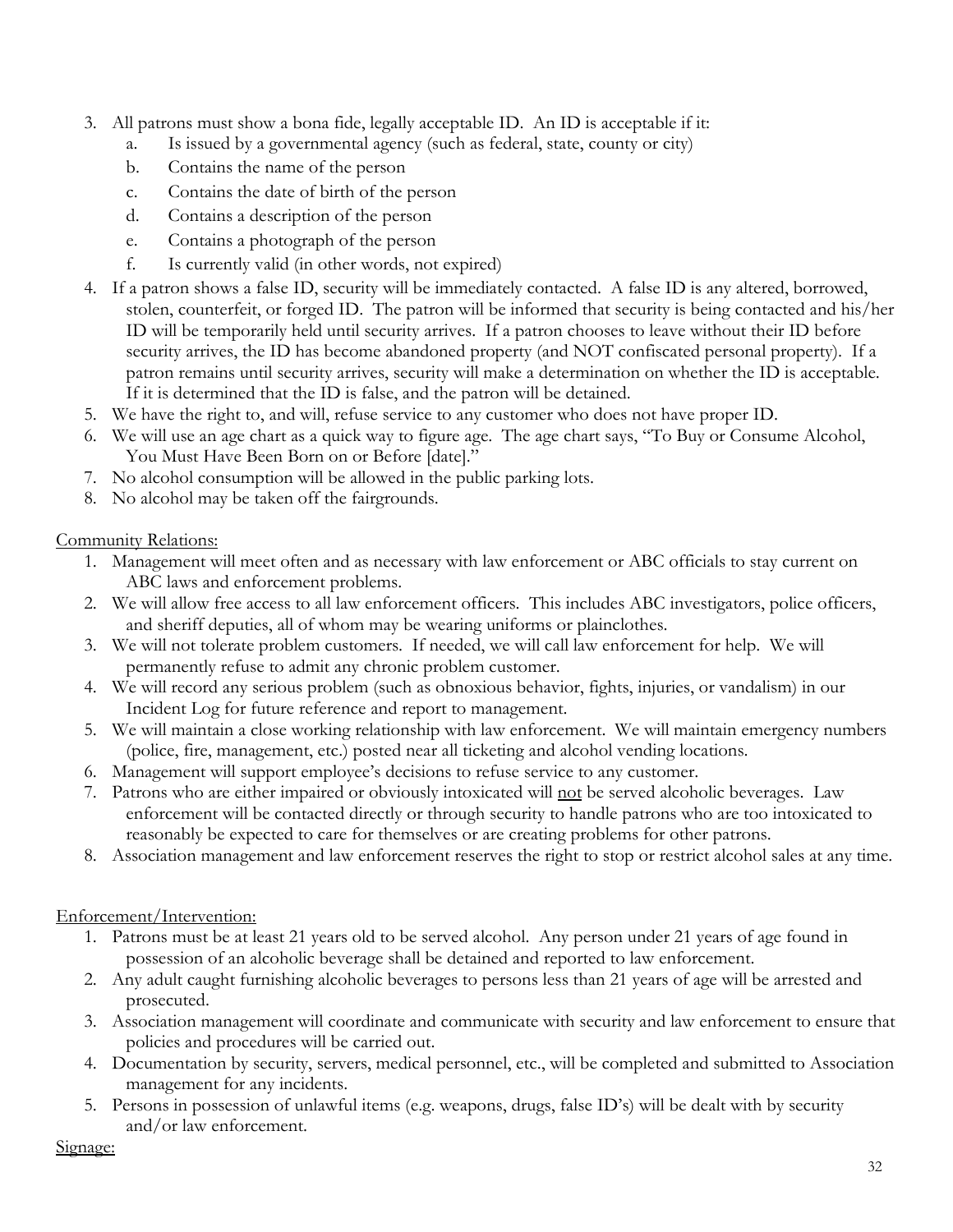- 1. We will maintain posted signage as required by State and local laws.
- 2. Signage will be in both English and Spanish.

# Safe Rides:

- 1. If a patron is intoxicated we will ask the person if they are driving and help them get a safe ride. If the patron refuses, the employee should call 1-800-TELL-CHP to report the drunk driver.
- 2. Information will be provided to attendees regarding taxi cabs or other alternatives to driving while intoxicated.

# Drug-Free Workplace:

- 1. Association will not sell, nor allow to be sold, any product knowing it will be used for drug purposes.
- 2. Association will not tolerate illicit drug use or sales by patrons or employees.
- 3. It is a violation of Association policy to possess, sell, trade, or offer illegal drugs or alcohol at any time while on or using Association property, conducting Association business, or otherwise representing the Association.
- 4. Violations of this policy are subject to letter of reprimand, suspension from work without pay, cancellation of agreement, and/or dismissal of person and/or organization.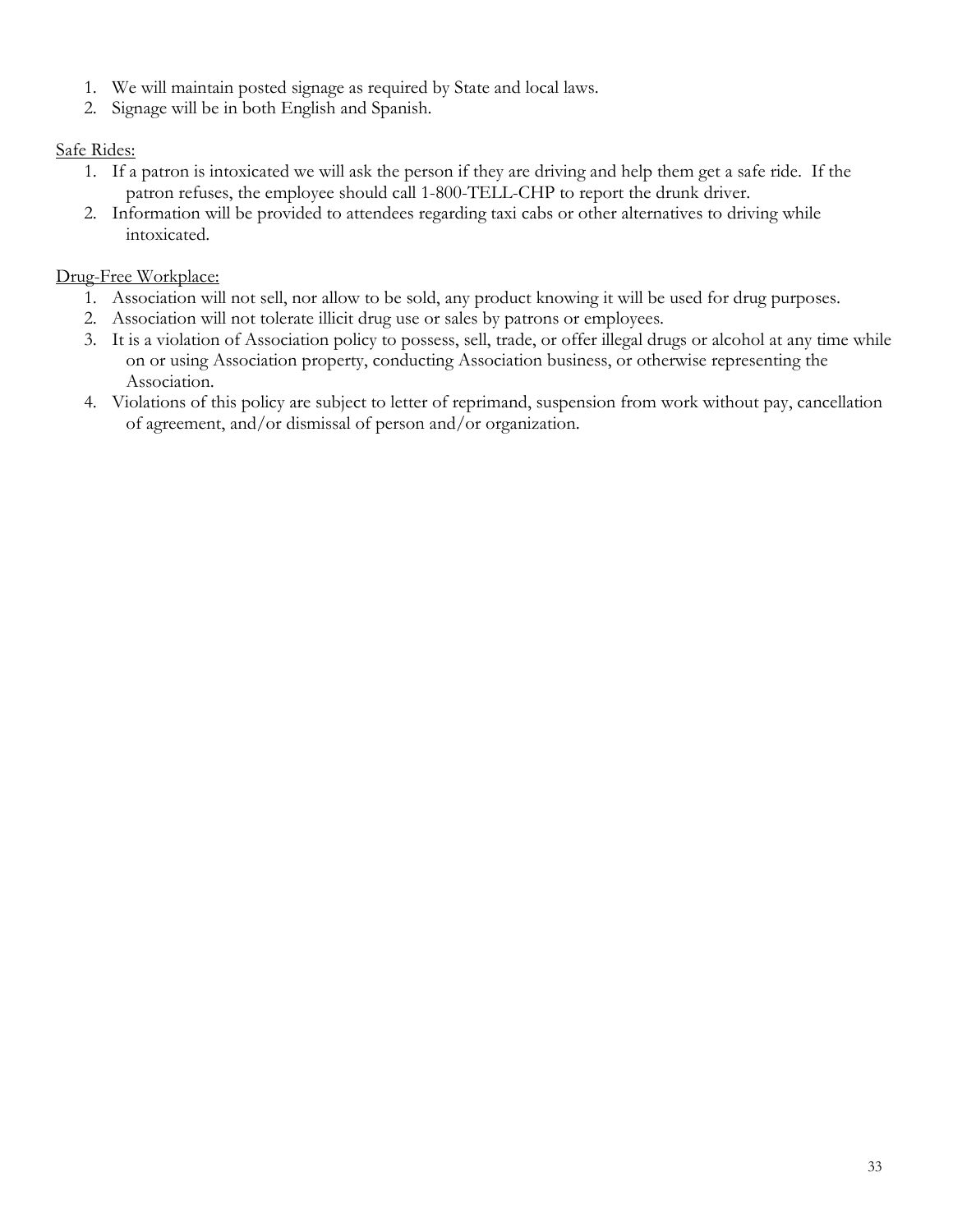#### **SERVER RESPONSIBILITY STATEMENT**

#### **Server: Read and Sign**

I understand that the Napa County Fair Association is dedicated to the safe and responsible sale and service of alcohol.

I will not knowingly serve alcohol to a minor or obviously intoxicated person. I will report any signs of illegal drug activity to management.

I have read and understand our policies. I understand that if I follow these policies, management will fully support my decisions.

I also recognize that my failure to follow these policies may result in ejection from the fairgrounds, fines, and loss of pouring rights for my organization.

Server Name

Organization

Server Signature Date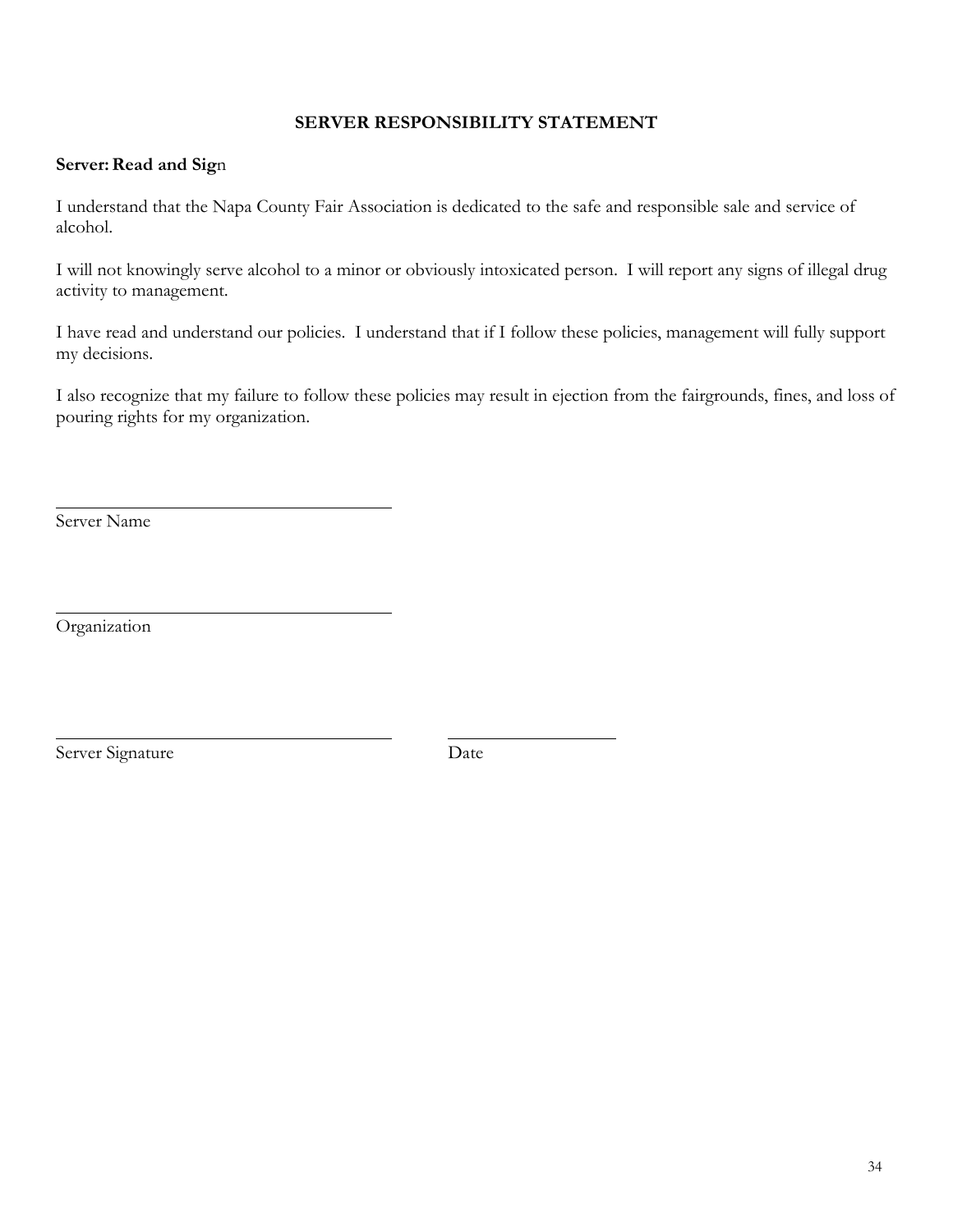#### **EMPLOYEE RESPONSIBILITY STATEMENT**

#### **Employee: Read and Sign**

I understand that the Napa County Fair Association is dedicated to the safe and responsible sale and service of alcohol.

I will not knowingly serve alcohol to a minor or obviously intoxicated person. I will report any signs of illegal drug activity to management.

I have read and understand our policies. I understand that if I follow these policies, management will fully support my decisions.

I also recognize that my failure to follow these policies may result in job probation, suspension, loss of hours, or termination from this employment.

Employee Name (printed)

Employee Signature Date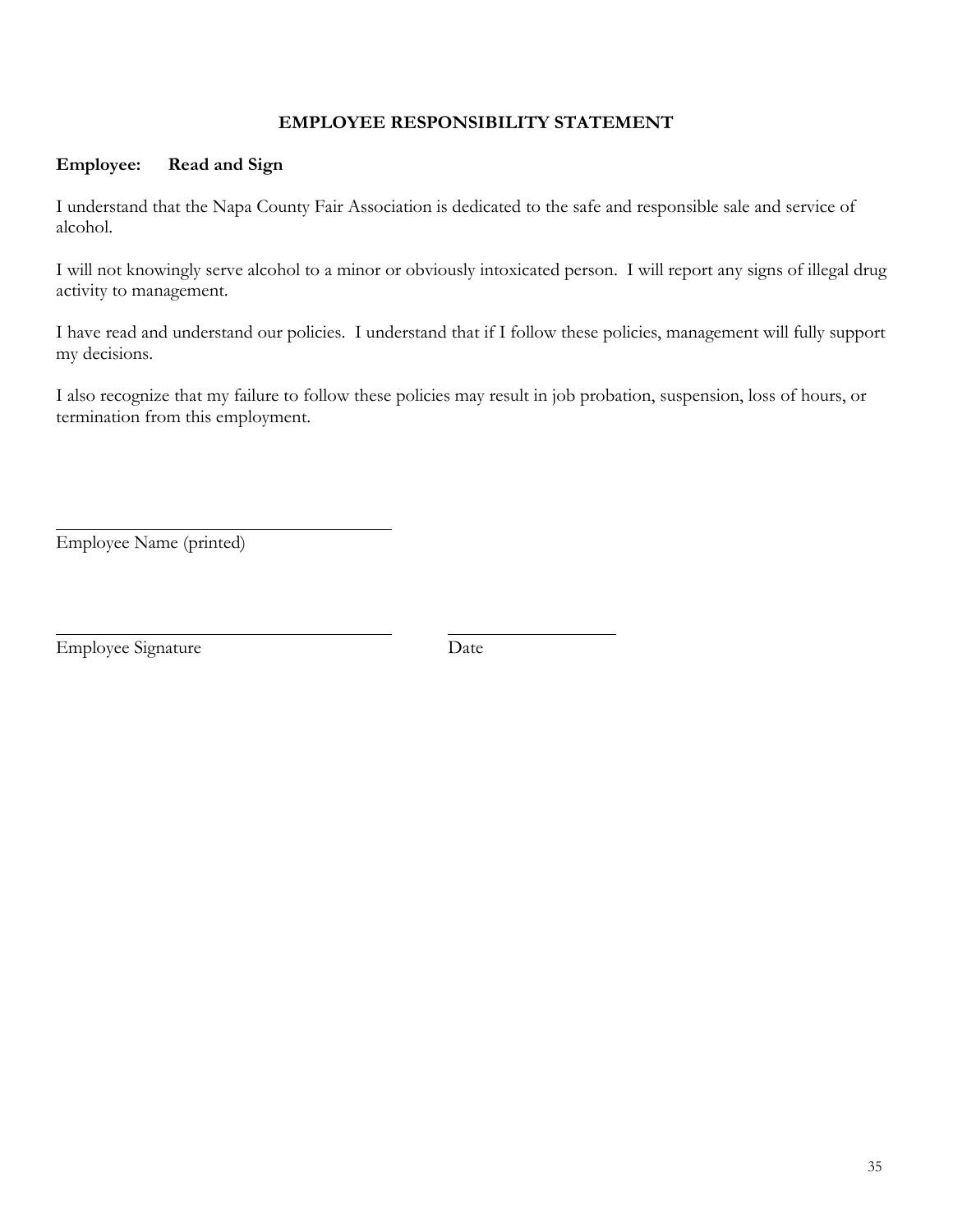## ASSOCIATION EVENTS

<span id="page-38-0"></span>The following conditions are applicable to all Association events, including fair and speedway related activities, and are in addition to the above stated Alcohol Management Policy.

Admissions:

- 1. Patrons will not be allowed to bring alcoholic beverages onto the fairgrounds.
- 2. Obviously intoxicated persons on the fairgrounds will be ejected.
- 3. Patrons ejected will not receive a refund.

#### Sales:

- 1. A limit of 2 servings per person per transaction will be allowed.
- 2. Ticket sales for alcoholic beverages will cease 45 minutes before closing; service of alcoholic beverages will cease 30 minutes before closing.
- 3. Cup size is limited to a maximum of 16 ounces.
- 4. Cups in which alcohol is served will be a different design and color than cups for non-alcoholic beverages. Recyclable plastic containers may not be filled or refilled with an alcoholic beverage.

#### Access:

- 1. Sales of alcoholic beverages are limited to the designated concession stands; hawking of alcoholic beverages is prohibited.
- 2. Snack type foods will be made available for purchase near the pouring sites.

#### Public Awareness:

- 1. Signage informing the public of the enforcement policy will be prominently displayed, including the following will be posted at all alcohol stands:
	- a. You must be 21 to purchase alcohol
	- b. ID is required
	- c. Limit of 2 alcoholic beverages per person per purchase (serving)
	- d. Ticket sales will cease 45 minutes prior to close
	- e. Serving of alcohol will cease 30 minutes prior to close
	- f. Intoxicated patrons will not be served
	- g. Prices and ticket refund policy
	- h. We reserve the right to refuse service
	- i. If you look under 30, be prepared to show your ID
- 2. "Don't Drink and Drive" signage and public address announcements will be utilized during events.

#### Security:

1. Security requirements shall be set by the CEO on a per event basis.

#### Sales Privilege:

1. The privilege of selling alcoholic beverages shall be granted at the discretion of the CEO.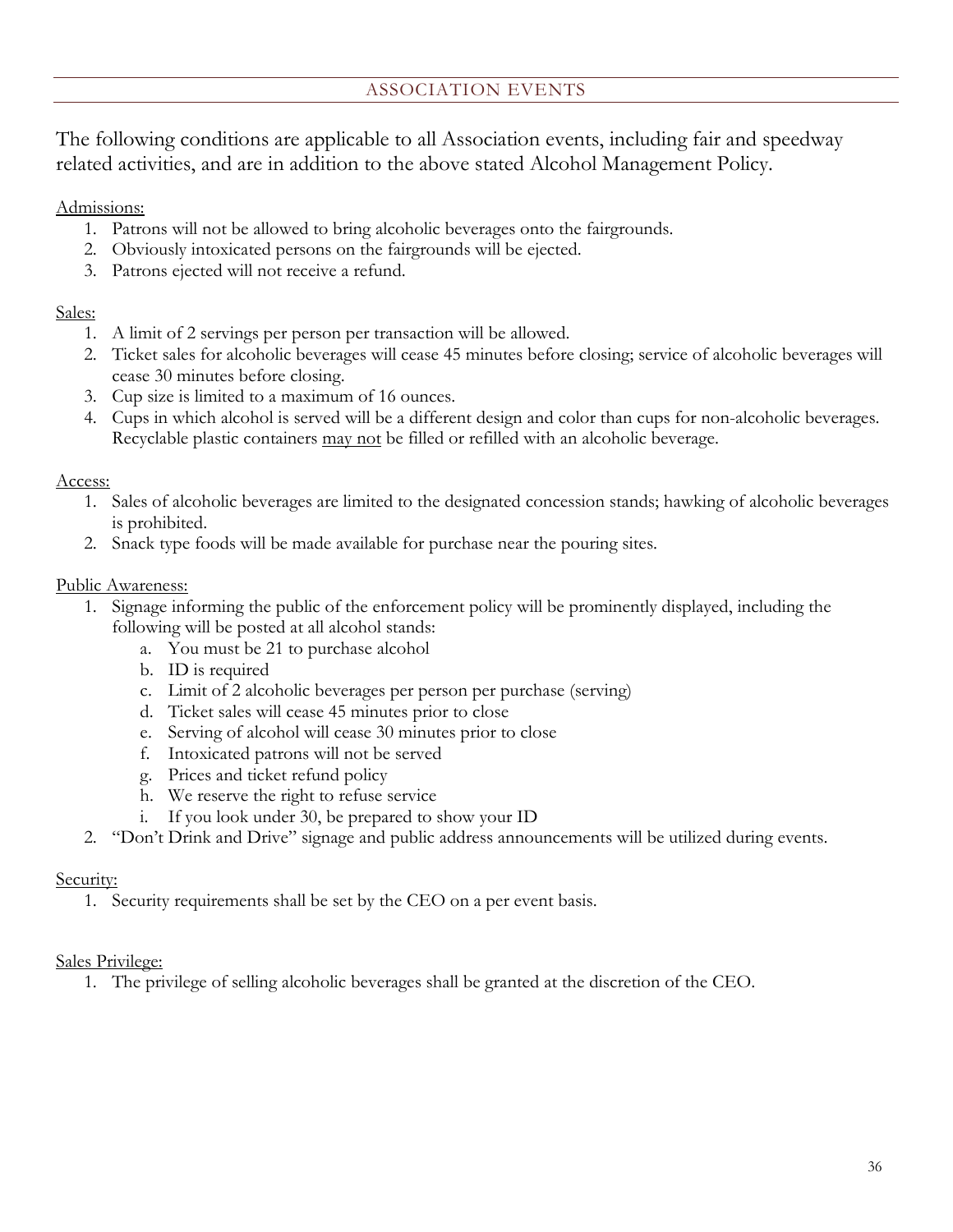#### SPECIAL EVENTS

<span id="page-39-0"></span>The following conditions are applicable to all Special Events (interim) and are in addition to the above stated Alcohol Management Policy.

#### General:

- (Initial) 1. Adherence to this policy is mandatory. Failure to abide by these conditions may result in the immediate closure of the involved alcohol service booth and/or forfeiture of eligibility to serve alcohol at future special events. Ineligibility may apply to the individual or the organization.
	- 2. Licensee must provide liquor liability insurance if a) alcohol service is being provided as part of purchased event ticket, or b) alcohol is being sold.
	- 3. If alcohol is being provided as part of purchased event ticket or if alcohol is being sold, Licensee must provide Association with copy of ABC approved liquor license. License must be on display at point of sale for entire event.
	- 4. Association recommends that Licensee adopt their own alcohol management policies for their event, in addition to compliance with these Association policies.
	- 5. Association staff member is required to be on duty during event hours.
	- 6. Security requirements shall be set at the discretion of the CEO on a per event basis.
	- 7. Consumption of alcoholic beverages shall be allowed only within the designated area of the event venue.

#### Sales:

- (Initial) 1. A limit of 2 servings per person will be allowed.
	- 2. Ticket sales for alcoholic beverages will cease 45 minutes before closing; service of alcoholic beverages will cease 30 minutes before closing.
	- 3. Cup size is limited to a maximum of 16 ounces.
	- 4. Cups in which alcohol is served will be a different design and color than cups for non-alcoholic beverages. Recyclable plastic containers may not be filled or refilled with an alcoholic beverage.

#### Public Awareness:

- (Initial) 1. Signage informing the public of the enforcement policy will be prominently displayed, including the following will be posted at all alcohol stands:
	- a. You must be 21 to purchase alcohol
	- b. ID is required
	- c. Limit of 2 alcoholic beverages per person per purchase (serving)
	- d. Ticket sales will cease 45 minutes prior to close
	- e. Serving of alcohol will cease 30 minutes prior to close
	- f. Intoxicated patrons will not be served
	- g. Prices and ticket refund policy
	- h. We reserve the right to refuse service
	- If you look under 30, be prepared to show your ID
	- 2. "Don't Drink and Drive" signage and public address announcements will be utilized during events.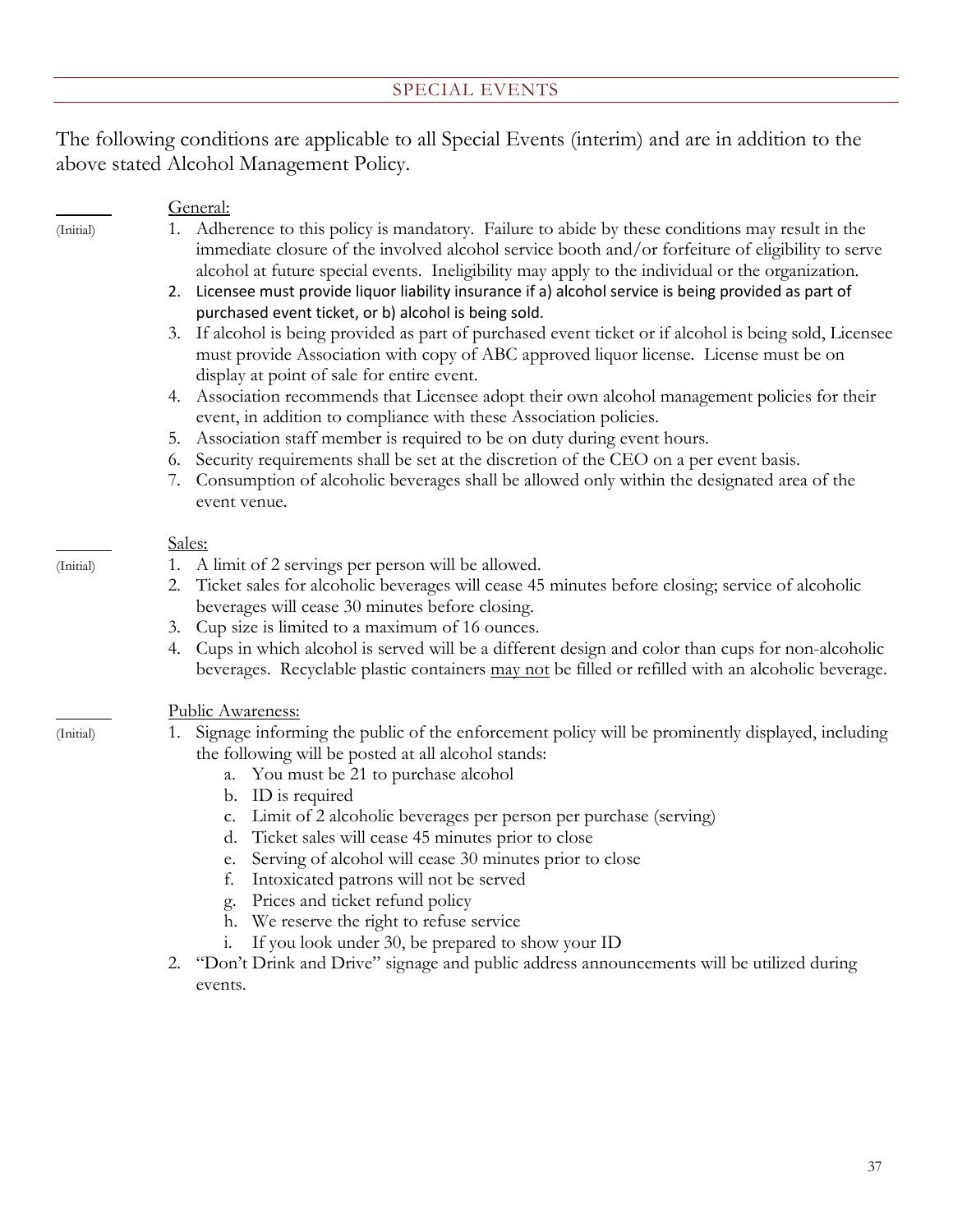# GOLF COURSE

<span id="page-40-0"></span>The following conditions are applicable to Mount St. Helena Golf Course operations and are in addition to the above stated Alcohol Management Policy.

Sales:

- 1. All alcoholic beverages available for purchase will be kept behind the counter where only employees have access.
- 2. Patrons will not be allowed to bring alcoholic beverages onto the property.

#### Good Neighbor Policies:

- 1. As required by law, we will abide by the Retail Operating Standards (Form ABC-569) and keep a copy on the premises.
- 2. We will keep our trash receptacles properly covered and emptied daily.
- 3. Burned-out light bulbs will be replaced by the facilities department.

#### Interior:

- 1. We will keep interior lighting adequate and bulbs working.
- 2. Merchandise will be neatly and safely displayed and away from exits.
- 3. Countertops will be clear of merchandise clutter.
- 4. Aisles will be free of debris and litter; stock areas clean.

#### Security:

- 1. Register areas will be kept clear of tall displays that may block the employee's view of the pro shop.
- 2. We will maintain fire extinguishers, properly mounted, readily accessible, and properly charged.
- 3. We will keep our street number visible from the road.
- 4. We will keep bushes/trees trimmed to not obstruct view of the pro shop.
- 5. We will keep our cash register area visible from the outside.
- 6. We will maintain our central alarm system working.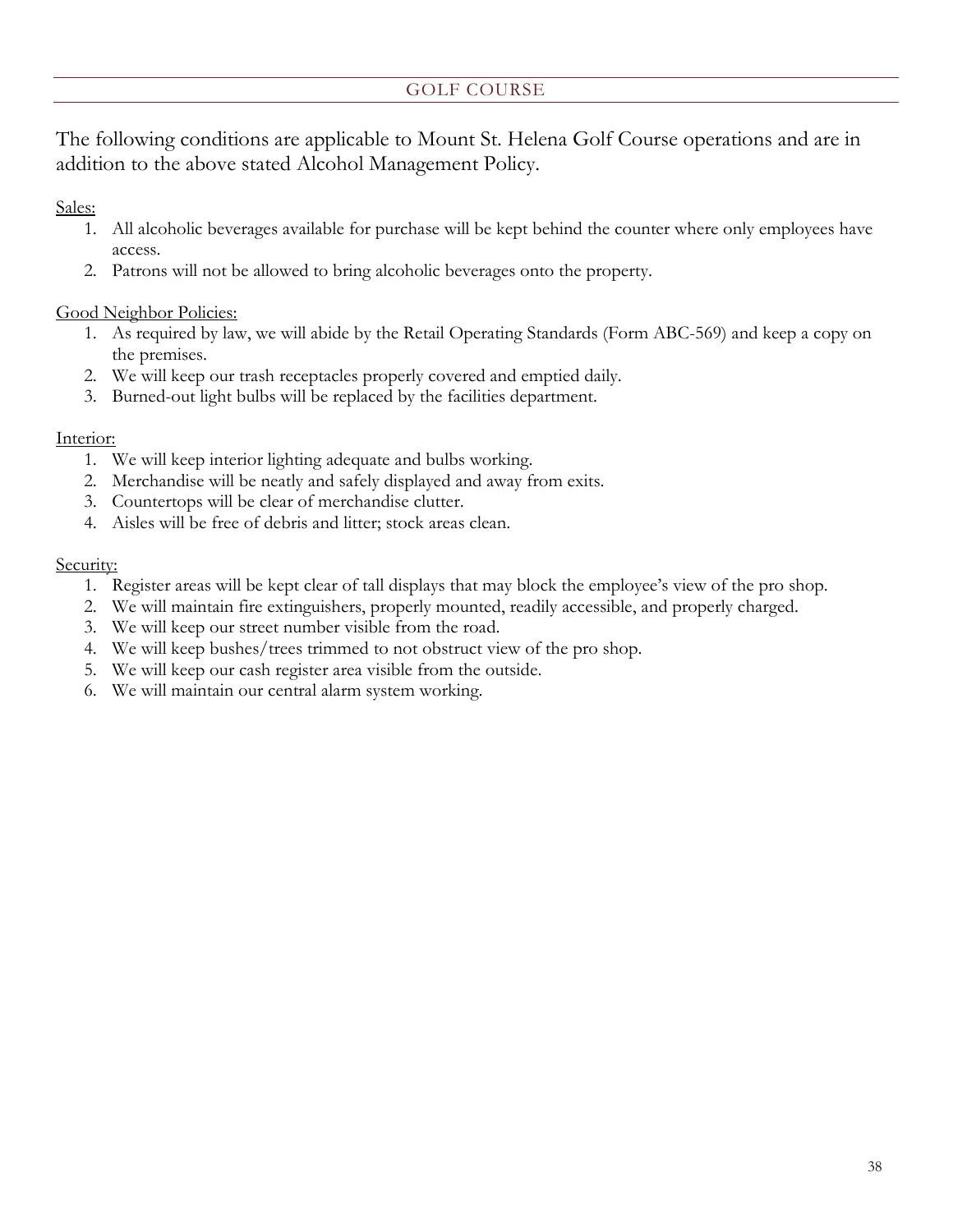<span id="page-41-0"></span>The physical structure and appurtenances of the Grandstand Concession Stand (Stand) are owned by the Napa County Fair Association (Association), acting as agent of the property on behalf of the County of Napa. In addition, the walk-in cooler located within the Stand is owned by the Association. Regarding all other equipment contained with the Stand: Unless Association can show receipt for purchase or repair of equipment contained within the Stand, it is assumed that all other equipment within the Stand (other than the walk-in cooler) is owned by the Calistoga Wildcat Athletic Boosters (Boosters).

Any uses of the Grandstand Concession Stand may only be granted through mutual written agreement between Association and Boosters.

 $\overline{a}$ 

<span id="page-41-1"></span><sup>&</sup>lt;sup>14</sup> Adopted May 8, 2014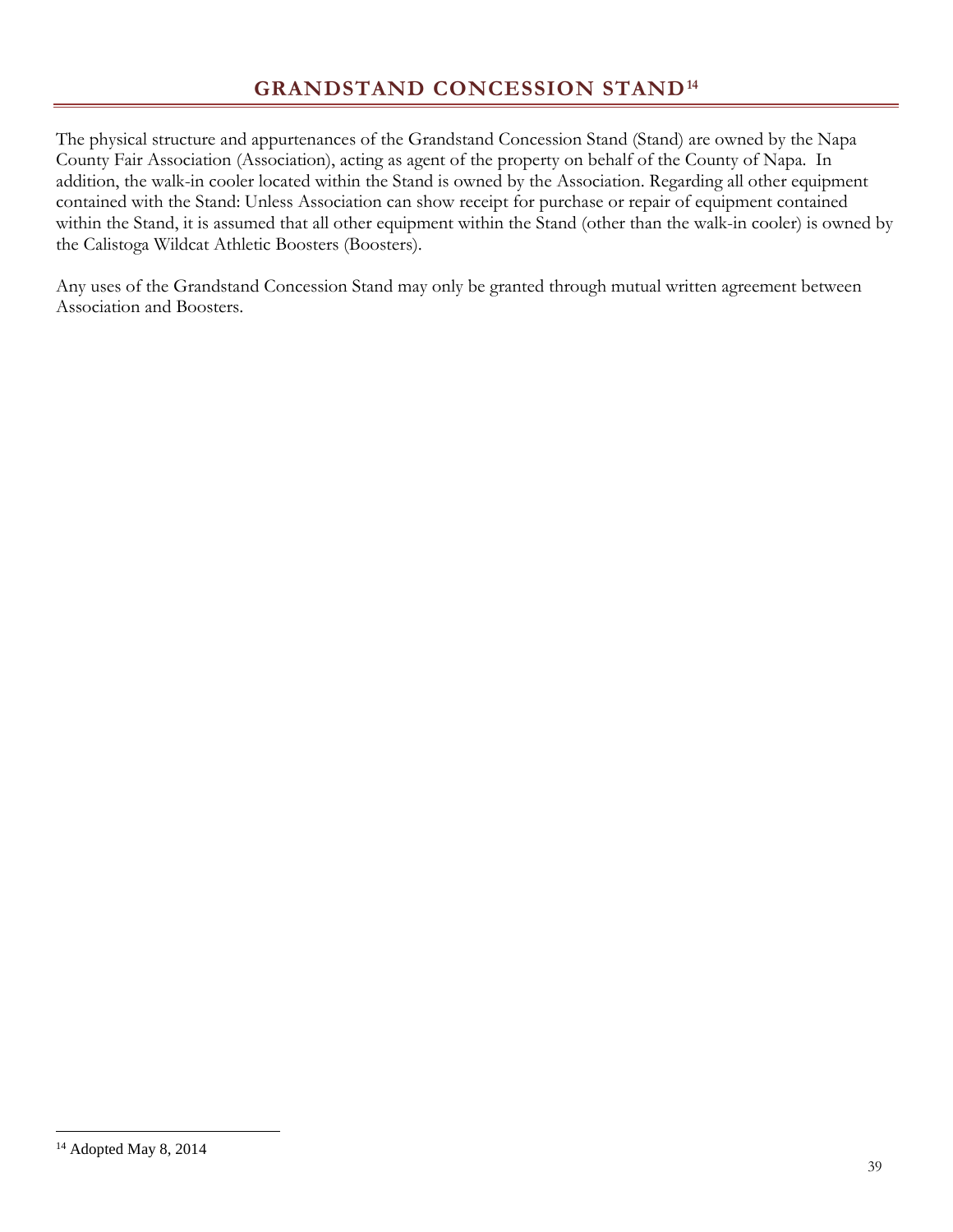<span id="page-42-0"></span>Napa County Fair Association (NCFA) requires directors, officers, volunteers, and employees (Representatives) to observe high standards of business and personal ethics in the conduct of their duties and responsibilities. As representatives of the Napa County Fair Association, we must practice honesty and integrity in fulfilling our responsibilities and comply with all applicable laws and regulations.

## Reporting Responsibility

This Whistleblower Policy is intended to encourage and enable NCFA representatives and others to raise serious concerns internally so that Association can address and correct inappropriate conduct and actions. It is the responsibility of all board members, officers, employees, and volunteers to report concerns about violations of Association's code of ethics or suspected violations of law or regulations that govern Association's operations.

## No Retaliation

It is contrary to the values of Association for anyone to retaliate against any board member, officer employee or volunteer who in good faith reports an ethics violation, or a suspected violation of law, such as a complaint of discrimination, or suspected fraud, or suspected violation of any regulation governing the operations of Association. A Representative who retaliates against someone who has reported a violation in good faith is subject to discipline up to and including termination of employment.

# Reporting Procedure

This Association has an open door policy and suggests that Representatives share their questions, concerns, suggestions, or complaints with their supervisor. If you are not comfortable speaking with your supervisor or you are not satisfied with your supervisor's response, you are encouraged to speak with the Chief Executive Officer or Compliance Officer. Supervisors and managers are required to report complaints or concerns about suspected ethical and legal violations in writing to the Association's Compliance Officer who has the responsibility to investigate all reported complaints. Representatives with concerns or complaints may also submit their concerns in writing directly to their supervisor or the Chief Executive Officer or the Compliance Officer.

# Compliance Officer

The Napa County Fair Association's Compliance Officer is responsible for ensuring that all complaints about unethical or illegal conduct are investigated and resolved. The Compliance Officer will advise the Chief Executive Officer and/or Board of Directors of all complaints and their resolution and will report at least annually to the Treasurer and Audit Committee on compliance activity relating to accounting or alleged financial improprieties. The Compliance Officer shall be the Chairperson of the Board of Directors.

# **Accounting and Auditing Matters**

The Compliance Officer shall immediately notify the Audit Committee of any concerns or complaint regarding corporate accounting practices, internal controls, or auditing and work with the committee until the matter is resolved.

# Acting in Good Faith

Anyone filing a written complaint concerning a violation or suspected violation must be acting in good faith and have reasonable grounds for believing the information disclosed indicates a violation. Any allegations that prove not to be substantiated and which prove to have been made maliciously or knowingly to be false will be viewed as a serious disciplinary offense.

# **Confidentiality**

<span id="page-42-1"></span> $\overline{a}$ <sup>15</sup> Adopted April 14, 2016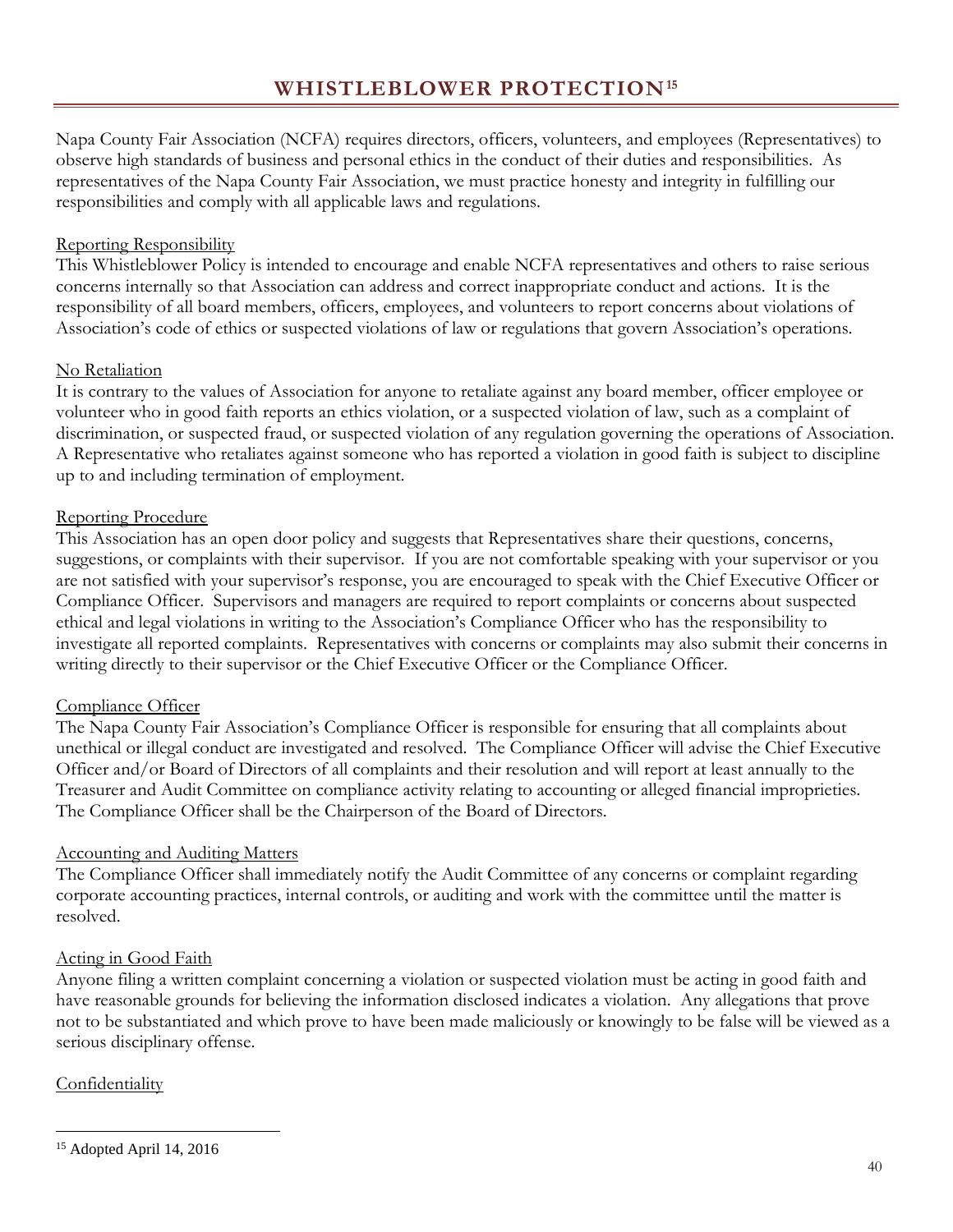Violations or suspected violations may be submitted on a confidential basis by the complainant. Reports of violations or suspected violations will be kept confidential to the extent possible, consistent with the need to conduct an adequate investigation.

#### Handling of Reported Violations

The Compliance Officer will notify the person who submitted a complaint and acknowledge receipt of the reported violation or suspected violation. All reports will be promptly investigated and appropriate corrective action will be taken if warranted by the investigation.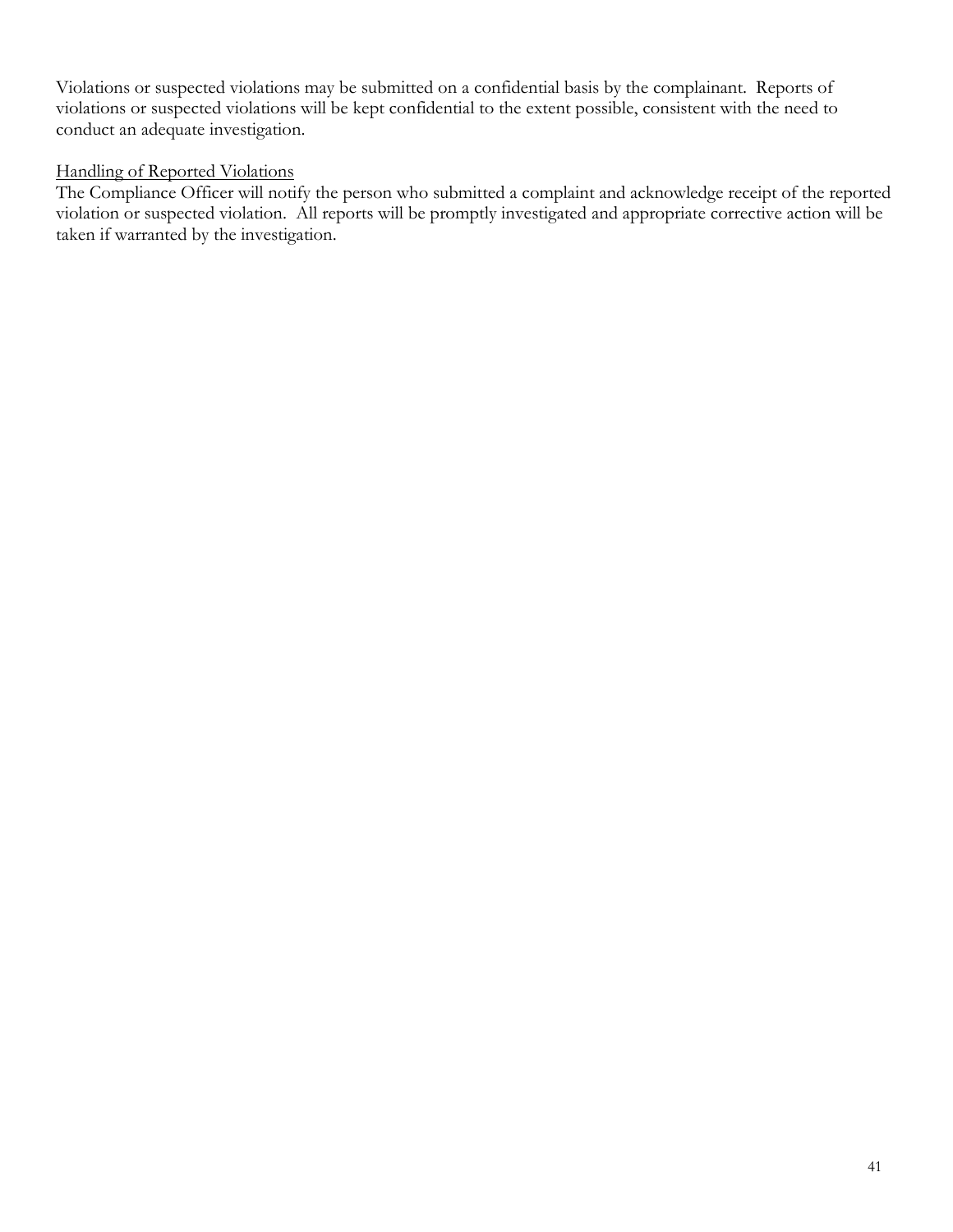# **AUDIT[16](#page-44-1)**

<span id="page-44-0"></span>Association shall provide County a biennial audit conducted by a qualified, independent auditor, commencing in 2015. In alternating years, provided it follows a clean audit, a financial review will be performed according to the Generally Accepted Accounting Principles standards as spelled out by the American Institute of Certified Public Accountants or as may be required by State law. A Request for Proposal (RFP) for financial audit services shall be issued and properly notified to eligible firms every four (4) years. The auditor shall file the annual federal and state returns.

<span id="page-44-1"></span> $\overline{a}$ <sup>16</sup> Adopted April 14, 2016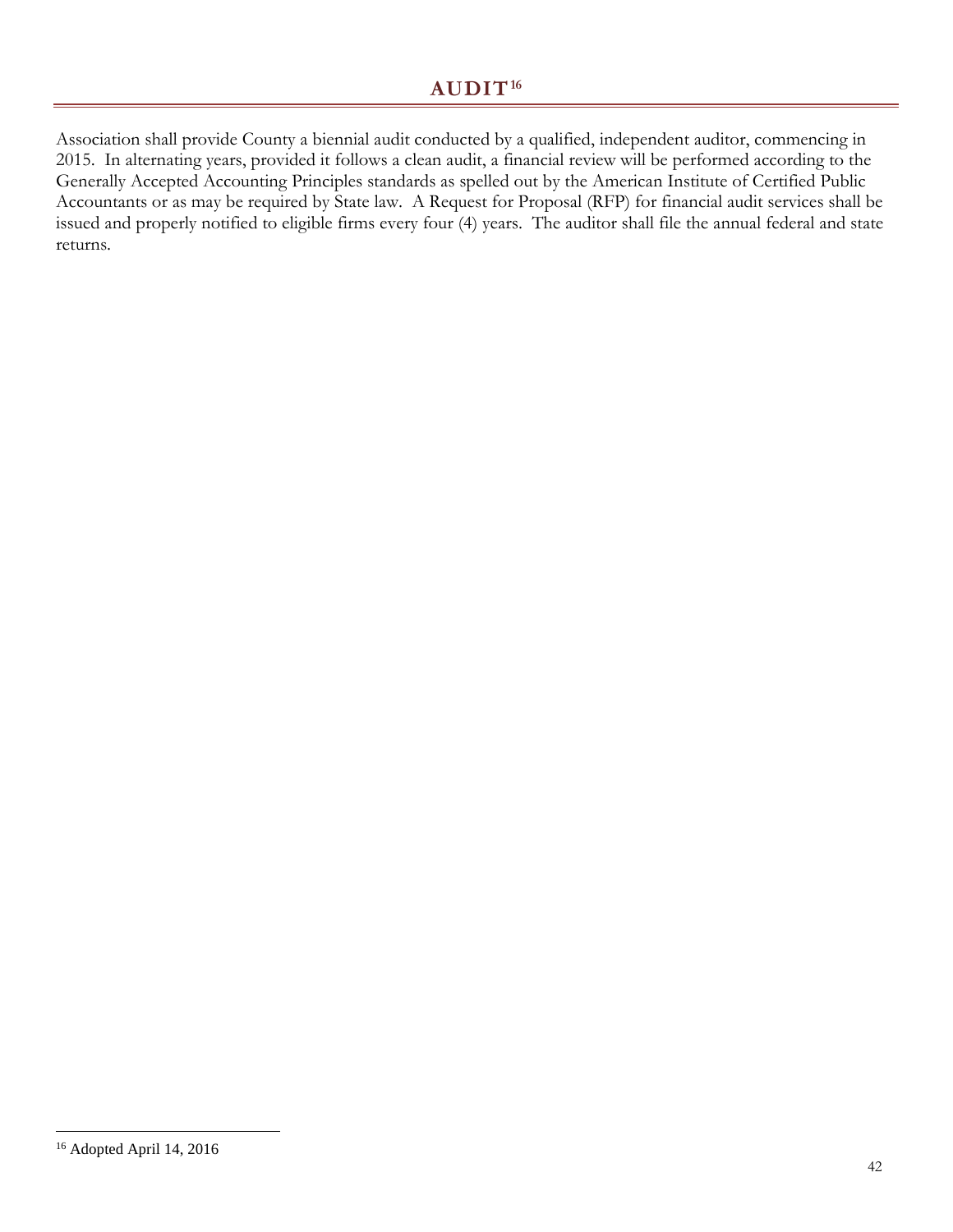# **BOARD GIVING[17](#page-45-1)**

<span id="page-45-0"></span>To demonstrate commitment to our mission and to reach our fundraising goal, board members of the Napa County Fair Association agree that they must first make a gift themselves. This policy is intended to ensure that every board member supports the Napa County Fair Association with an annual donation. Board giving is distinct and is in addition to attending special events, buying tickets, or otherwise participating in Association activities.

An annual board giving goal will be set as part of the annual budget approval process. Monthly financial reports will include an update on the board giving goal. All prospective board members will be given a copy of this policy. It will be reviewed by the Leadership Development Committee for compliance on an annual basis.

It is the policy of the Napa County Fair Association that each member of the board shall make an annual cash donation to the organization. Board members are expected to give to the best of their means, at a level they would consider generous.

<span id="page-45-1"></span> $\overline{a}$ <sup>17</sup> Adopted April 14, 2016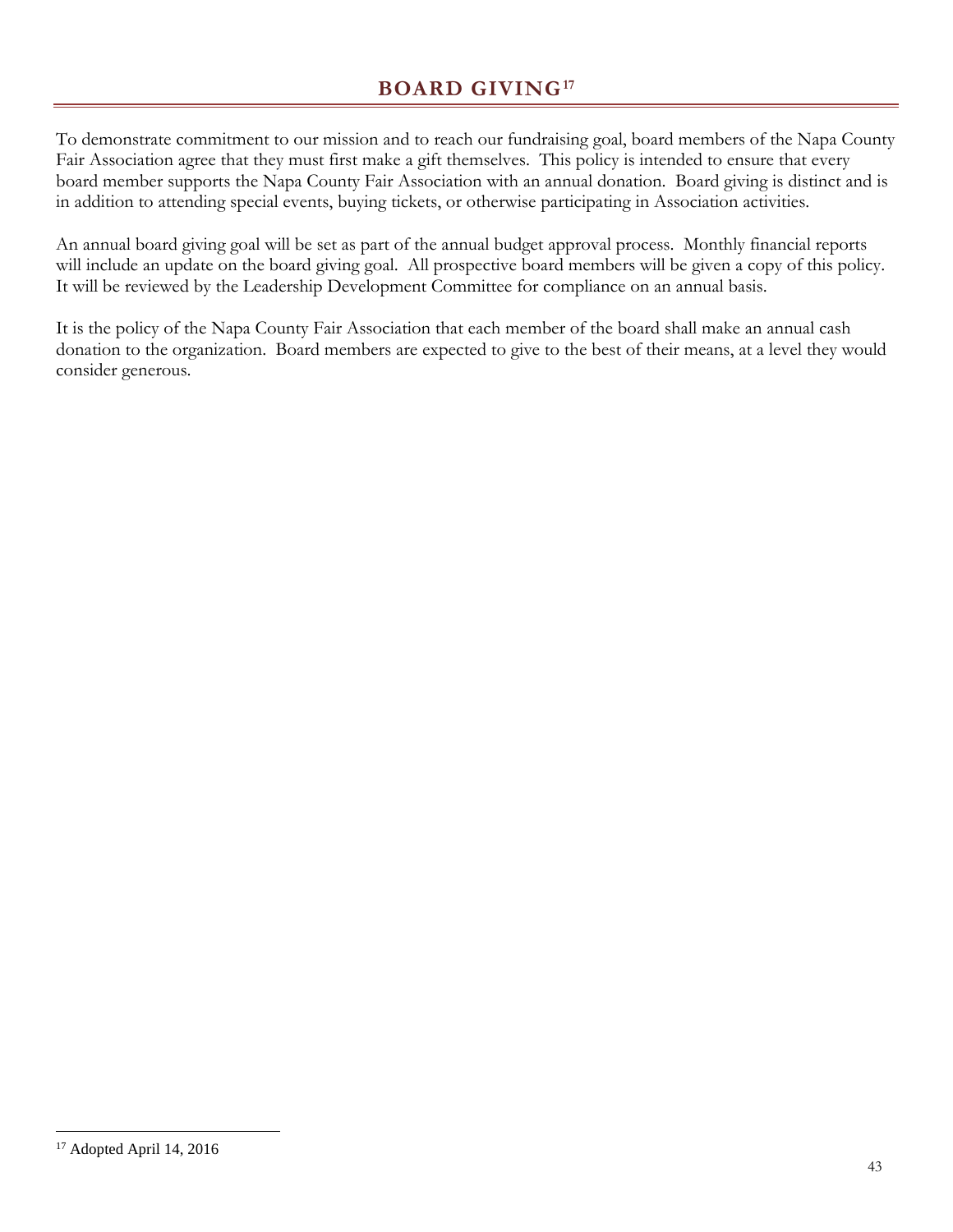<span id="page-46-0"></span>At the start of each new term, whether upon election or appointment to the Board of Directors, each board member shall pledge their allegiance to Napa County Fair Association by reciting the Oath of Office as follows:

As a member of the Board of Directors for the Napa County Fair Association, I resolve that I will:

- Act with dignity, integrity, and honesty;
- Represent with unconflicted loyalty, the interests of the Association; and
- Act responsibly toward the communities in which we work and serve.

<span id="page-46-1"></span> $\overline{a}$ <sup>18</sup> Adopted April 14, 2016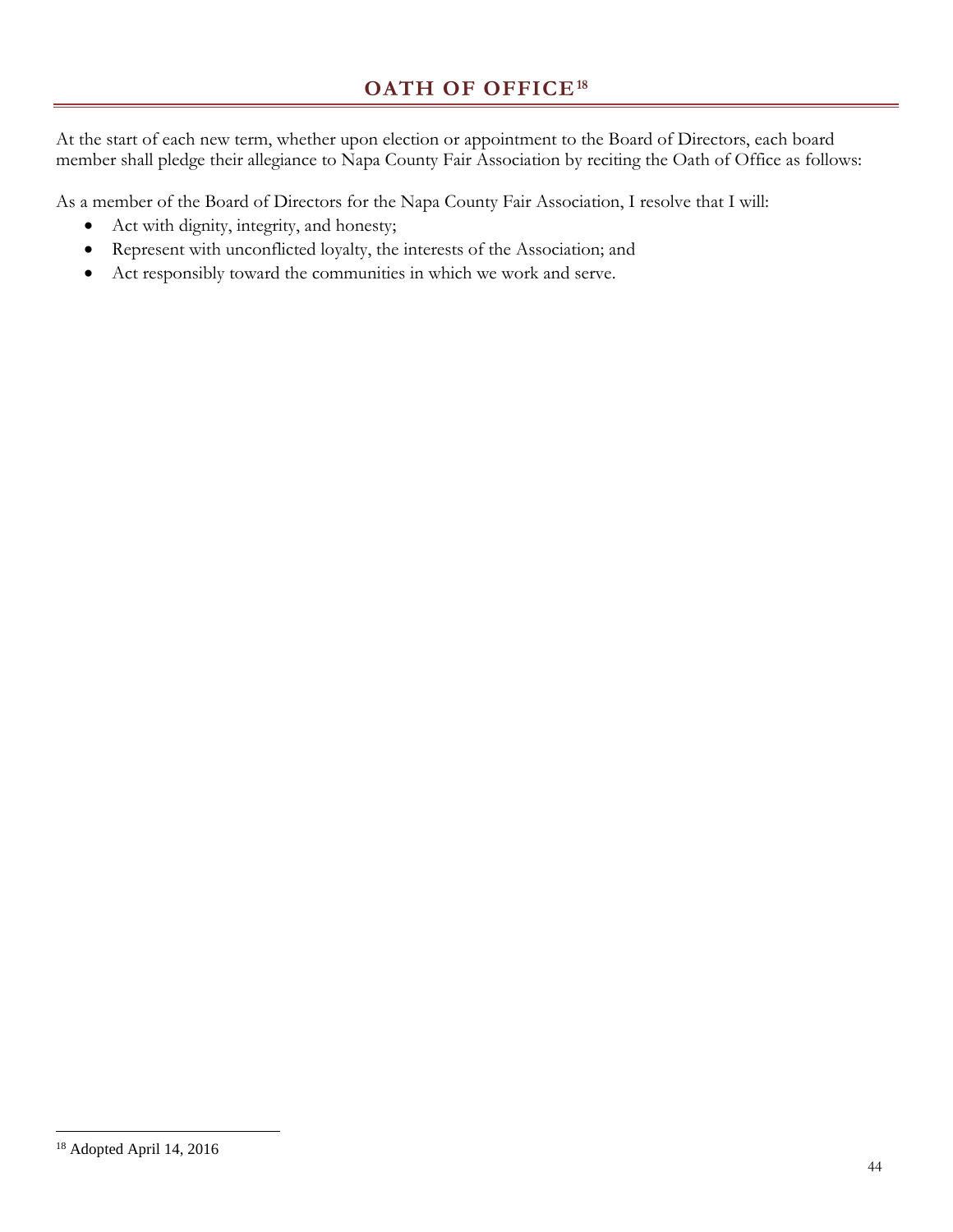<span id="page-47-0"></span>Intellectual property of Napa County Fair Association are its service marks, trademarks, copyrights, patents, trade secrets and any other information related to its products, services and the Association in general that fall under intellectual property protective laws.

As new events or programs are created or established, the branding and design shall be registered with the State of California. Ongoing maintenance and renewal of such trade and/or service marks shall be maintained by the Chief Executive Officer. In the event that a design change is made, the affected trade and/or service marks shall be reregistered. In the event a service mark is placed on goods, the affected service mark shall be re-registered as a trade mark.

Napa County Fair Association Marks may not be used for any purpose except pursuant to an express written license from NCFA.

Authorized parties may use the Association Marks only as specified in their agreement with NCFA and any associated guidelines. If you are a licensee of NCFA or have received written permission to use the NCFA Marks, please follow the terms or guidelines set forth in your license agreement or permission grant.

Any use of NCFA's marks, without NCFA's prior written consent may constitute service mark and/or trademark infringement and unfair competition in violation of federal and state laws.

<span id="page-47-1"></span> $\overline{a}$ <sup>19</sup> Adopted August 11, 2016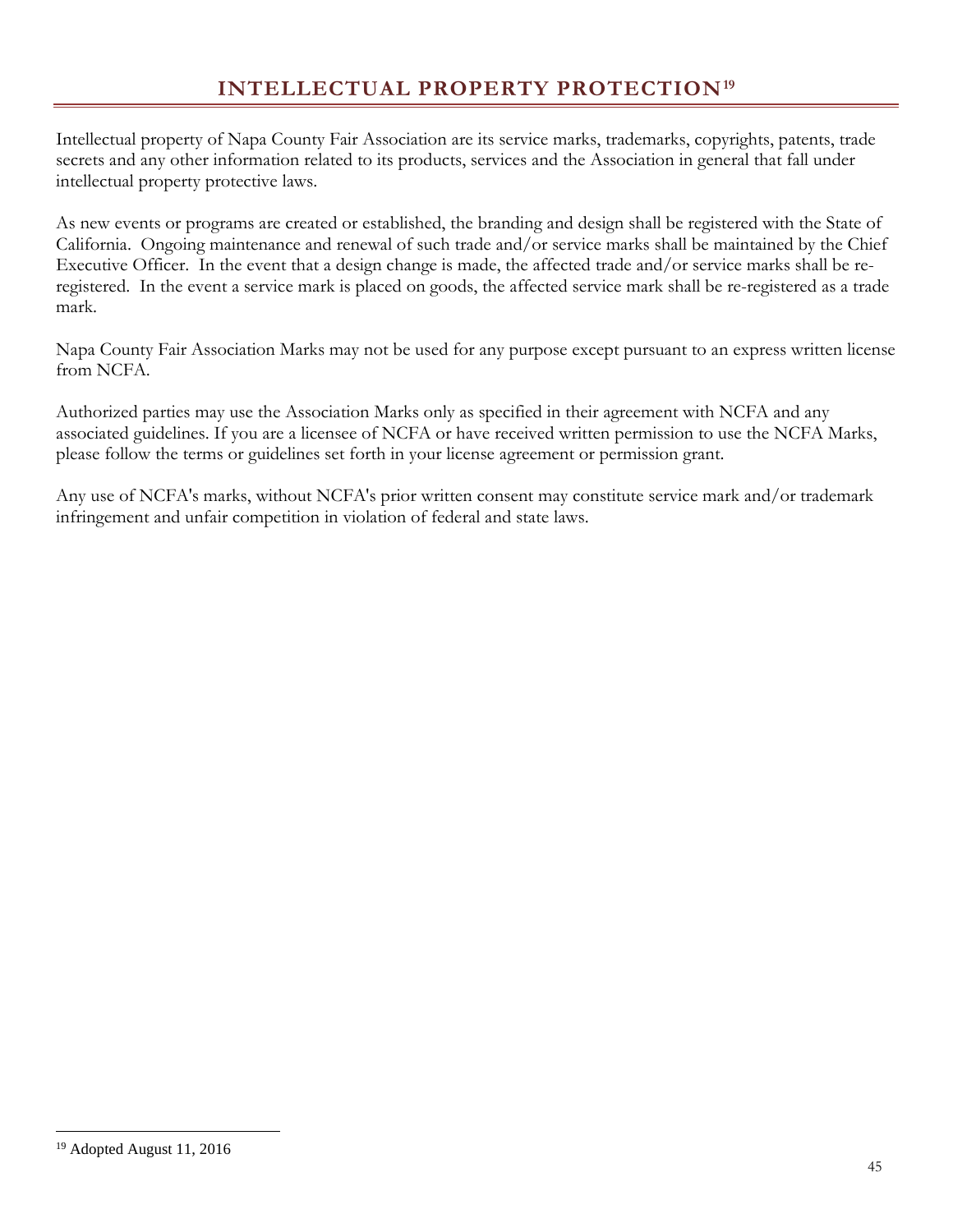## <span id="page-48-0"></span>**Mission**

To serve the citizens of Napa County with cultural, social, and economic benefits in times of celebration as well as need.

## **Value Statement**

The Napa County Fair Association values:

- Enriching our community with recreation, education, entertainment, tourism, civic involvement, and emergency response support;
- Excellence and innovation;
- Fun;
- Listening;
- Stewardship of our history;
- Dignity, integrity, honesty, respect;
- Prudent and fiscally responsible management;
- Inclusivity; and
- Accessibility.

# **Code of Ethics**

Professional ethics and integrity are at the core of our mission; we have a responsibility to serve our community and each other with the highest level of integrity and professionalism. As such, the Napa County Fair Association has adopted a code of ethics to guide its board members, committee members, employees, volunteers, and association members in their conduct when acting on behalf of the Association. The Code contains broad principles reflecting the types of behavior the Association expects of itself and its board, employees, volunteers, donors, and the public.

This policy is not intended as a stand-alone policy. It does not embody the totality of the Napa County Fair Association ethical standards, nor does it answer every ethical question or issue that may arise. Rather, it is one element of a broader effort to create and maintain a quality organization that gives ethical conduct the highest priority. This Code will be reviewed annually.

Board members, committee members, staff, volunteers, and association members shall:

- Listen to our stakeholders and make all reasonable efforts to satisfy their needs and concerns within the scope of our mission, and to strive for excellence and innovation and demonstrate professional respect and responsiveness to our constituents, donors, and others.
- Make an effort to understand, respect, and support our constituents from other cultures, exemplified by the contributions of our staff and executive leadership, and to contribute to an organizational culture that respects the diverse, individual contributions of staff and leadership.
- Respect the confidentiality of sensitive information about the Napa County Fair Association, its members, constituents, donors, board, and employees.
- Comply with applicable federal, state, and local laws, regulations and fiduciary responsibilities in an effort to create transparency in all of our operations.
- For the board of directors, provide credible and effective oversight to the organization's work without personal bias.
- Not accept commissions, gifts, payments, loans, promises of future benefits or other items of value from anyone who has or may seek some benefit from the Napa County Fair Association in return, other than occasional gifts of nominal value that are in keeping with good business ethics.

 $\overline{a}$ 

<span id="page-48-1"></span><sup>20</sup> Adopted August 11, 2016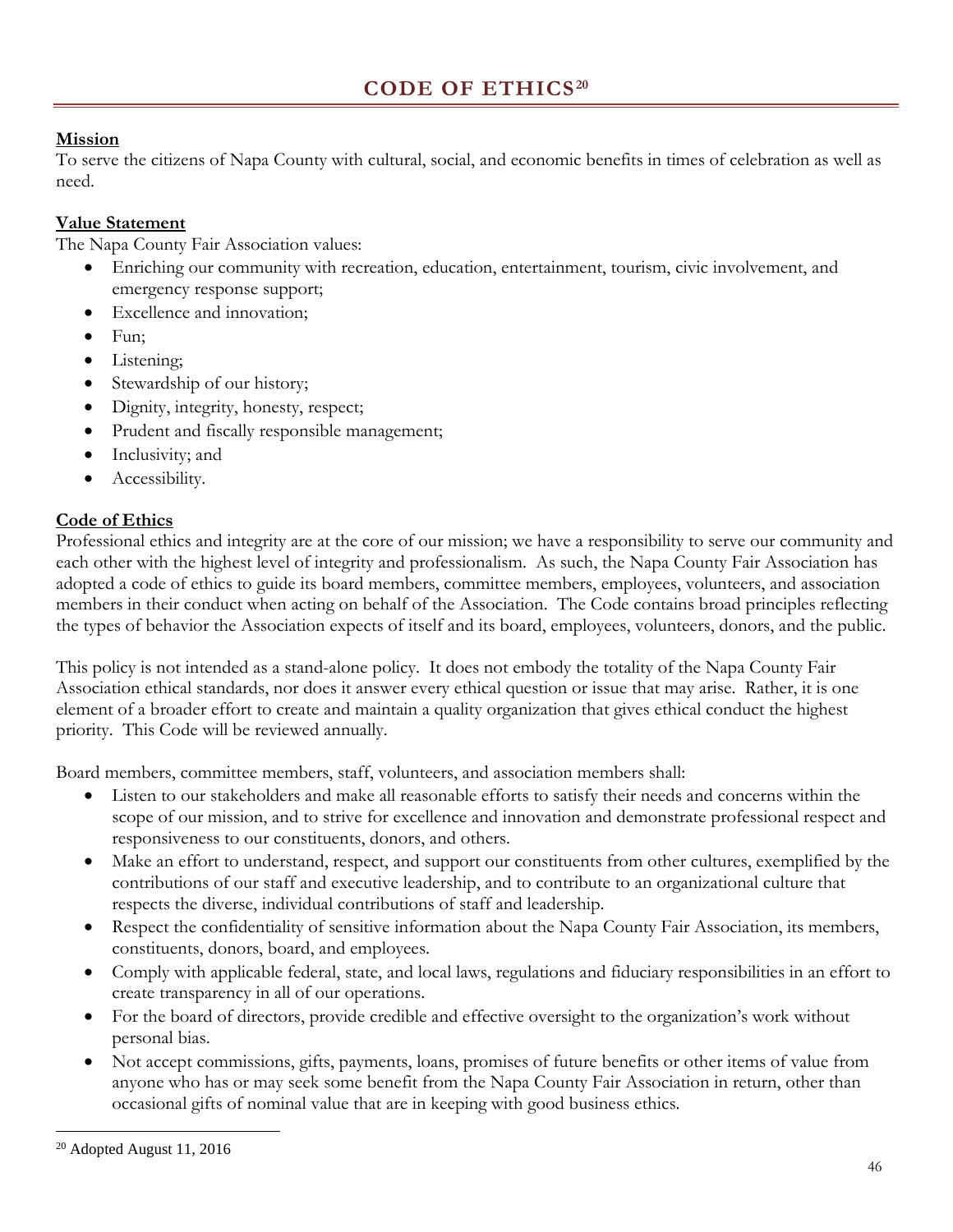- Abide by the governing documents and policies of the Napa County Fair Association.
- Be accountable for adhering to this Code of Ethics.
- Implement and follow a Conflict of Interest Policy.
- Implement and follow a Whistleblower Protection Policy.
- Act at all times in accordance with the highest ethical standards and in the best interest of the Napa County Fair Association, its members, constituents, donors, and reputation.
- Openly and honestly tell the truth.
- Honor our commitments and promises to the best of our abilities.
- Appropriately acknowledge contributions from other individuals and organizations who help facilitate our goals.
- Not be deceptive in our fundraising activities or in prospecting for new members to join the Napa County Fair Association.

## **Compliance, Monitoring, and Reporting**

The Napa County Fair Association management is responsible for communicating this Code of Ethics to all members of the board of directors, standing committee members, as well as staff, volunteers, and Association members. The Leadership Development Committee is responsible for ensuring its adherence at all times.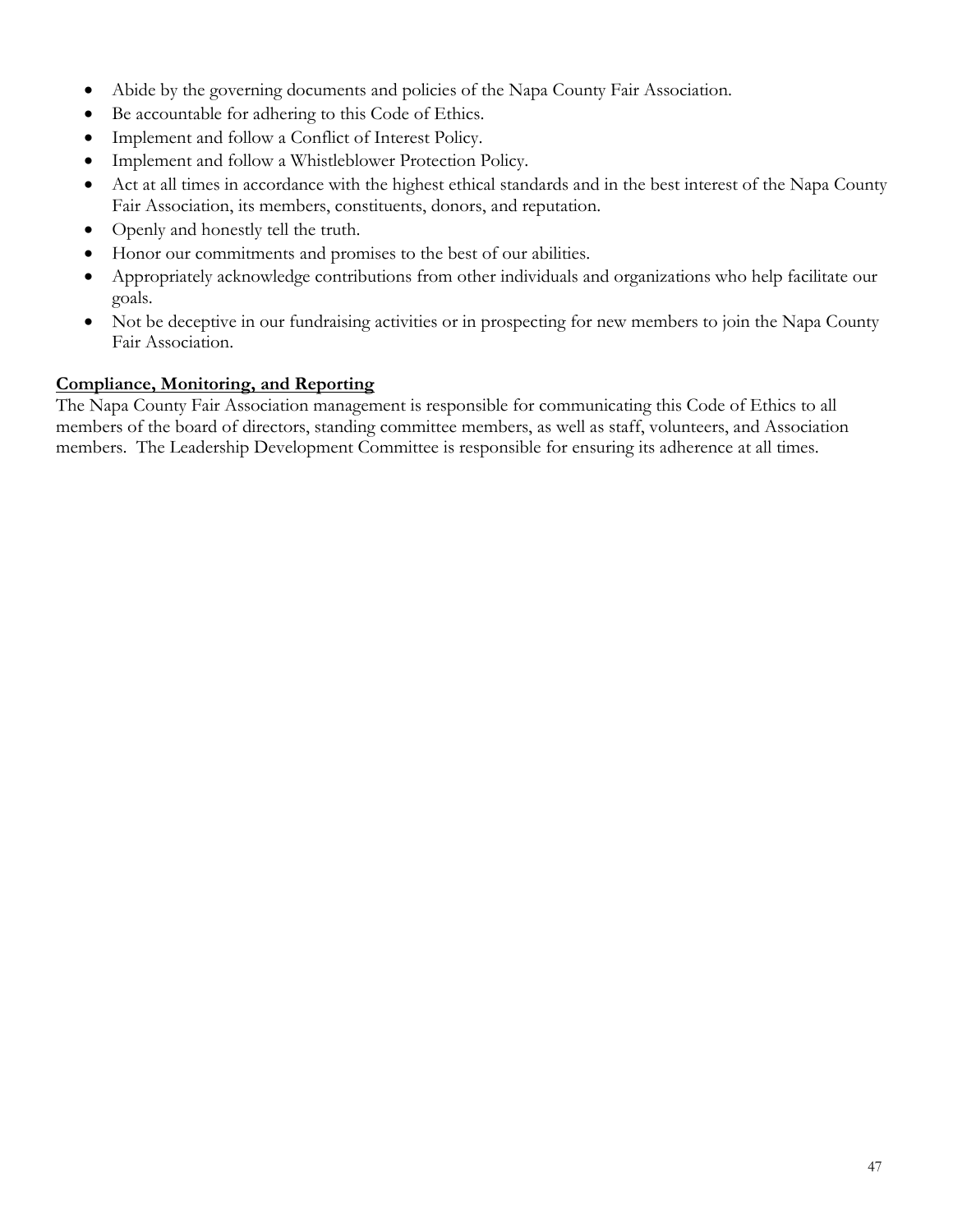#### NAPA COUNTY FAIR ASSOCIATION CODE OF ETHICS – DISCLOSURE FORM

This form must be completed by all members of the Board of Directors, committee members, as well as employees, volunteers, and Association members upon their joining of the organization.

The undersigned, by their affixed signature, accepts and agrees to abide by the Napa County Fair Association Code of Ethics.

Signature Date

Printed Name Position within organization *(i.e. board member, Position within organization <i>(i.e. board member, committee member, employee, volunteer, association member, etc.)*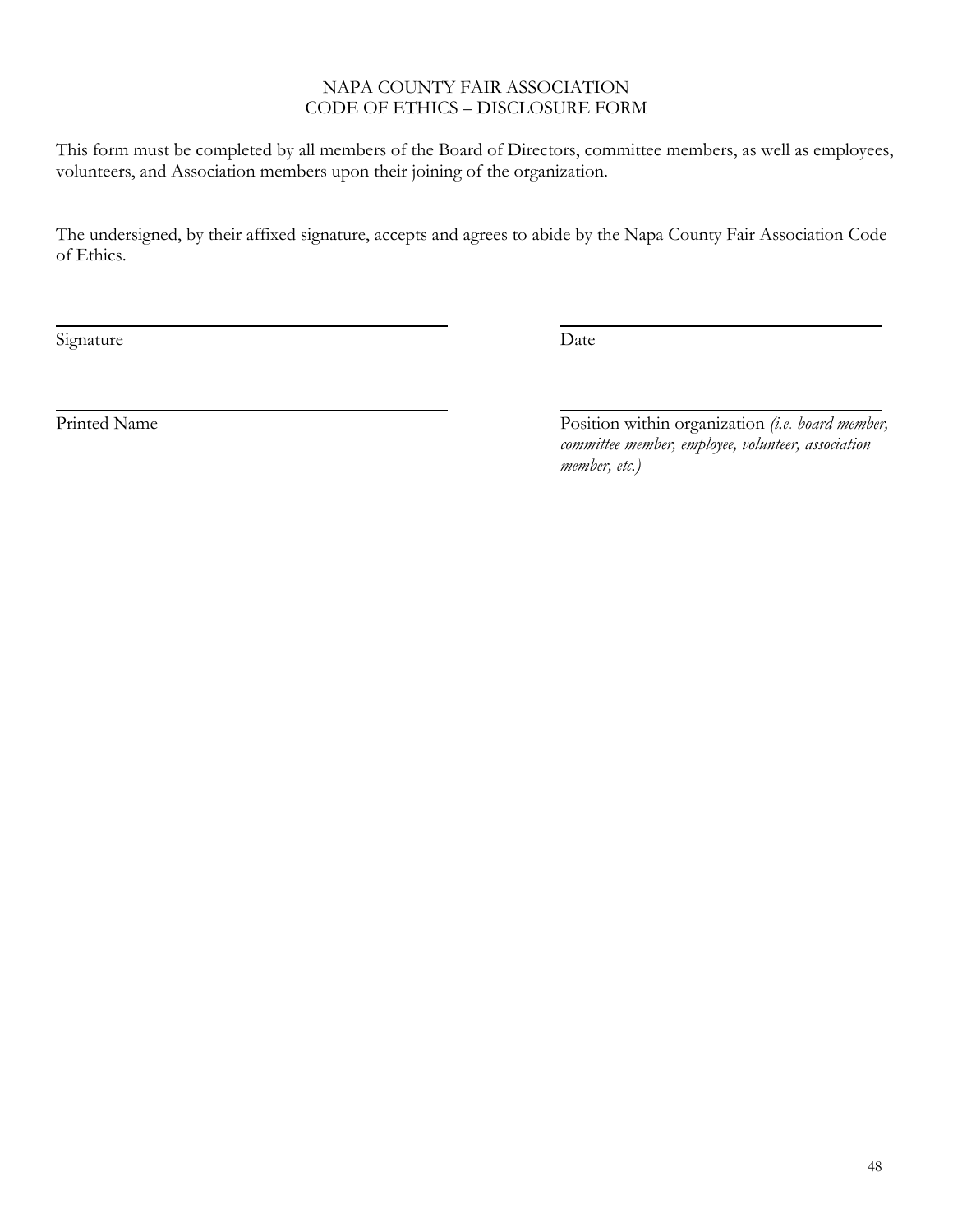# **BOARD OF DIRECTORS CANDIDATE RECRUITMENT[21](#page-51-1)**

<span id="page-51-0"></span>Elections are open to all as prescribed in the Association Bylaws. Appointments are open to all as prescribed in the Association Bylaws.

#### Purpose

The purpose of this policy is to proactively recruit candidates to fulfill the Association's diversity goals as prescribed in Section 7.7 of the Bylaws and further detailed in the matrix policy.

#### Process

The Leadership Development Committee shall follow this process when recruiting candidates to the Board of Directors.

- 1) Candidate name is submitted to the Leadership Development Committee Chairperson, along with any relevant background. Committee chairperson or designee will reach out to explore their interest.
- 2) Chairperson presents potential candidates to the Committee. Committee member meets with potential candidate to share current Association information. Another board member may be invited to attend.
- 3) Committee member reports back to the committee on the meeting with potential candidate.
- 4) Committee Chairperson shares options with each individual candidate, including:
	- a. Meeting with Chief Executive Officer
	- b. Appointment to a committee
	- c. Providing additional resources
	- d. Elections vs. appointments procedures and timelines
	- e. Invitation to attend a Board meeting.

In addition, Leadership Development will keep a running list of potential candidates, including where they are in the process, who is working with them, and ongoing recruitment efforts.

 $\overline{a}$ 

<span id="page-51-1"></span><sup>21</sup> Adopted August 11, 2016